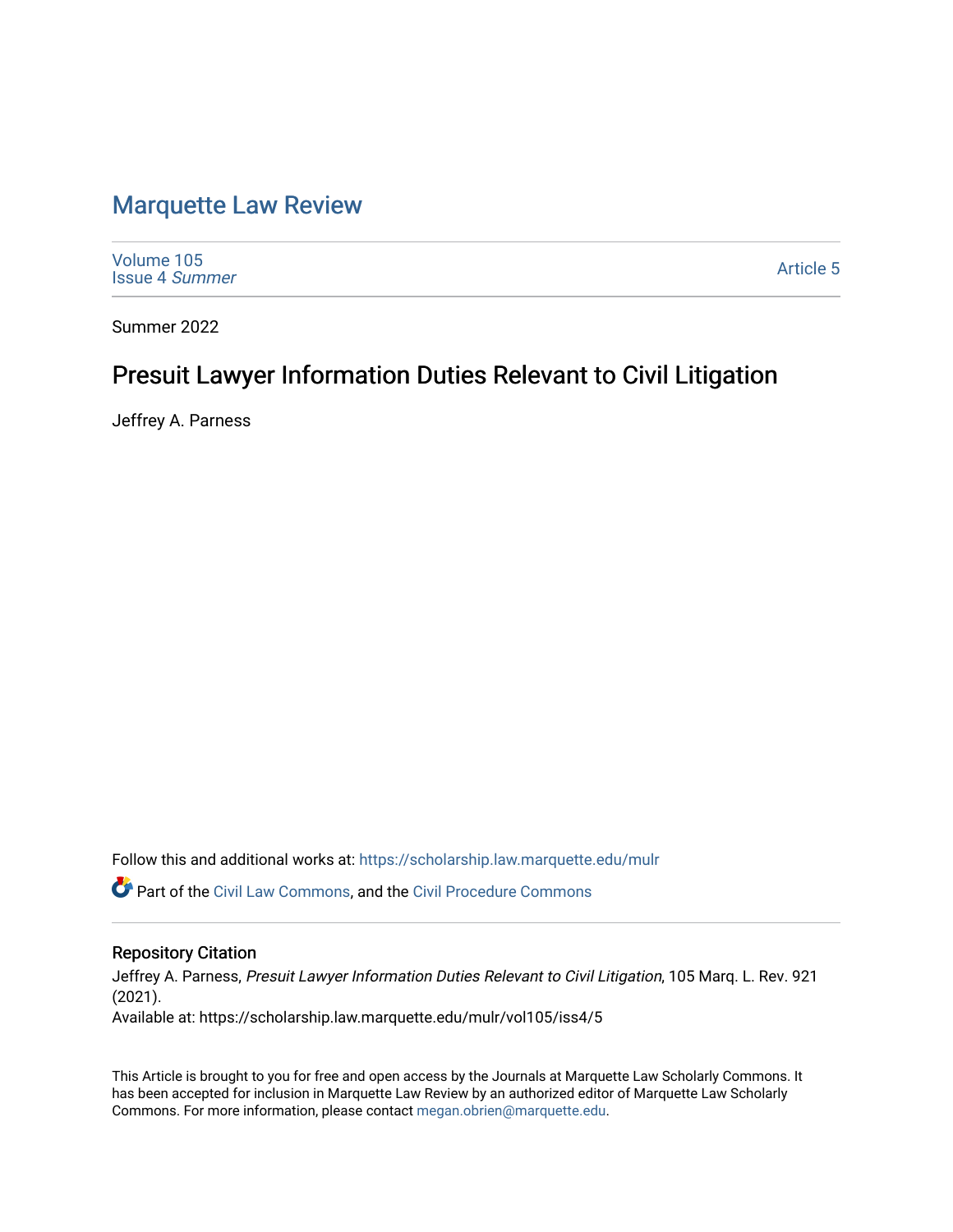## **PRESUIT LAWYER INFORMATION DUTIES RELEVANT TO CIVIL LITIGATION**

## JEFFREY A. PARNESS\*

*In both federal and state courts in the United States, there are significant civil procedure, professional responsibility, and substantive laws addressing presuit lawyer duties on creating, preserving, producing, and protecting information relevant to later civil litigation. These laws speak to lawyer conduct both in personally handling information and in overseeing the information acts of others. To date, the challenges these laws pose to lawyers have not been well examined, or even largely perceived. And, to date, lawyers have been left unaccountable for their personal violations of these duties.*

*This Article is the first to survey presuit lawyer information duties. It reviews more general laws that sometimes distinguish between certain types of information (as between ESI and non-ESI); vary between states; differ in federal and state settings; and appear in several sources simultaneously (including statutes, court rules, and precedents). It also reviews some very special laws that are applicable to very particular information (like x-rays) or to limited types of lawsuits (like medical malpractice). The challenges posed*  by these laws are magnified when later civil litigation might involve several *possible forums, with multistate lawyer or lawyer-related conduct.*

*The Article utilizes the 2001 federal circuit decision in* Silvestri v. GMC*, a prominent ruling on the federal procedural common law duty to preserve information, to explore presuit lawyer information duties. The Article suggests possible new written laws and common law precedents to serve better the goal of "just, speedy and inexpensive determination of every action and proceeding," as well as to guide civil lawyers on their obligations and civil judges on their enforcement powers.* 

*In particular, the Article urges that lawyers (and their law firms), rather than or together with their clients, be held more personally accountable for presuit information duty violations, not unlike the accountability demanded of*  lawyers for their presuit pleading violations and for some of their presuit *discovery violations. The Article encourages greater employment of* 

<sup>\*</sup> Professor Emeritus, Northern Illinois University College of Law. B.A., Colby College; J.D., The University of Chicago. Thanks to Alexandria Short for her editorial assistance. All errors are mine alone.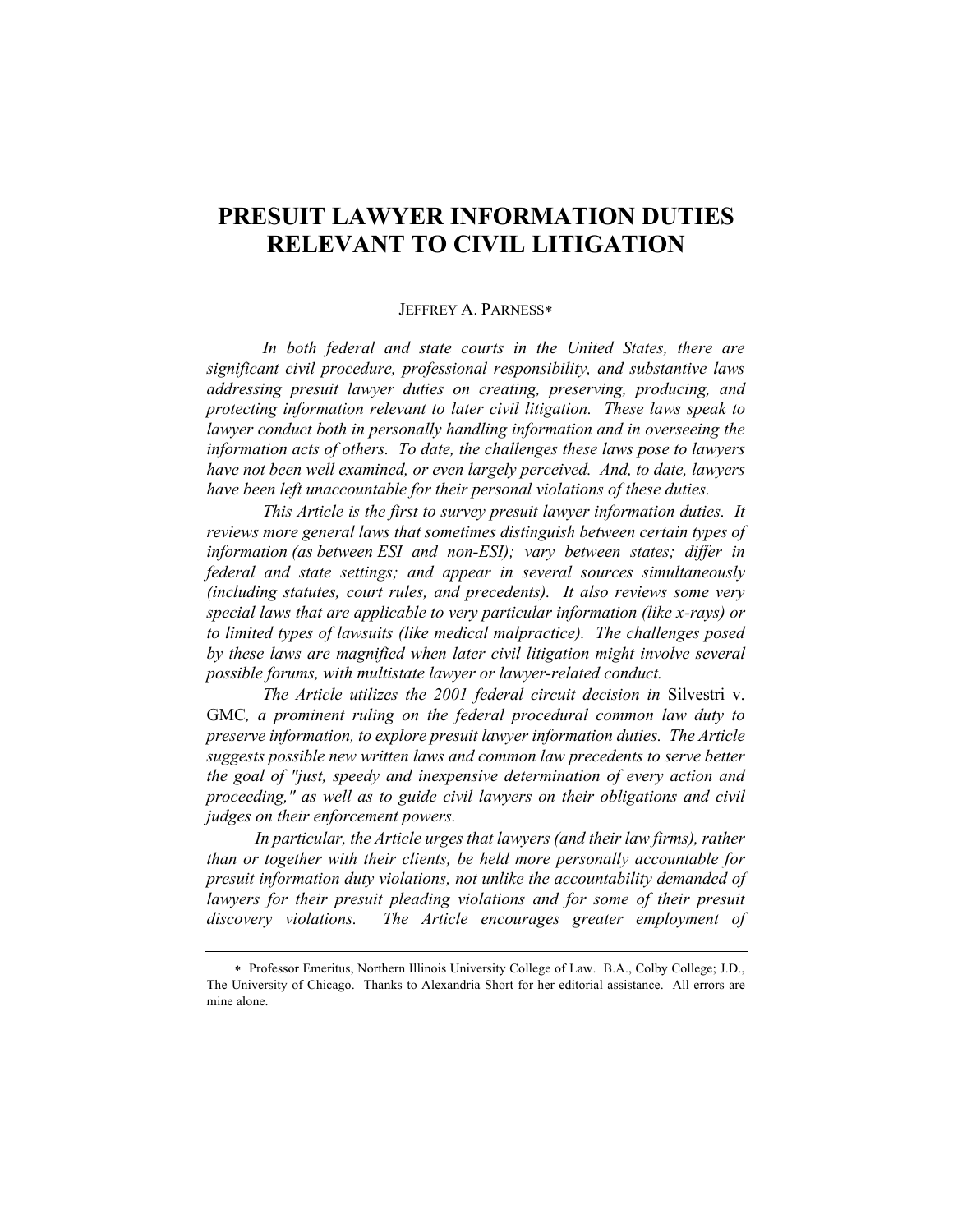*professional responsibility mechanisms when presuit lawyer information duties are breached, with use prompted by more disciplinary referrals by judges and*  lawyers that are expressly referenced in civil procedure discovery laws, as in *some civil procedure pleading and motion practice laws. Finally, the Article demonstrates the opportunities for substantive law claims on behalf of those harmed by presuit lawyer information failures, including claims in spoliation and/or malpractice.*

| i. Discovery Sanctions in Pending Cases for Presuit Acts 935      |  |
|-------------------------------------------------------------------|--|
| ii. Non-Discovery Presuit Certificates of Reasonable Inquiry  939 |  |
| iii. Presuit Discovery Production and Protective Orders 941       |  |
|                                                                   |  |
|                                                                   |  |
|                                                                   |  |
|                                                                   |  |
|                                                                   |  |
| IV. NEW LAWYER PRESUIT INFORMATION DUTIES IN LIGHT OF SILVESTRI?  |  |
|                                                                   |  |
|                                                                   |  |
|                                                                   |  |
|                                                                   |  |
|                                                                   |  |

## I. INTRODUCTION

Lawyers representing those somewhat likely to be involved, and those actually involved, in civil litigation in courts in the United States have varying duties in creating, preserving, producing, and protecting relevant information (information duties). Such duties often arise under professional responsibility, civil procedure, and substantive state spoliation and malpractice laws. These duties can speak to both lawyer conduct in personally handling information and in overseeing information handling by others, including clients, nonclients, and other lawyers.

More general laws on presuit lawyer information duties are challenging because they sometimes distinguish between certain types of information (as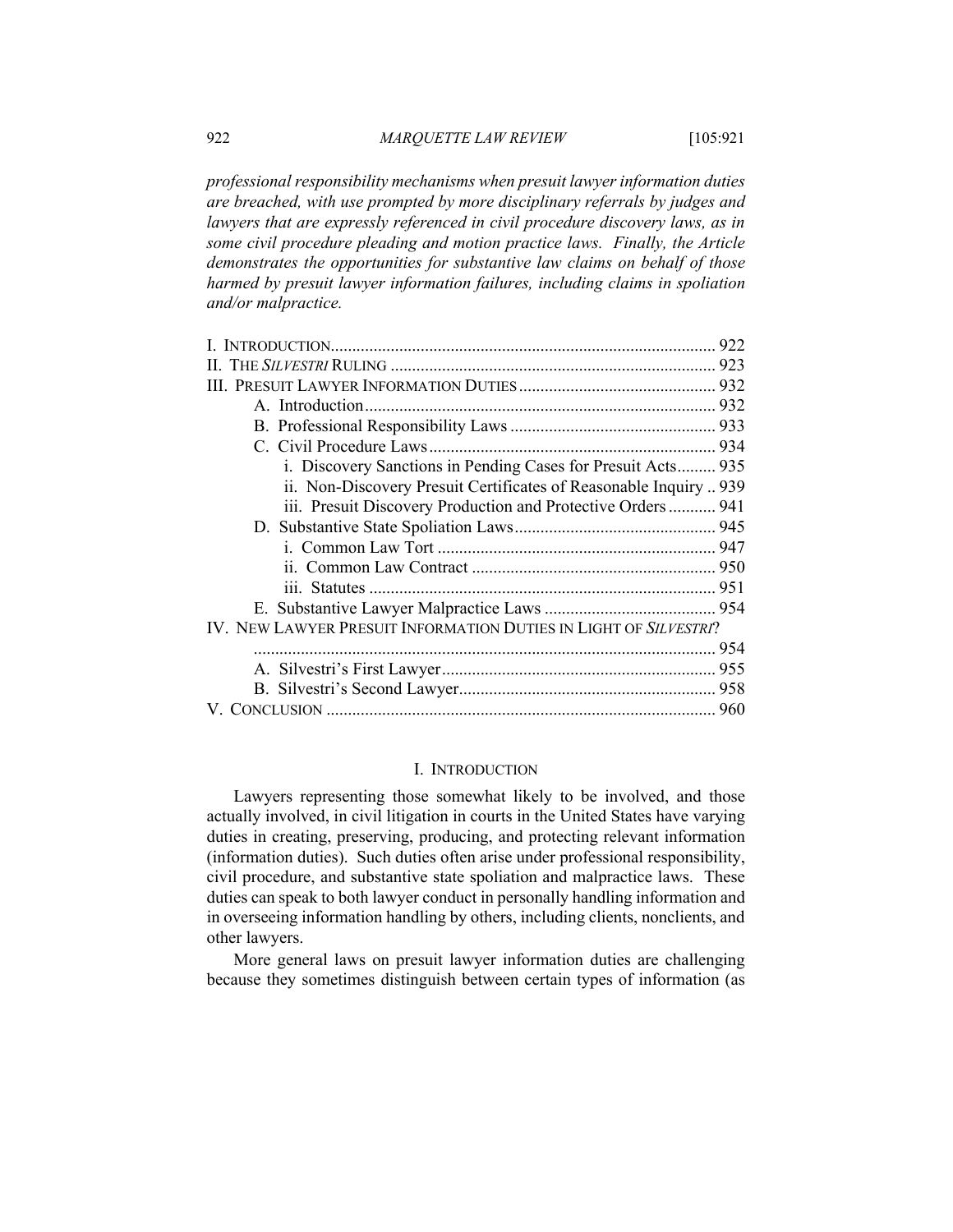between electronically stored information (ESI) and non-ESI; vary between states; differ in federal and state settings; and appear in several sources simultaneously (including statutes, court rules, and precedents). General laws are sometimes superseded by very special laws, as with those applicable only to certain types of lawsuits. Challenges to lawyers are enhanced when possible civil litigation could involve several possible forums and would involve multistate conduct.

The Article begins by reviewing the 2001 decision in *Silvestri v. GMC*, <sup>1</sup> a prominent ruling on the federal procedural common law duty to preserve information relevant in civil litigation.<sup>2</sup> The Article then surveys some presuit lawyer information duties, including those in professional responsibility, civil procedure, and substantive state spoliation and malpractice settings. It then explores their import in a *Silvestri*-type case. The Article concludes by reflecting on possible reforms of presuit information duties for civil litigation lawyers. In particular, it focuses on reforming civil discovery laws so that lawyers (and their law firms), rather than their clients, can be held personally accountable for breaches of presuit duties.

#### II. THE *SILVESTRI* RULING

Mark Silvestri filed a federal products liability action against General Motors Corporation  $(GMC)^3$ . He alleged that the airbag in his GMC Chevrolet did not deploy as warranted when he crashed the car into a utility pole.<sup>4</sup> Because Silvestri failed, before the vehicle was repaired, to give GMC notice of his claim and an opportunity to inspect the car, described as "the sole piece of evidence in this case," the district court dismissed Silvestri's action as a sanction for evidence spoliation.<sup>5</sup> The Fourth Circuit affirmed.<sup>6</sup>

A single vehicle crash in New York in early November 1994 occurred while Silvestri was driving his landlady's automobile.<sup>7</sup> While intoxicated and driving

<sup>1.</sup> Silvestri v. Gen. Motors Corp., 271 F.3d 583 (4th Cir. 2001). As of July 23, 2021, according to Westlaw Edge the decision has been cited in 669 cases and 449 secondary sources.

<sup>2.</sup> The ruling has since been employed when recognizing a comparable preservation duty under discovery norms in pending federal civil litigation, *Silvestri*, 271 F.3d at 591, as well as in many future and current state civil action settings. *See*, *e.g.*, Victor Stanley, Inc. v. Creative Pipe, Inc., 269 F.R.D. 497 (D. Md. 2010) (Silvestri applied in current federal civil litigation).

<sup>3.</sup> The case description is mostly gleaned from the *Silvestri*, 271 F.3d at 585–89, ruling. Additional information from outside the ruling is specifically footnoted.

<sup>4.</sup> The case was filed on December 16, 1997. Westlaw Docket, Silvestri v. Gen. Motors Corp., 271 F.3d 583 (4th Cir. 2001), 1999 WL 99-2142.

<sup>5.</sup> *Silvestri*, 271 F.3d at 585.

<sup>6.</sup> *Id.*

<sup>7.</sup> *Id*. 586.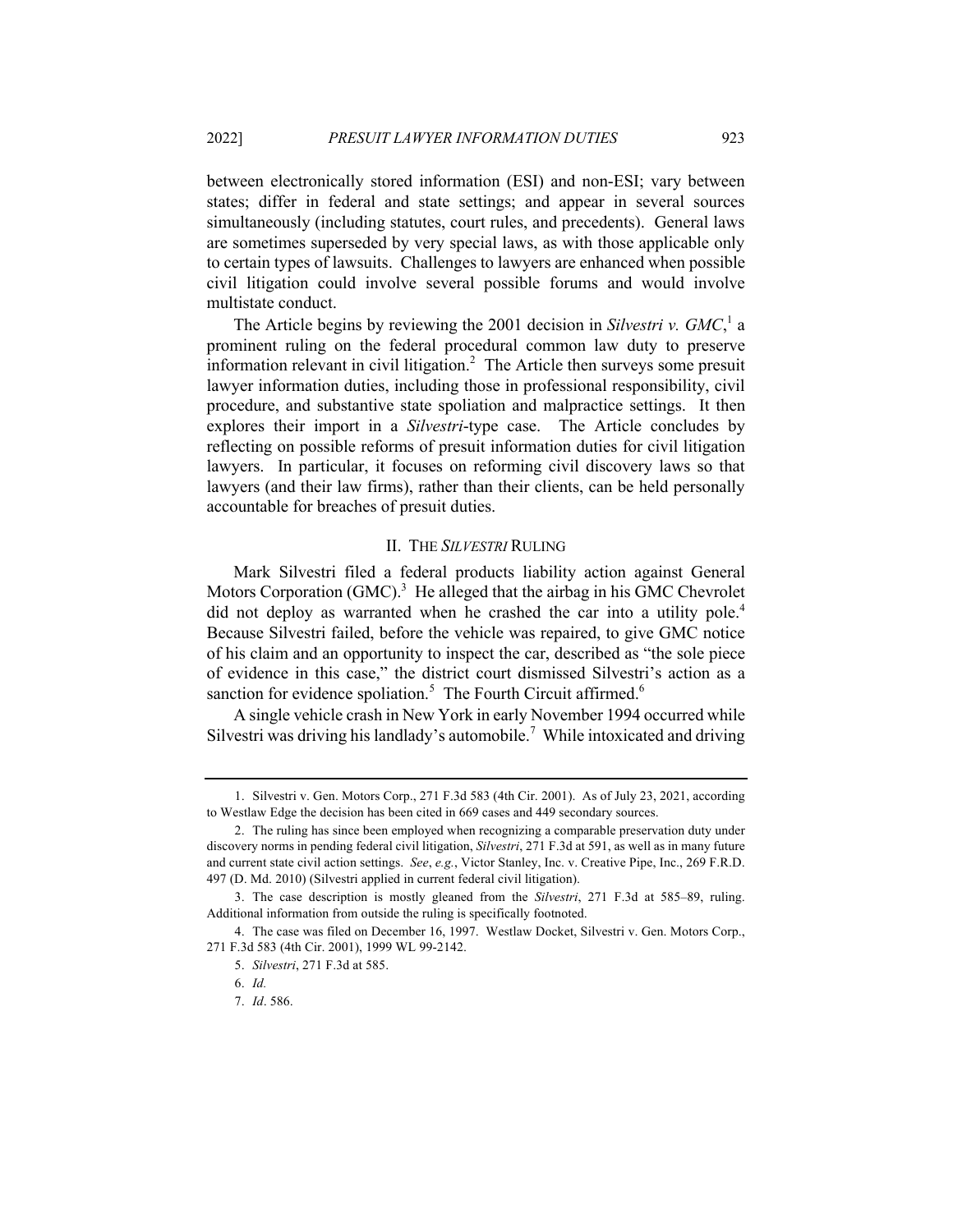at an excessive rate of speed, Silvestri lost control of the car.<sup>8</sup> During the ensuing accident, the airbag did not deploy.<sup>9</sup> Though Silvestri was wearing a seatbelt, he sustained severe facial injuries.<sup>10</sup> Silvestri urged that had the airbag deployed, he would not have sustained disfiguring facial injuries.<sup>11</sup>

While Silvestri was in the hospital, his parents retained attorney William G. Moench to protect Silvestri's legal interests, both in Silvestri's ticket for driving while intoxicated and in any civil action against  $GMC$ <sup>12</sup> Silvestri later "requested that Moench continue to represent him until his period of incapacitation ended and he was able to meet with Moench in person."<sup>13</sup> Later, Silvestri discharged Moench and got new counsel.<sup>14</sup>

> While acting on behalf of Silvestri, Moench retained two accident reconstructionists, Erik Carlsson and Albert Godfrey, to inspect the damaged Chevrolet and to visit the crash scene so that they could render expert opinions regarding the circumstances of the crash. Carlsson later testified that it was his understanding that he was conducting his investigation "in anticipation of filing a lawsuit against General Motors." Carlsson and Godfrey inspected and photographed the vehicle and inspected the site, and each prepared a report of his findings. Because Carlsson considered it important that General Motors have an opportunity to see the car, Carlsson "suggested" to Attorney Moench, at the time he conducted his inspection, that "the car has to be kept"; and Carlsson stated,

<sup>8.</sup> *Id.*

<sup>9.</sup> *Id.* 10. *Id.*

<sup>11.</sup> *Id.*

<sup>12.</sup> *Id.* 13. *Id.*

<sup>14.</sup> *Id.* Seemingly, Silvestri got new counsel before his suit against GMC was filed in 1997. But Moench evidently served as Silvestri's counsel for some time, as one of his briefs to the Fourth Circuit noted Silvestri "was severely, almost fatally, injured in the crash, was hospitalized numerous times, and underwent countless reconstructive surgeries in the days, weeks and months following the accident." Brief of Appellant at 33, n.13, Silvestri v. Gen. Motors Corp., 271 F.3d 583 (4th Cir. 2001) (No. 00-2523), 2000 WL 33992316. The accident occurred on November 5, 1994, *Silvestri*, 271 F.3d at 586, and suit was filed on December 16, 1997. Westlaw Docket, Silvestri v. Gen. Motors Corp., 271 F.3d 583 (4th Cir. 2001), 1999 WL 99-2142. Upon being discharged, Moench sued Silvestri and his parents, resulting in a trial court upholding Moench's "retaining lien." Brief of Appellant, *supra* note 14, at 33. Moench sought "attorney's fees and costs." *Silvestri*, 271 F.3d at 592. Moench represented Silvestri at least until early 1995, as at that time a meeting between Moench and Silvestri ("some two months after the accident") resulted "in disagreement about who would advance the quickly increasing litigation costs." *Id.* Following the disagreement, Moench sued Silvestri, with Silvestri counterclaiming in malpractice. *Id.*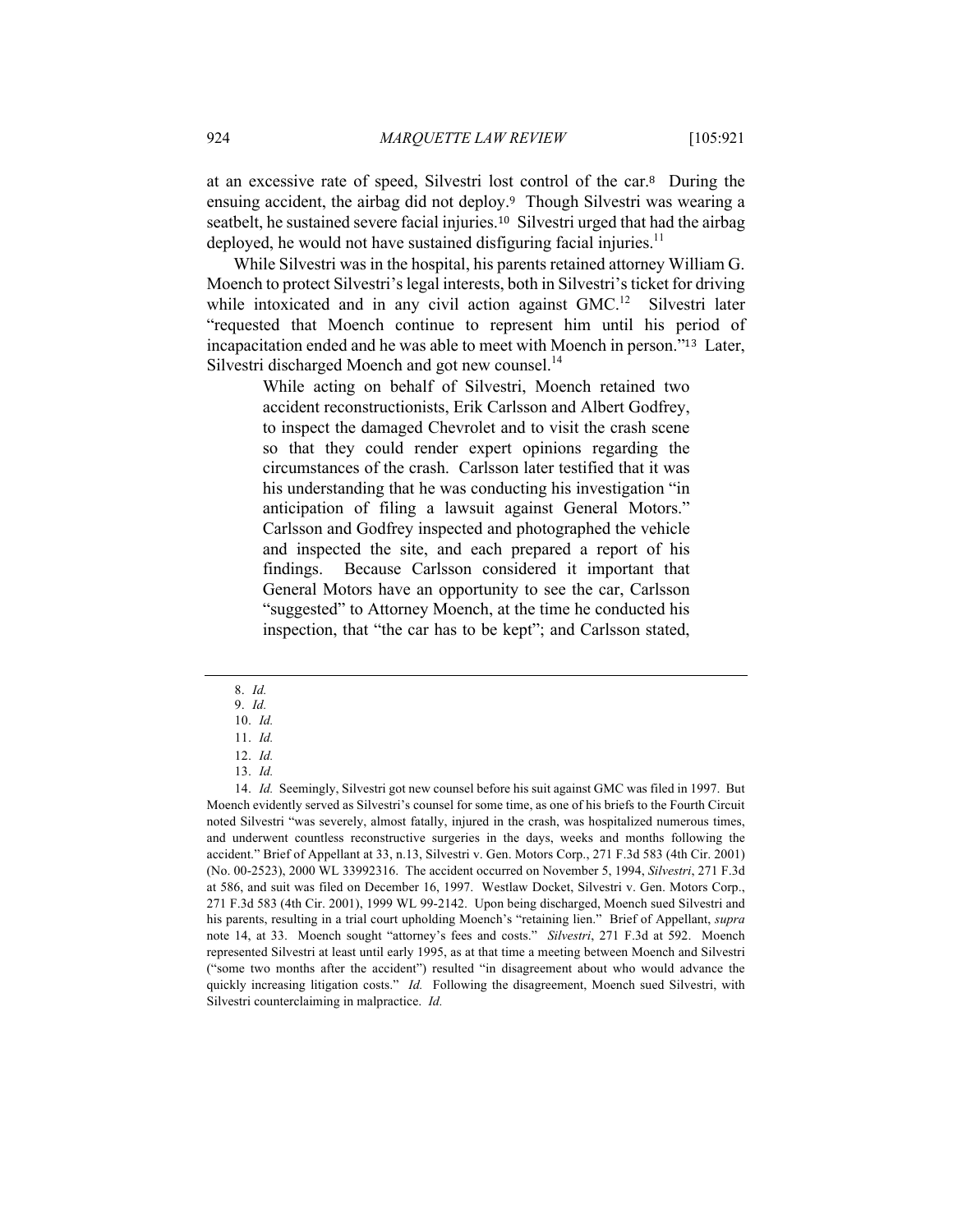"General Motors needs to see the car." He also told Moench after the inspection that "he does indeed have a case [against General Motors] because the airbag should have deployed."<sup>15</sup>

Carlsson's inspection took place about a week after the accident.<sup>16</sup> Carlsson examined the car and took photographs.17 However, during his inspection, Carlsson did not inspect the undercarriage of the car. <sup>18</sup> Although he did take one "crush" measurement of the car, Carlsson did not record the measurement. <sup>19</sup> Despite the fact that Carlsson did not record the measurement, years later at his deposition, Carlsson "seem[ed] to recall" that the measurement was "18 inches, but he could not definitely remember."<sup>20</sup>

Similar to Carlsson, Godfrey's measurements were just as unreliable as Godfrey failed to record any measurements during his inspection. <sup>21</sup> Although he did capture a photo of a "ruler on the hood of the vehicle to measure the extent to which the front of the hood was bent."<sup>22</sup> Even though Godfrey did not record the measurement of the skid marks left by the car, he stated that he "eyeball[ed] the skid marks" which formed his opinions about Silvestri's speed at the time of the accident. $^{23}$ 

"After their inspections, both Carlsson and Godfrey prepared written reports, dated December 6, 1994, which they submitted to Moench.<sup> $24$ </sup> In his report, Carlsson concluded: "In spite of the substantial front end damage that affected the rails of the frame, the vehicle's airbag did not deploy at the accident. Yet, the diagnostics of the airbag showed no defect or malfunction."<sup>25</sup> Carlsson opined that the "failure by the airbag to deploy in this accident must be considered a defect that unnecessarily added to Mr. Silvestri's injuries."<sup>26</sup>

In Godfrey's report, the opinion was that "the dual airbags in the vehicle should have inflated," but "failed to do so."<sup>27</sup> He concluded: "A major question arises as to why the air bags did not inflate . . . . Had the air bags worked

16. *Id.*

17. *Id.* 18. *Id.*

- 19. *Id.*
- 20. *Id.*
- 21. *Id.*

22. *Id.*

- 23. *Id.* 24. *Id.*
- 25. *Id*. 587.
- 26. *Id.*

27. *Id.*

<sup>15.</sup> *Silvestri*, 271 F.3d at 586.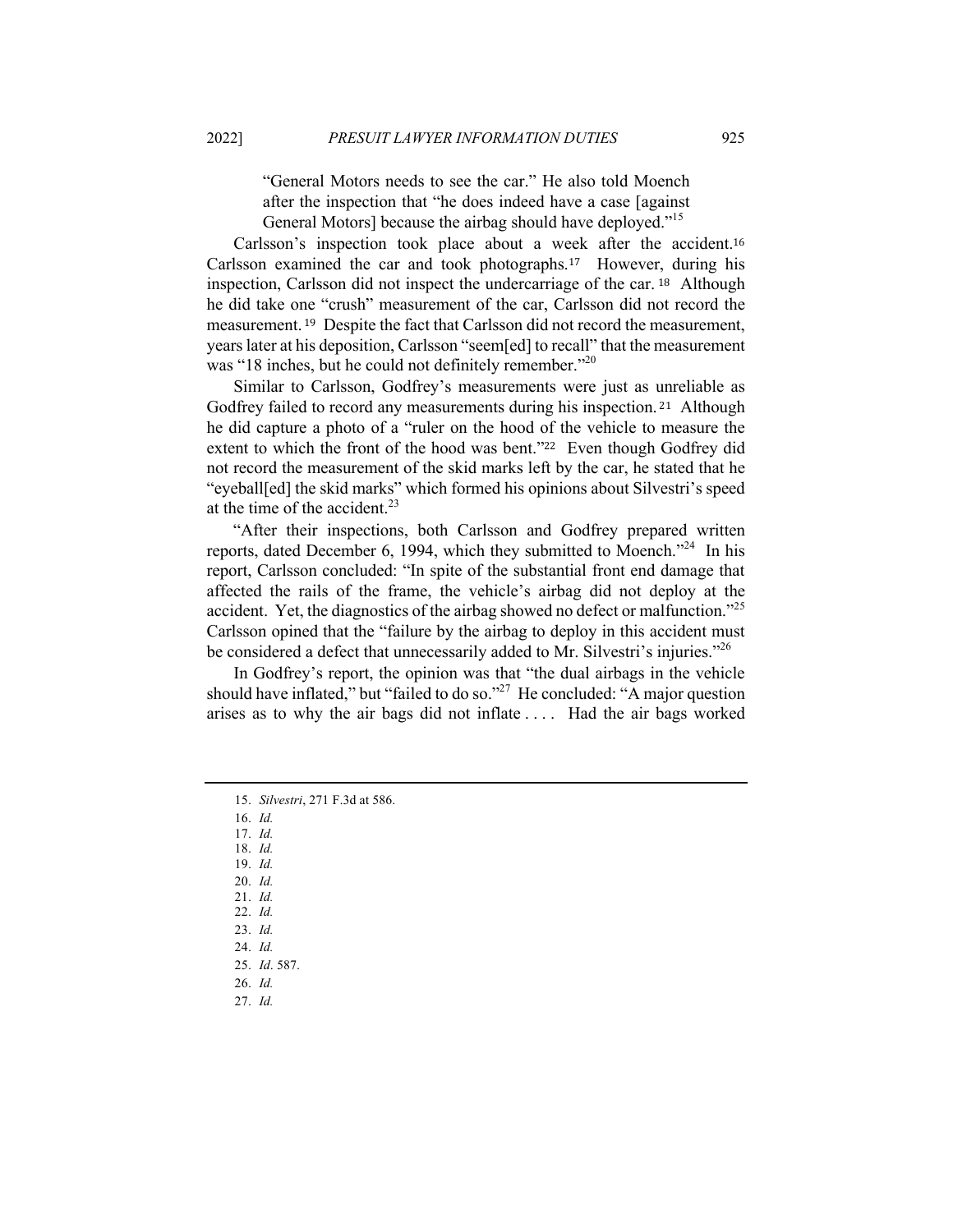properly the operator would not have struck his face on the steering wheel causing the massive facial injuries."<sup>28</sup>

"Notwithstanding the anticipation of litigation, neither Moench nor Silvestri took any steps to preserve the car or to notify GMC of Silvestri's potential claim."<sup>29</sup> In fact, GMC was not notified about the accident until more than three years after the accident when Silvestri sued.<sup>30</sup> The Chevrolet had "remained in its damaged condition for more than three months after the accident."<sup>31</sup> But in "early 1995, the title-owner, Carl E. Burhans, the husband of Silvestri's landlady, transferred title to his insurance company."<sup>32</sup> That "insurance company in turn sold the vehicle to Prestige Collision, Inc., which repaired the vehicle and then sold it."33

GMC "ultimately found the vehicle in June 1998 in Quebec, Canada."<sup>34</sup> When GMC inspected "the airbag sensing and diagnostic module, which monitors and retains in its memory defects in the airbag system, it found that the module had not been damaged in the accident. The module revealed that there had been no defect or malfunction in the airbag system."<sup>35</sup> A Silvestri "expert, however, questioned whether this was the original module that had been in the vehicle the time of the accident."<sup>36</sup>

After GMC was named a defendant in a lawsuit filed on December 16, 1997,<sup>37</sup> "its reconstruction expert, Keith Schultz, evaluated the evidence collected by Carlsson and Godfrey, as well as the sensing and diagnostic module"<sup>38</sup> and concluded:

> [T]hat the oblique impact of the vehicle with the utility pole did not meet the airbag deployment criteria set forth in General Motors' warranty to provide head and face protection in a frontal impact. He stated, "My investigation indicates that the impact speed and direction and conditions of the subject

<sup>28.</sup> *Id.*

<sup>29.</sup> *Id.*

<sup>30.</sup> *Id.*

<sup>31.</sup> *Id.*

<sup>32.</sup> *Id.*

<sup>33.</sup> *Id.* The transfer was prompted by "Silvestri's attorney," presumably Moench, "allowing the Burhans' insurance company to dispose of the vehicle for its salvage value" without notifying GMC. Brief of Plaintiff-Appellee at 11, Silvestri v. GMC, 271 F.3d 583 (4th Cir. 2001) (No. 99-2142) 1999 WL 33613032.

<sup>34.</sup> Silvestri v. Gen. Motors Corp., 271 F.3d 583, 587 (4th Cir. 2001).

<sup>35.</sup> *Id.*

<sup>36.</sup> *Id.*

<sup>37.</sup> Westlaw Docket, Silvestri v. Gen. Motors Corp., 271 F.3d 583 (4th Cir. 2001), 1999 WL 99- 2142.

<sup>38.</sup> *Silvestri*, 271 F.3d at 587.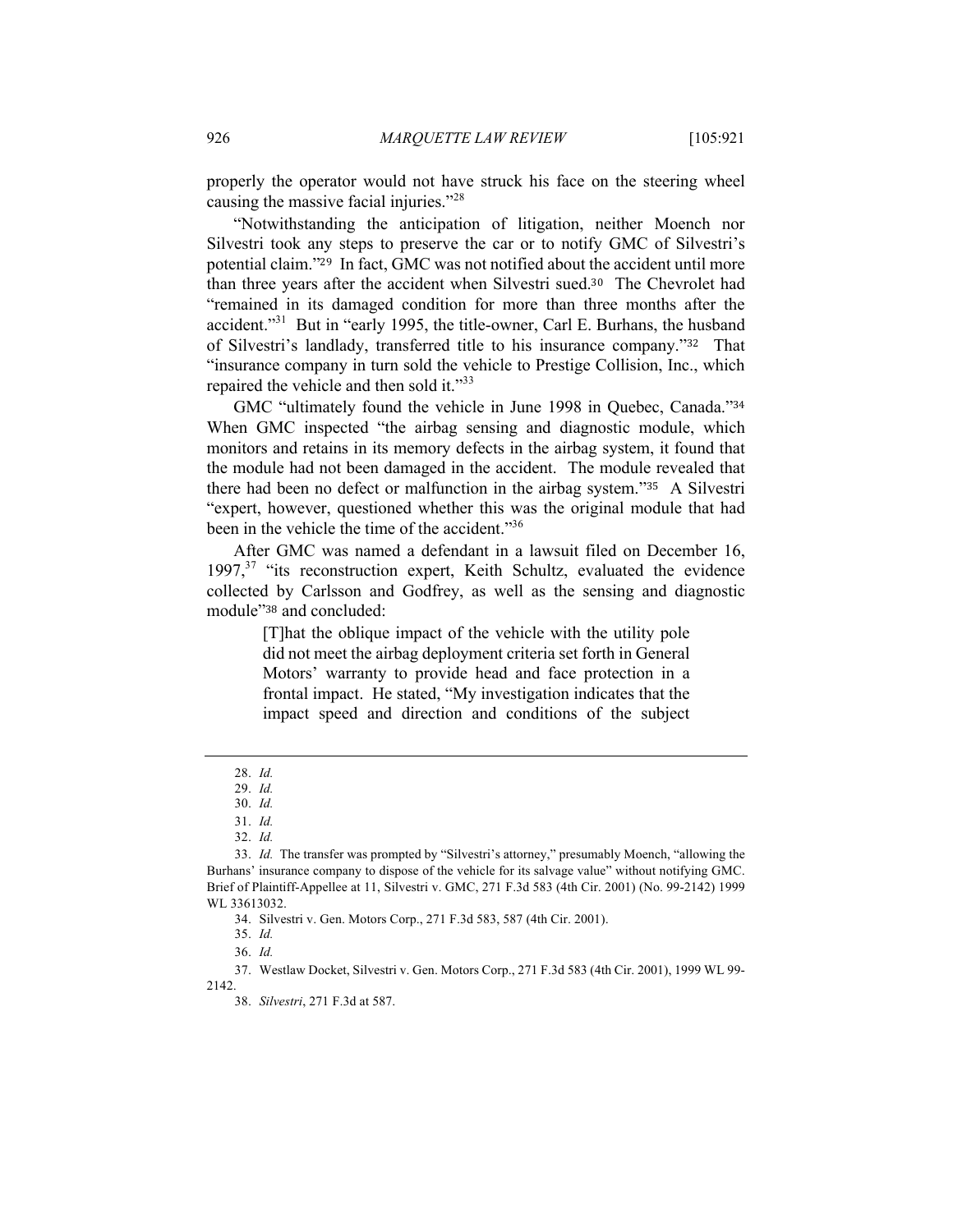accident were not sufficient to cause the deployment and that the subject airbag properly did not deploy." He added, "It is my opinion that the injuries sustained . . . due to the violent impact of wood from a fence impacting the vehicle compartment, could have been greater if the [Supplemental Inflatable Restraint] had deployed as claimed by [Silvestri]." Schultz explained further that "the plaintiff was injured not by an impact with a telephone pole but rather when the vehicle ran through a wooden fence, violently projecting portions of the fence into the passenger compartment of the vehicle. The change in velocity . . . of the vehicle when it impacted the telephone pole was not sufficient and not directionally correct to deploy the airbags."<sup>39</sup>

Schultz lamented that there was no opportunity for GMC to do a "crush analysis" as there was no ability to "actually" measure "the amount of crush at numerous points on the vehicle."<sup>40</sup> Silvestri did not dispute that crush measurements are generally taken at numerous points.41 Schultz added a serious caveat, indicating that Silvestri's failure to preserve the vehicle in its condition after the accident "hinders" GMC's ability to defend a claim of product defect.<sup>42</sup> He concluded that evidence destruction had prejudiced the defense: 43

Following receipt of Schultz's report, both Carlsson and Godfrey changed some of their conclusions about their observations of the vehicle following the accident. . . . [A]lthough Carlsson initially stated that the windshield on the vehicle had collapsed and fallen completely inward, making no reference to seeing any blood, he changed his report later to say that he saw blood on the windshield. Carlsson also originally concluded that Silvestri's face struck the windshield rather than the steering wheel and that he had not seen any deformation to the steering wheel nor any evidence that the steering column had been "stroked" (compressed) as a result of the accident. But in his later opinions, he concluded that Silvestri's face struck the steering wheel with a force sufficient to deform the steering wheel and cause the steering column to be stroked.

- 39. *Id.*
- 40. *Id.*
- 41. *Id*. 589.
- 42. *Id*. 588.
- 43. *Id.*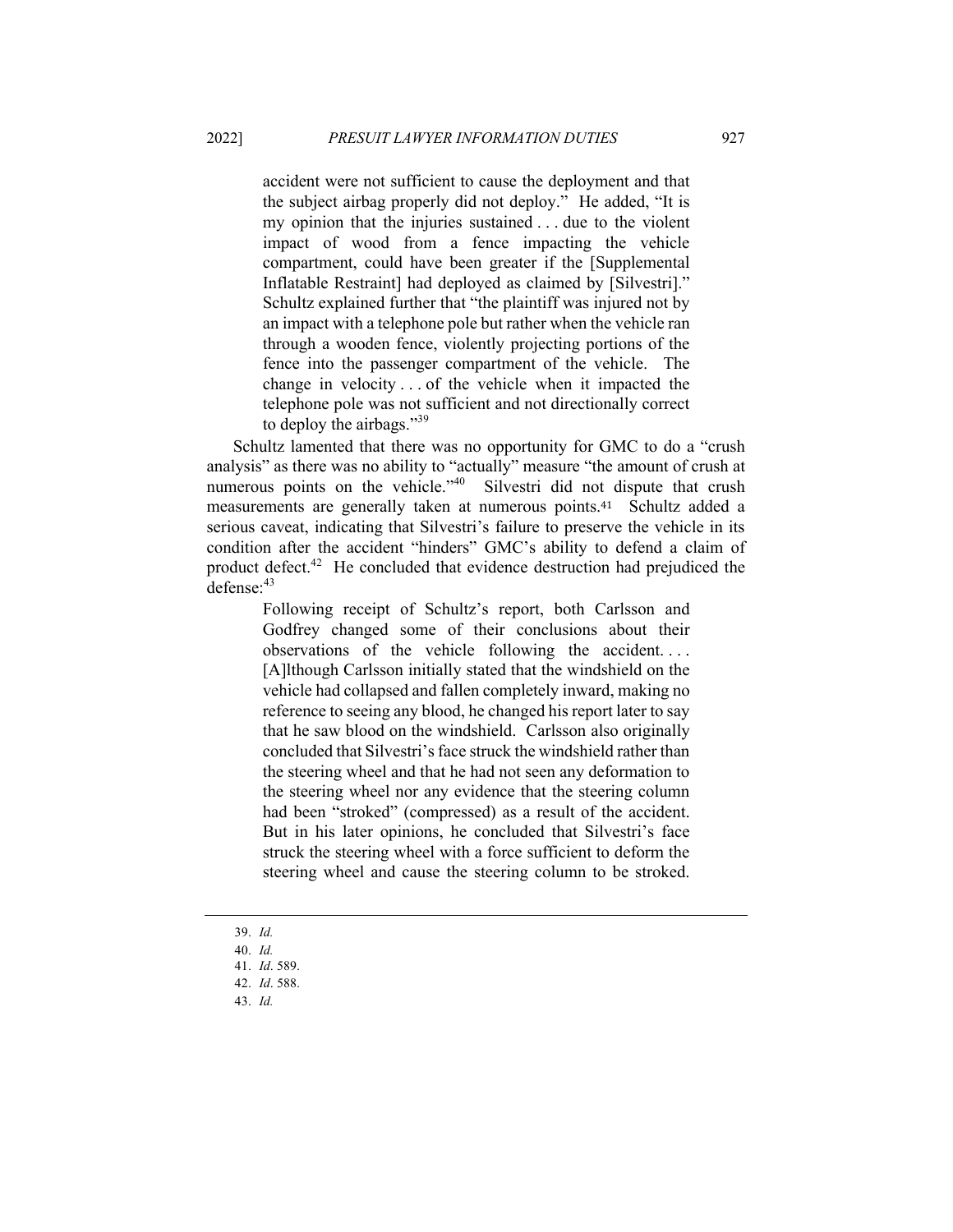Godfrey likewise changed his opinions as well as his "original" observations. In his deposition, taken before Schultz's report became available, Godfrey stated that he did not take any crush measurements of the car and therefore did not calculate the equivalent barrier speed of the vehicle as it struck the utility pole. After Schultz's report, however, Godfrey gave a specific crush measurement of "approximately" 24 inches and a calculation of the equivalent barrier speed of 24 miles per hour, based on "a rule of thumb" of one mile per hour for each inch of crush. . . . In addition, Godfrey originally testified that he did not believe that anyone could calculate the angle at which Silvestri hit the steering wheel. But in a subsequent report, issued after Schultz's report, he stated that the front of Silvestri's skull and face hit the right side of the steering wheel.<sup>44</sup>

Following discovery, GMC moved for summary judgment, arguing that Silvestri could not establish a prima facie case for a product defect.<sup>45</sup> GMC further asked that the case be dismissed based on Silvestri's spoliation of evidence.46

On GMC's' spoliation argument, the district court dismissed the case.<sup>47</sup> It concluded that:

> Silvestri had breached his duty to preserve the vehicle or to notify General Motors about its availability and his claim. The court concluded that Silvestri's failure to discharge this duty caused General Motors to be "highly prejudiced." After recognizing that the determination of whether the airbag should have been deployed could only be determined by a reconstruction of the accident, the court explained that General Motors was denied the opportunity to reconstruct the accident accurately because of its inability to take the necessary crush measurements.

> On appeal, Silvestri contend[ed] that he [was] not responsible for any spoilation of evidence because (1) he had no duty to preserve the vehicle in question as he was not its owner, and (2) any act of spoliation was that of attorney Moench, hired by his parents, not him, and therefore not

<sup>44.</sup> *Id.* 45. *Id.*

<sup>46.</sup> *Id.*

<sup>47.</sup> *Id*. 589.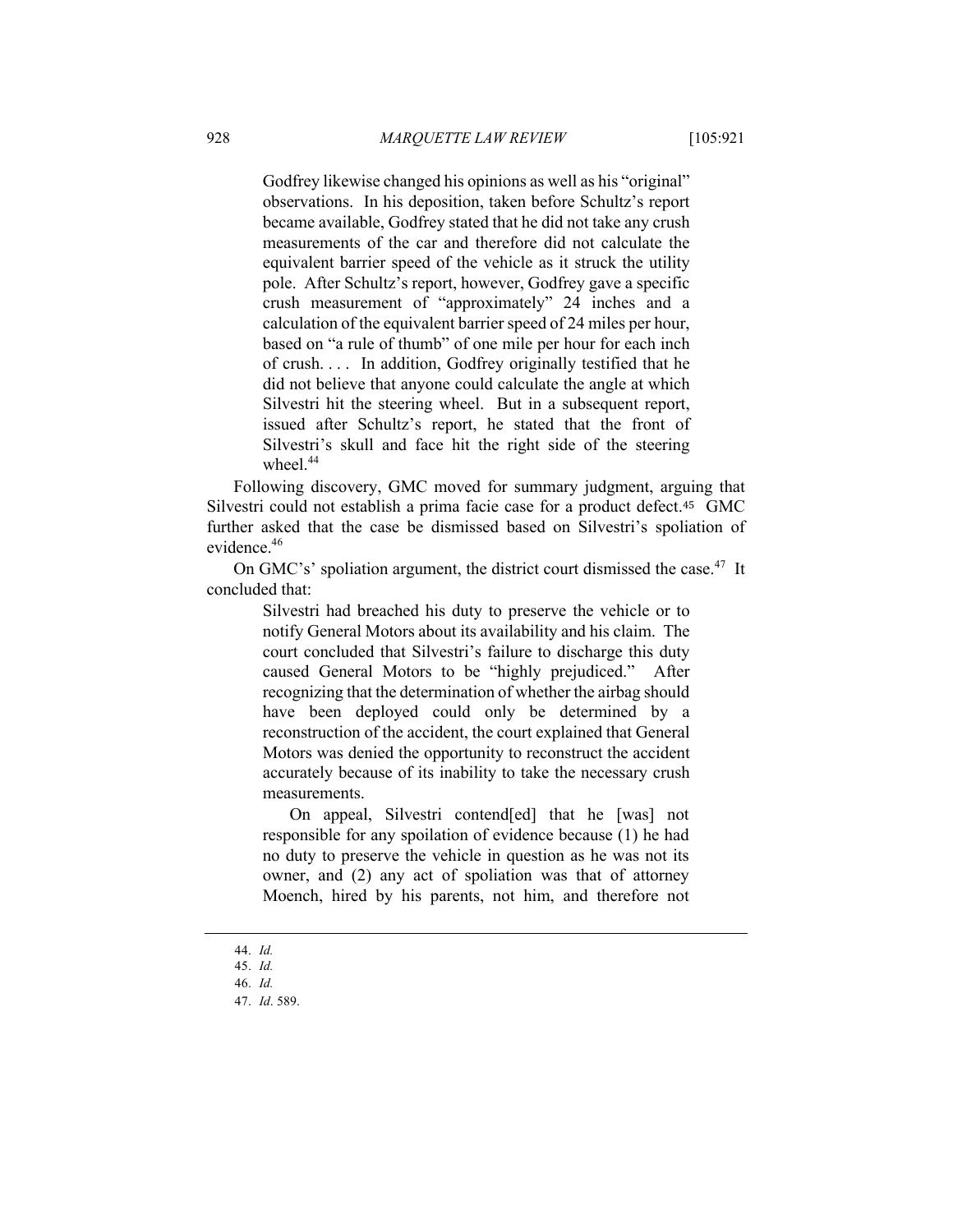imputable to him. . . . He also argue[d] that the sanction of dismissal was too harsh because General Motors was not so severely prejudiced that it could not adequately defend itself in the action. 48

In their arguments, "the parties agreed that the law of New York—where the accident occurred—supplie[d] the applicable spoliation principles."<sup>49</sup> The appeals court concluded:

> [H]owever, that a federal law of spoliation applie[d] because . . . the power to sanction for spoliation derives from the inherent power of the court, not substantive law. . . . The policy underlying this inherent power of the courts is the need to preserve the integrity of the judicial process in order to retain confidence that the process works to uncover the truth.<sup>50</sup>

While evidence spoliation "may give rise to court imposed sanctions," the appeals court ruled that any spoliation acts did not prompt substantive law claims or defenses.<sup>51</sup>

In reviewing the district court's sanction, the appeals court held that the "duty to preserve material evidence arises not only during litigation but also extends to that period before litigation when a party reasonably should know that the evidence may be relevant to anticipated litigation."<sup>52</sup> Even when one "cannot fulfill [the] duty to preserve because one does not own or control the evidence, he still has an obligation to give the opposing party notice of access to the evidence and of the possible destruction of the evidence.  $\dots$ <sup>53</sup> Though utilizing the federal inherent procedural law power to sanction, the appeals court cited New York state law precedents on a litigant's information duty/obligation.<sup>54</sup>

While "Silvestri did not own the vehicle, nor did he even control it in a legal sense after the accident," the appeals court found it apparent that Silvestri had access to the vehicle since his attorney and retained experts were given access to the vehicle for inspection purposes.<sup>55</sup> "Moreover, the vehicle was preserved in its post-accident condition for perhaps two to three months, or more," this

- 48. *Id.*
- 49. *Id*. 590.
- 50. *Id.*
- 51. *Id.* 52. *Id*. 591.
- 53. *Id.*
- 54. *Id.*
- 55. *Id.*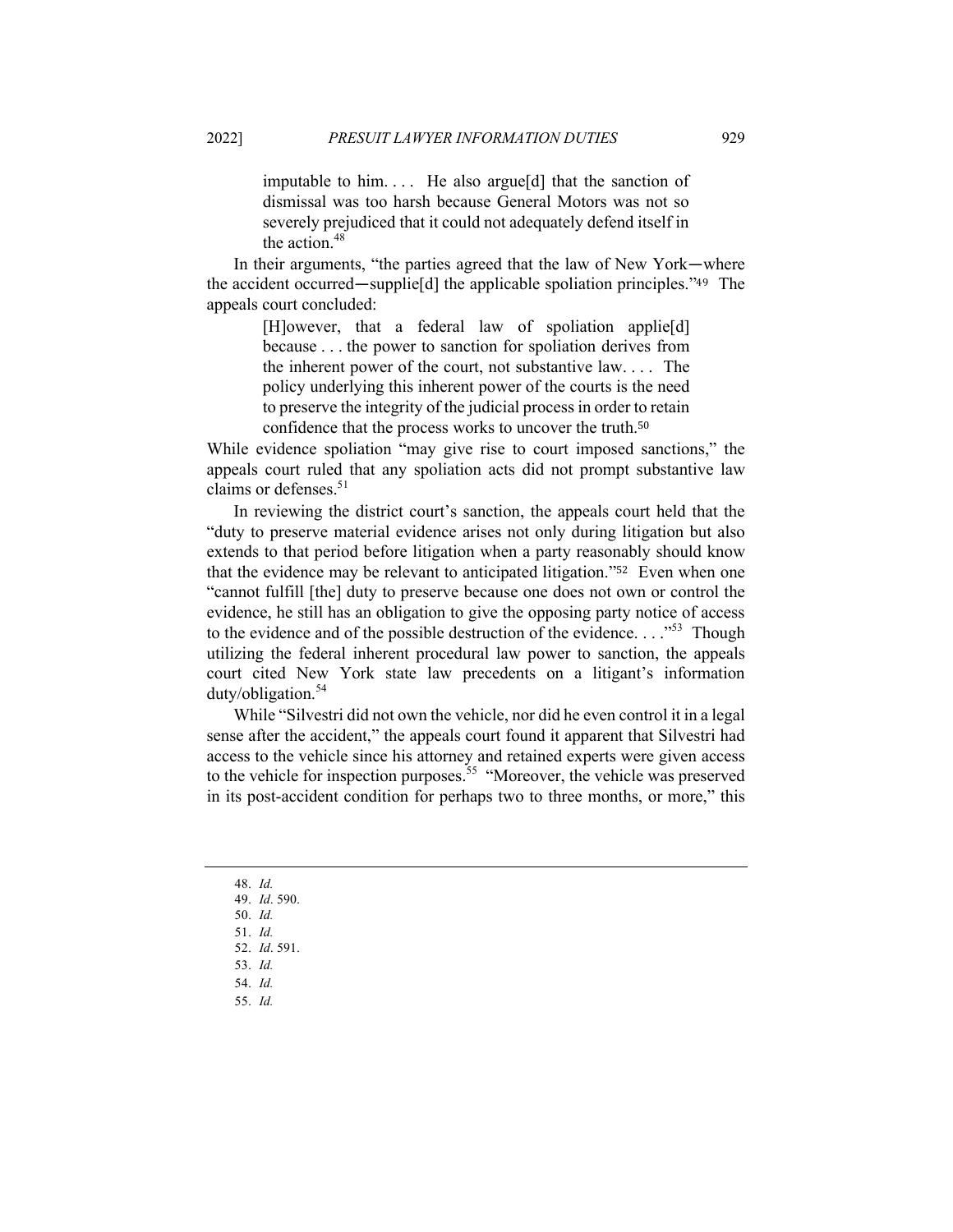was a time during which Silvestri, his lawyer, and his experts knew that GMC would or might later be sued:<sup>56</sup>

> Within a couple of weeks of the accident, Silvestri's counsel had a conversation with his experts about the need to preserve the vehicle and have General Motors inspect it. One of Silvestri's expert witnesses, Erik Carlsson, testified that it was his understanding that his inspection of the vehicle was being conducted in anticipation of filing a lawsuit against General Motors and that he advised Moench that Silvestri had a valid case against General Motors "because the airbag should have deployed."<sup>57</sup>

In opining this, he stated to Moench that "General Motors needs to see the car."<sup>58</sup>

"Silvestri himself, Silvestri's parents, Moench, and the experts all recognized there was a need to act quickly to preserve evidence."<sup>59</sup> The appeals court also noted "there [was] no evidence to indicate that Silvestri attempted to buy the damaged vehicle or to request that it be maintained in its post-accident condition until GMC could inspect it."<sup>60</sup> The appeals court found it "readily apparent . . . that Silvestri, his attorneys, and his experts . . . were fully aware that the vehicle was material evidence in [possible] litigation. . . . Yet, they failed to take any steps to ensure that Silvestri discharged his duty to prevent spoliation."<sup>61</sup>

Silvestri argued that "Moench's failure to preserve the evidence should not be imputed to [him]."<sup>62</sup> The appeals court found the record belied this contention.<sup>63</sup> While "Silvestri discharged Moench and retained new counsel . . . he did not disavow the existence of an attorney-client relationship with Moench and the benefits of that relationship."<sup>64</sup> "In fact, Moench also represented Silvestri in connection with the related criminal matter involving Silvestri's driving while intoxicated."65 Further, Silvestri "continued to use the investigative materials that Moench and the experts developed" via his new

- 56. *Id.*
- 57. *Id.*
- 58. *Id.*
- 59. *Id.* 60. *Id.*
- 61. *Id*. 592.
- 62. *Id.*
- 63. *Id.*
- 64. *Id.*
- 65. *Id.*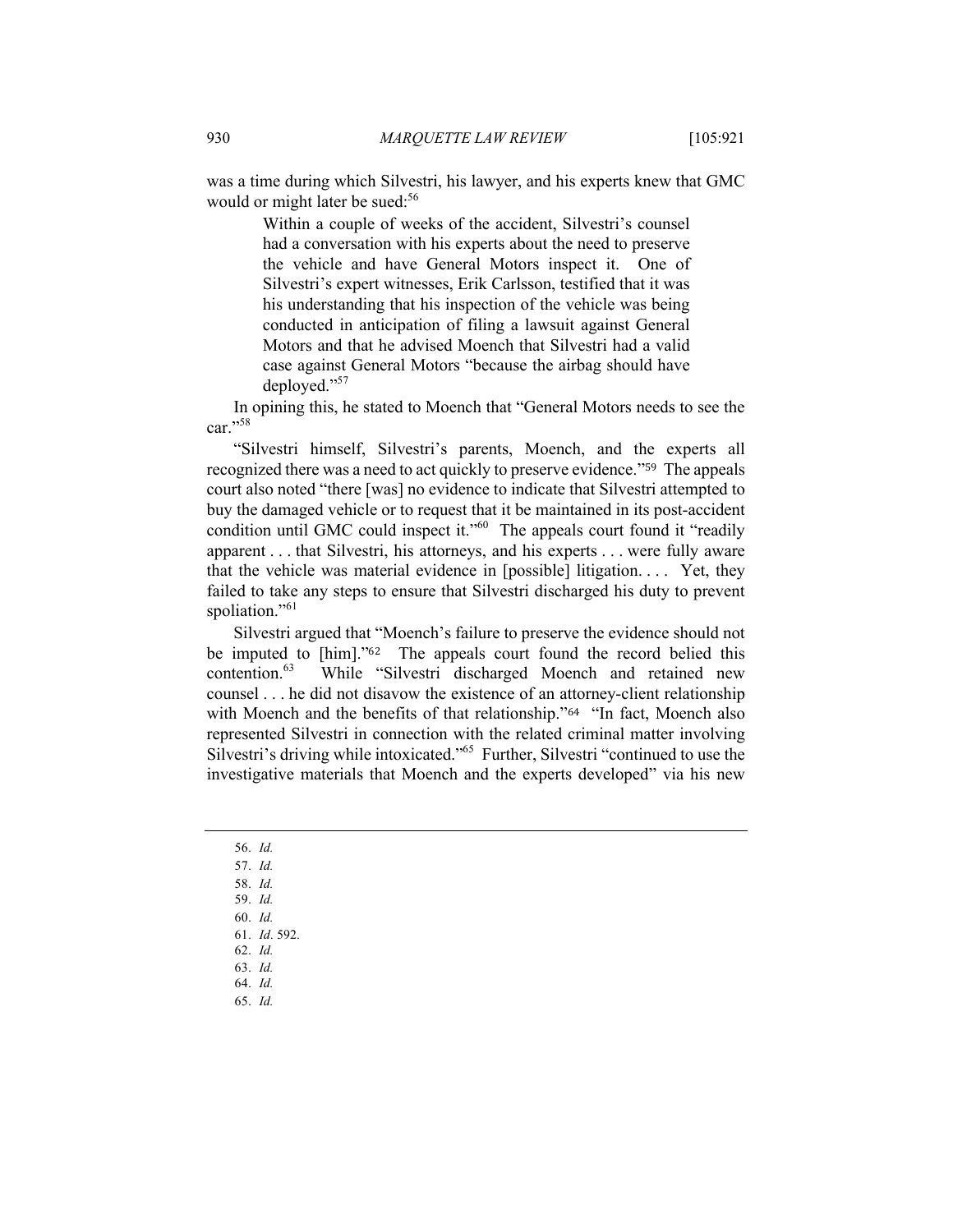lawyer.<sup>66</sup> And "when Moench later sued Silvestri for attorney fees and costs, Silvestri filed a counterclaim alleging attorney malpractice" arising from the failure to "preserve the vehicle" which was to be evidence in his later lawsuit, "a claim that could arise only out of an attorney-client relationship."<sup>67</sup> The appeals court, agreeing with the district court, found it would be "particularly unjust" to allow Silvestri to disavow Moench while partaking in the benefits provided by Moench.<sup>68</sup>

Independent of Moench's conduct, the district court concluded that the spoilation of the evidence was imputable to Silvestri.<sup>69</sup> First, Silvestri had authorized Moench to continue, on Silvestri's behalf, to collect information to support a potential lawsuit, in which Moench had then retained experts to examine the vehicle.<sup>70</sup> Second, Silvestri knew the importance of preserving the Chevrolet "because when Moench sued him, he counterclaimed for malpractice, alleging that Moench had failed to preserve the vehicle."<sup>71</sup> Both of these occurred before GMC had knowledge of the accident or was sued.<sup>72</sup> The appeals court affirmed the district court's holding "that Silvestri failed to preserve material evidence in anticipation of litigation or to notify [GMC] of the availability of this evidence, thus breaching his duty not to spoliate evidence."<sup>73</sup>

The appeals court affirmed, concluding that while the district court dismissal order was "severe,"<sup>74</sup> there was no abuse of discretion.<sup>75</sup> A dissent

- 66. *Id.*
- 67. *Id.*
- 68. *Id.* 69. *Id.*
- 70. *Id.*
- 71. *Id.*
- 
- 72. *Id.*
- 73. *Id.*

74. *Id*. 595. While severe, loss of client claims due to lawyer misconduct has occurred elsewhere, as when attorneys have settled claims without client consultations, at times over their clients' express rejections of the very offers to which the clients are then bound; losses are justified here on apparent or presumed attorney settlement authority. On apparent authority, *see*, *e.g.*, Robertson v. Alling, 351 P.3d 352, 356 (Ariz. 2015) (citing RESTATEMENT (THIRD) OF LAW GOVERNING LAWYERS § 27 (AM. L. INST. 2000)); Reutzel v. Douglas, 870 A.2d 787, 793 (Pa. 2005) (apparent authority recognized even where settling attorney commits fraud). On presumed authority, *see*, *e.g.*, *In re* Artha Mgmt., Inc., 91 F.3d 326, 329 (2d Cir. 1996); *see also*, *e.g.*, Makins v. District of Columbia, 861 A.2d 590, 597 (D.C. 2004).

75. Silvestri v. Gen. Motors Corp., 271 F.3d 583, 595 (4th Cir. 2001). Any affirmance of such a dismissal might be reviewed differently today given the policy change in the FED. R. CIV. P. 37(e) (2015). In that rule, a dismissal of a claim can only be ordered due to a loss of information "that should have preserved in the anticipation . . . of litigation" if the claimant "acted with the intent to deprive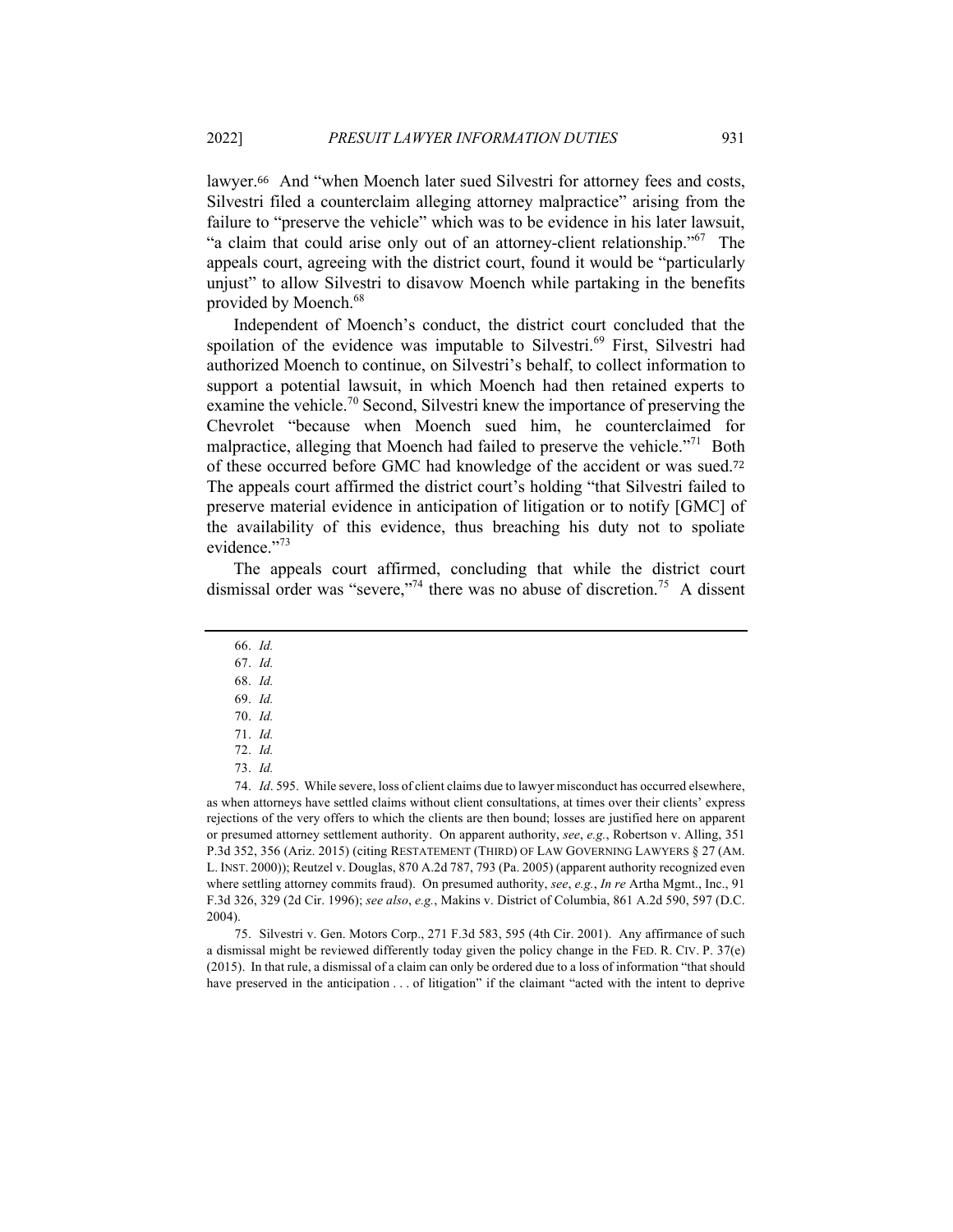found the sanction was "excessive" as GMC did not need, according to its own expert, "any information between what the vehicle looked like from . . . photographs immediately after the accident and the present time in order to support its position" on summary judgment.<sup>76</sup>

The appeals court seemingly waffled on the guidelines for imposing sanctions due to information preservation/notification failures.<sup>77</sup> At one point, it declared the "inherent power to control the judicial process and litigation . . . is limited to that necessary to redress conduct 'which abuses the judicial process."<sup>78</sup> Later on, it went beyond "redress" to note that any sanction "should be molded to serve" not only the "remedial rationales underlying the spoliation doctrine," but also the "prophylactic" and "punitive" rationales.<sup>79</sup>

### III. PRESUIT LAWYER INFORMATION DUTIES

#### *A. Introduction*

Presuit lawyer duties on creating, preserving, producing, and protecting information relevant to civil litigation are recognized in several legal sources, including professional responsibility laws; civil procedure laws; substantive spoliation laws; and substantive lawyer malpractice laws. They can operate generally or specially depending upon such matters as the type of information (just ESI or just certain types of ESI) or the type of claim (just medical malpractice). As will be seen, there exists some significant state-to-state and federal-to-state differences on these duties, especially in civil procedure and substantive spoliation laws. These differences often provide difficult challenges to lawyers when there are multistate acts relevant to future litigation and when future forums are not easily predicted.

Presuit lawyer creation duties can involve, e.g., their own privilege logs and the oversight of their clients' statutory duties on record maintenance, as in employment and medical settings. Presuit lawyer preservation duties can involve, e.g., evidence maintenance related to foreseeable litigation. Presuit lawyer production duties can involve, e.g., disclosures to their clients' potential adverse parties of expert testing of products likely to be relevant in any future

another party [including, via case law, a future adversary] of the information's use in the litigation." FED. R. CIV. P. 37(e). FED. R. CIV. P. 37(e)'s comparable application to pending litigation, is clear as it speaks to failure to preserve ESI in the "conduct of litigation." *Id.*

<sup>76.</sup> *Silvestri*, 271 F.3d at 595 (Traxler, J., concurring in part and dissenting in part).

<sup>77.</sup> *Silvestri*, 271 F.3d at 590.

<sup>78.</sup> *Id.* (quoting Chambers v. Nasco, Inc., 501 U.S. 32, 45–46, 115 L. Ed. 2d 27, 111 S. Ct. 2123 (1991)).

<sup>79.</sup> *Id.*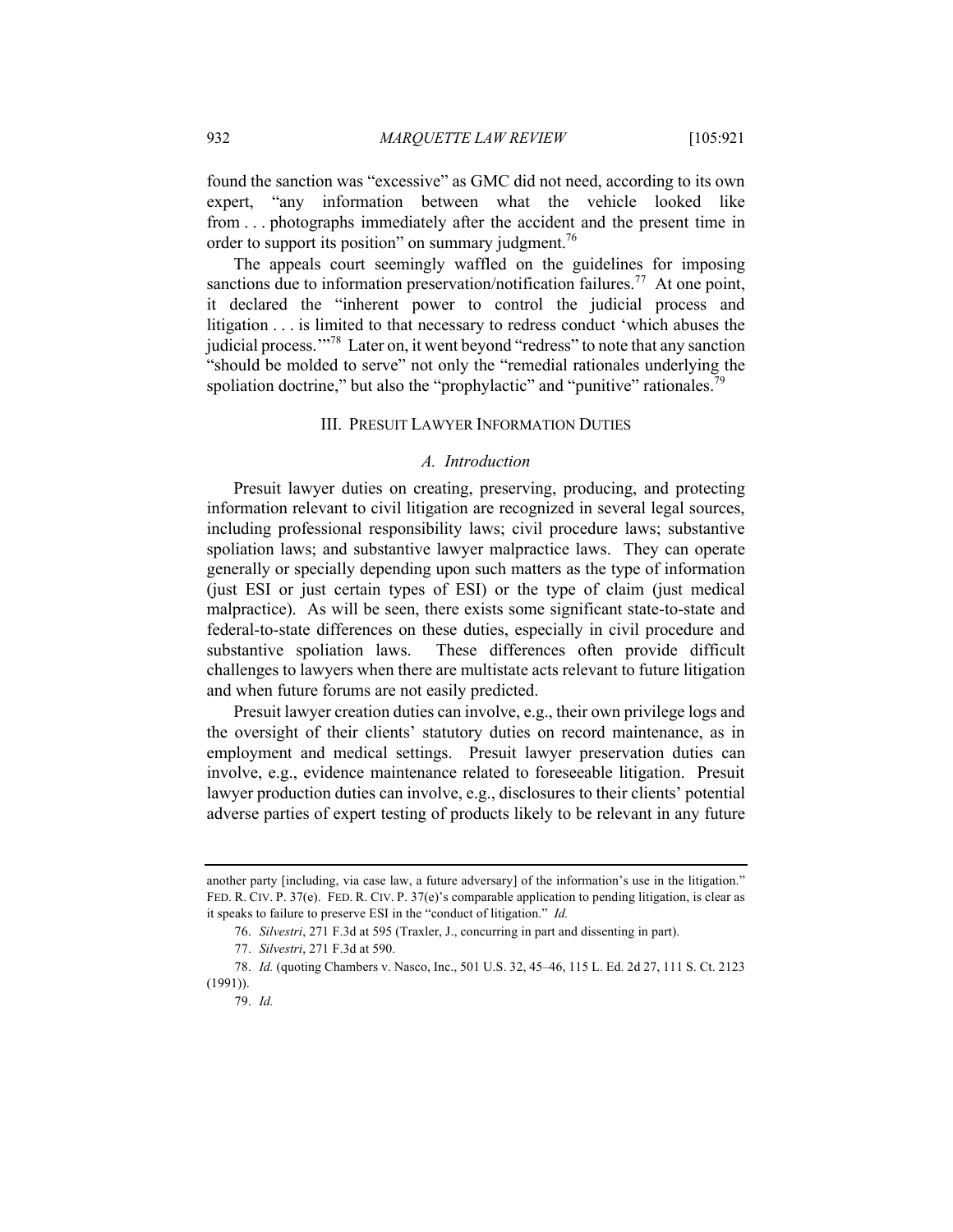litigation. And presuit lawyer protection duties can involve, e.g., affirmative confidentiality responsibilities.

#### *B. Professional Responsibility Laws*

Presuit lawyer information duties on creating, preserving, producing, and protecting information relevant to future civil litigation arise in professional responsibility laws, frequently following on one of several American Bar Association (ABA) models.<sup>80</sup> The Illinois Supreme Court promulgated such laws based on the most recent ABA model. A sampling of these Illinois laws illustrates such lawyer information duties.<sup>81</sup>

As to information creation, Rule 4.2 generally bars a lawyer from communicating about the subject of a client's representation "with a person the lawyer knows to be represented by another lawyer in the matter."<sup>82</sup>

As to information preservation, Rule 3.4(b) requires a lawyer not to "falsify evidence" and not to "counsel or assist a witness" to testify falsely.<sup>83</sup> Rule 3.4(a) requires a lawyer not to "counsel or assist another person" to unlawfully alter or destroy "material having potential evidentiary value."<sup>84</sup>

As to information production, Rule  $3.3(a)(3)$  bars a lawyer from offering "evidence that the lawyer knows to be false," while requiring "reasonable remedial measures" when a lawyer later "comes to know" of the "falsity" of "offered material evidence."<sup>85</sup> Rule 3.4(a) bars a lawyer from "unlawfully" obstructing "another party's access to evidence."86 Rule 3.4 (a) bars a lawyer from counseling or assisting "another person" in concealing "material having potential evidentiary value."<sup>87</sup> And Rule 4.1 generally bars a lawyer from making "a false statement of material fact" and from failing to "disclose a

<sup>80.</sup> The ABA models appeared, inter alia, in the 1908 ABA Canons of Professional Ethics and its amendments [hereinafter 1908 Canons]; the MODEL CODE OF PROF. RESP. (AM. BAR ASS'N 1969) [hereinafter 1969 ABA Code]; and the MODEL RULES OF PROF. RESP. (AM. BAR ASS'N 1983) [hereinafter 1983 ABA Rules].

<sup>81.</sup> Lawyer violations of professional responsibility laws, by themselves, usually do not prompt civil claims (e.g., spoliation or malpractice) on behalf of those harmed (clients or nonclients). *See*, *e.g.*, *In re* Est. of Weber, 2021 IL App (2d) 200354, ¶¶ 21–24.

<sup>82.</sup> ILL. RULES OF PROF'L. CONDUCT 4.2 (2010). Exceptions under Rule 4.2 include when the lawyer "has the consent of the other lawyer or is authorized to do so by law or a court order." *Id.*

<sup>83.</sup> ILL. RULES OF PROF'L. CONDUCT R. 3.4(b).

<sup>84.</sup> ILL. RULES OF PROF'L. CONDUCT R. 3.4(a).

<sup>85.</sup> ILL. RULES OF PROF'L. CONDUCT R. 3.3(a)(3).

<sup>86.</sup> ILL. RULES OF PROF'L. CONDUCT R. 3.4(a).

<sup>87.</sup> ILL. RULES OF PROF'L. CONDUCT R. 3.4(b).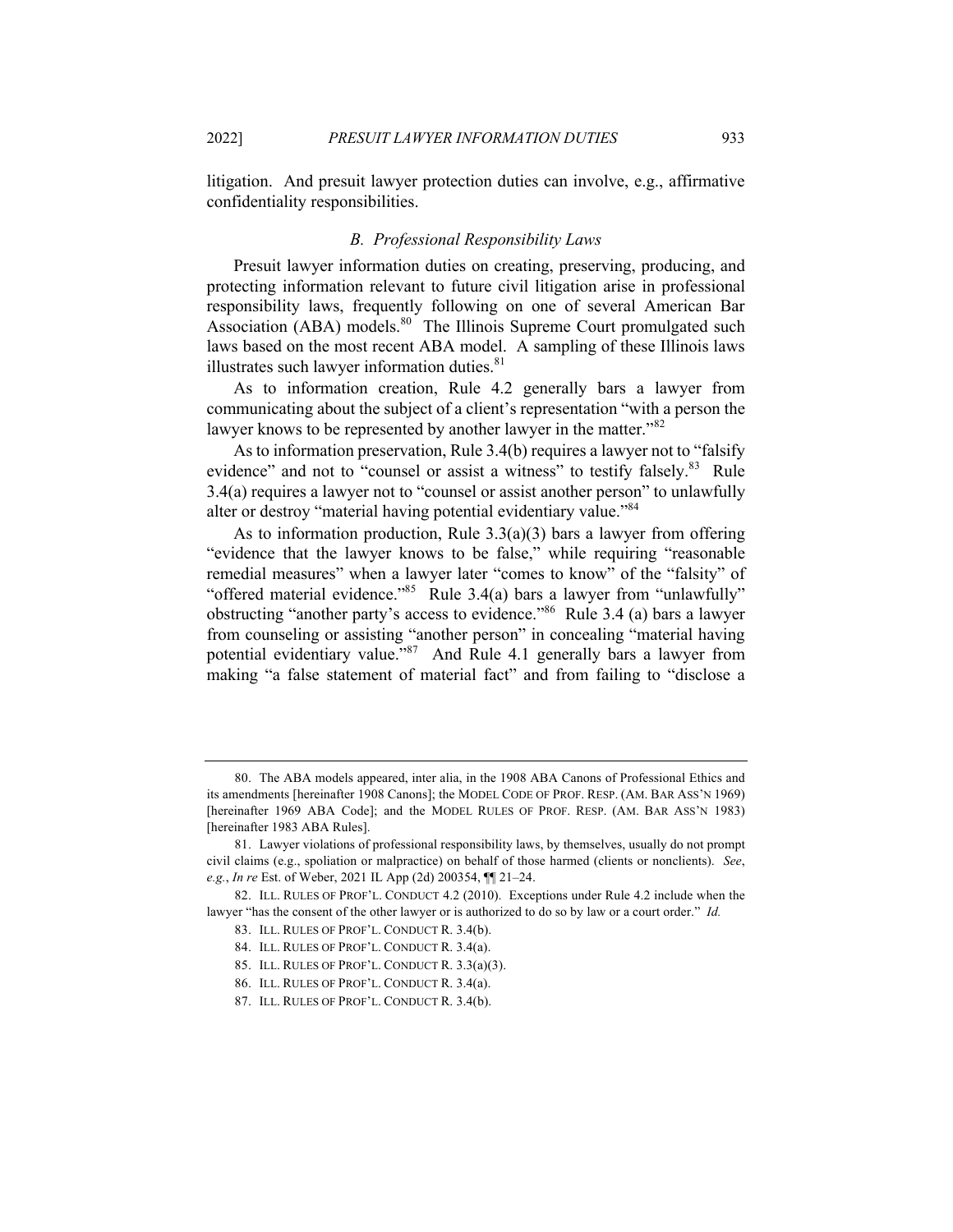material fact when disclosure is necessary to avoid assisting a "fraudulent act by a client."<sup>88</sup>

As to information protection, Rule 1.6(a) generally bars a lawyer from revealing "information relating to the representation of a client unless the client gives informed consent."<sup>89</sup> Rule 1.6(e) generally mandates that a lawyer "make reasonable efforts to prevent" disclosure or access to "information."<sup>90</sup>

Beyond these rules, lawyer information duties arise under Rule 5.1(a) for a lawyer with "managerial authority in a law firm."<sup>91</sup> This provision says a lawyer "shall make reasonable efforts to ensure that the firm has in effect measures giving reasonable assurance that all lawyers in the firm" act in conformance with their information duties.<sup>92</sup> Similarly, Rule 5.1(b) says a lawyer with "direct supervisory authority over another lawyer" must take reasonable efforts to ensure rule compliance.<sup>93</sup> Rule 5.3 recognizes comparable duties for lawyers with "managerial authority" or "direct supervisory authority" over nonlawyers who are "employed or retained by or associated with a lawyer."<sup>94</sup>

## *C. Civil Procedure Laws*

Presuit lawyer civil procedure duties on creating, preserving, and producing information relevant to future civil litigation can emanate from laws on discovery sanctions for presuit acts causing difficulties with post-suit discovery; on laws for improperly certifying in pleadings or motions that there were reasonable presuit factual inquiries; and on laws recognizing opportunities

<sup>88.</sup> ILL. RULES OF PROF'L. CONDUCT R. 4.1.

<sup>89.</sup> ILL. RULES OF PROF'L. CONDUCT R. 1.6(a). Exceptions involving discretionary revelations appear in Rule 1.6(b) (including to prevent client fraud, secure legal advice about lawyer's compliance with the rules, and to comply with a court order). ILL. RULES OF PROF'L. CONDUCT R. 1.6(b). *Cf.* MICH. RULES OF PROF'L. CONDUCT R. 1.6(c) (discretionary revelation to rectify the consequences of a client's fraudulent or illegal conduct in which "the lawyer's services have been used"); TEX. PRO. RESP. RULE 1.05(c)(8)(similar). Exceptions involving mandatory revelations appear in Illinois Rule 1.6(c) (including reasonable belief on preventing "certain death or substantial bodily harm"). The revelation bar in Illinois Rule 1.6(a) generally continues for information relating to the representation of a former client, Illinois Rule  $1.9(c)(2)$ , and operates regarding information from a "prospective client," ILL. RULES OF PROF'L. CONDUCT R. 1.18(b).

<sup>90.</sup> ILL. RULES OF PROF'L. CONDUCT R. 1.6(e).

<sup>91.</sup> ILL. RULES OF PROF'L. CONDUCT R. 5.1(a).

<sup>92.</sup> *Id.*

<sup>93.</sup> ILL. RULES OF PROF'L. CONDUCT R. 5.1(b).

<sup>94.</sup> ILL. RULES OF PROF'L. CONDUCT R. 5.3(c). A lawyer is "responsible" for another lawyer's or a nonlawyer's conduct in violation of the professional responsibility rules where the lawyer orders or ratifies the conduct or fails to "take reasonable remedial action" when the lawyer learns of the conduct. ILL. RULES OF PROF'L. CONDUCT R. 5.1(c); ILL. RULES OF PROF'L. CONDUCT R. 5.3(c).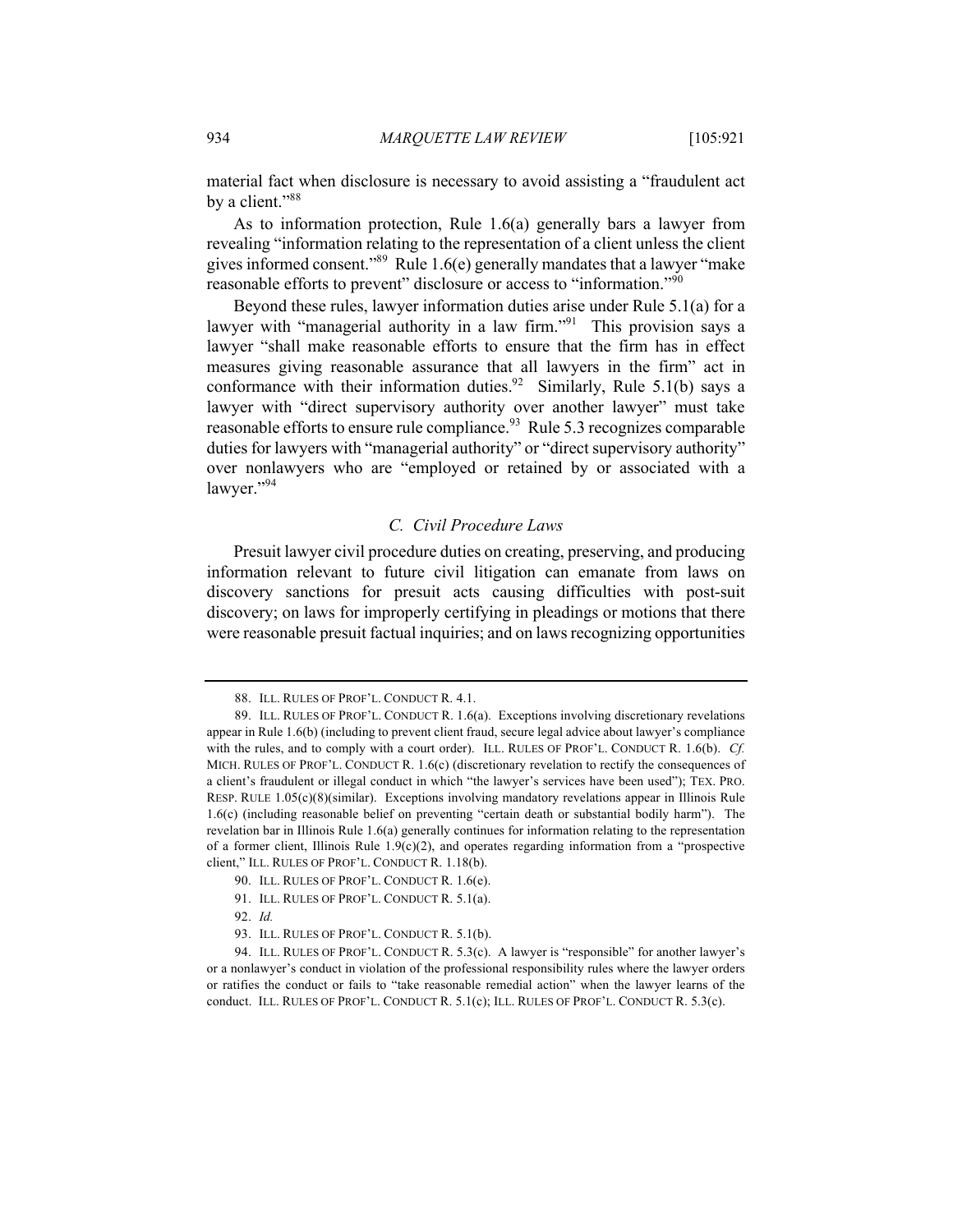for presuit discovery production and protective orders. Duty breaches can prompt sanctions personal to the culprit lawyers and sanctions upon clients for their lawyers', as well as their own, mishaps.<sup>95</sup>

#### i. Discovery Sanctions in Pending Cases for Presuit Acts

Presuit lawyer conduct prompting otherwise discoverable materials to be lost only sometimes can lead to sanctions on lawyers when the materials are later sought in discovery.<sup>96</sup> Following is a brief review of the Federal Rules of Civil Procedure (FRCP) on discovery sanctions for presuit lawyer acts that illustrate, with significant state law variations sometimes noted.

Some discovery laws on sanctions for presuit information losses causing later discovery failures cover only certain information. For example, under the 2015 amendments to the FRCP Rule 37(e), "curative" discovery sanctions are available under Rule 37(e) for lost ESI that "cannot be restored or replaced" and "that should have been preserved in the anticipation of . . . litigation," but is lost because "a party failed to take reasonable steps to preserve it."<sup>97</sup> No possible sanctions against the party's lawyer are mentioned, with such sanctions for lost ESI seemingly unavailable because only "curative" sanctions impacting factfinding during trials are authorized.<sup>98</sup>

Some current state civil procedure laws similarly differentiate between losses of certain ESI and losses of other ESI and non-ESI that are enforceable through sanctions in civil actions.<sup>99</sup> Other state discovery laws speak more

<sup>95.</sup> On the need for determining individual lawyer and client culpability in assessing sanctions available against one or both, *see*, *e.g.*, Bellamy v. Montgomery, 2012 WL 4321160 (Ohio Ct. 2012) (discovery failures).

<sup>96.</sup> The challenges facing lawyers whose clients receive presuit information preservation demands and thus must consider institution of a litigation hold are reviewed in Jason A. Pill & Derek E. Larsen-Chaney, *Litigating Litigation Holds: A Survey of Common Law Preservation Duty Triggers*, 17 J. TECH. L. & POL'Y 193, 196–97 (2012) (collecting federal cases and focusing on what triggers a reasonable anticipation of litigation in particular case [e.g., employment, contracts, tort, copyright] settings). The consequences, under discovery (and professional responsibility and tort) laws, for lawyers who fail to consider properly such demands are reviewed in Nathan M. Crystal, *Ethical Responsibility and Legal Liability of Lawyers for Failure to Institute or Monitor Litigation Holds*, 43 AKRON L. REV. 715, 716 (2010).

<sup>97.</sup> FED. R. CIV. P. 37(e) (recognizing harsher sanctions are available for intentional information deprivations by "a party").

<sup>98.</sup> FED. R. CIV. P. 37(e) (possible sanctions for unintentional ESI losses can only include "measures no greater than necessary to cure" prejudice, while possible sanctions for intentional ESI losses include presumptions or instructions on the unfavourability of lost ESI, as well as dismissal or default).

<sup>99.</sup> *Compare* WYO. R. CIV. P. 37(e); OHIO R. CIV. P. 37(E); KAN. STAT. ANN. § 60-237(e) (2019); *and* D.C. SUP. CT. R. CIV. P. 37(e), *with* VT. R. CIV. P. 37(f) (includes only initial portion of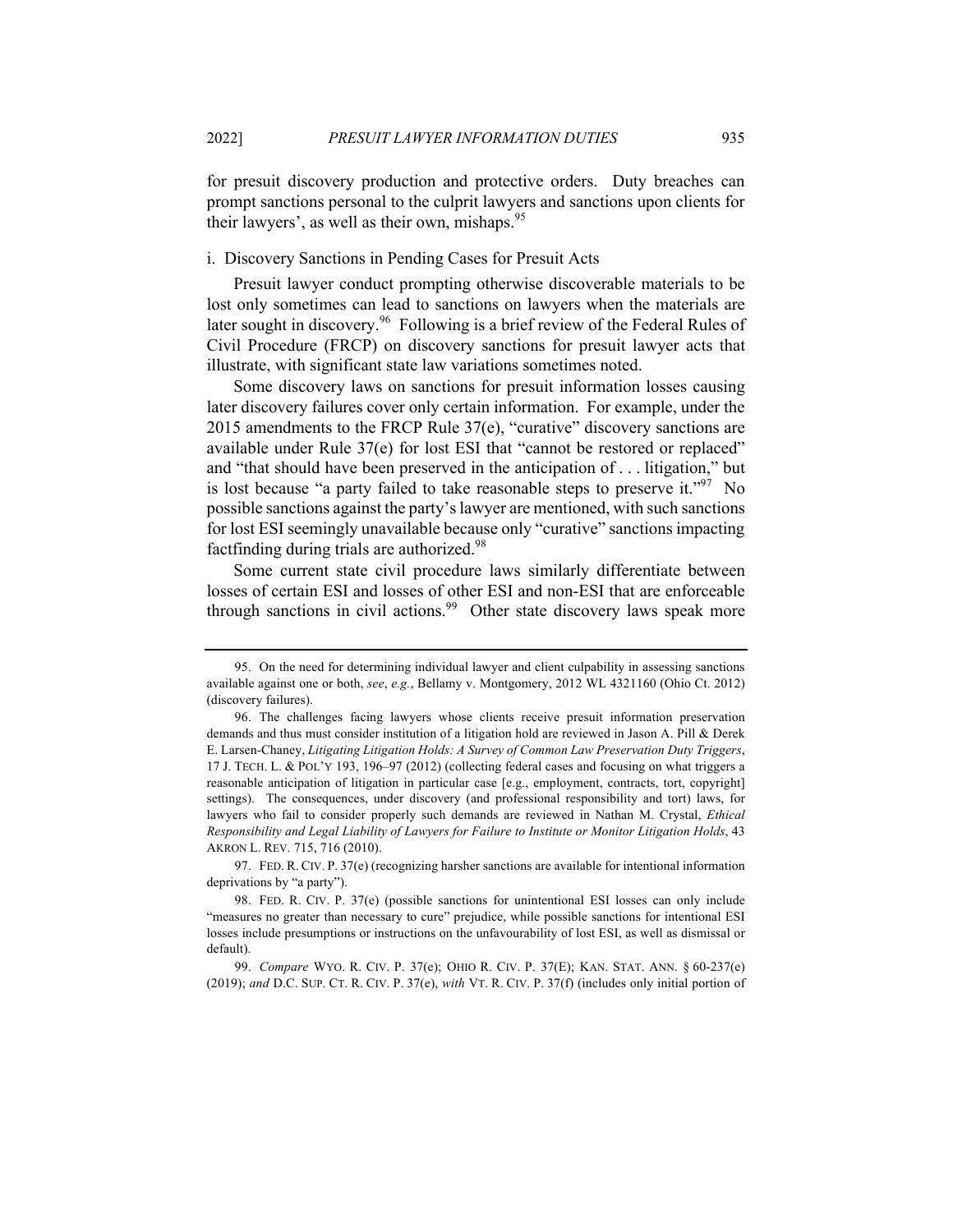generally to information losses involving all forms of information, including ESI and non-ESI. $100$  Yet other state discovery laws follow an earlier (2006) version of FRCP 37(e) by differentiating between all ESI and non-ESI.<sup>101</sup>

Additional federal civil procedure laws seemingly authorize sanctions for presuit information losses in limited settings. One statute generally encompasses information losses that so vexatiously and unreasonably multiply a federal civil action that a lawyer or other similar culprit can be assessed attorneys' fees.<sup>102</sup> There are some state vexatious litigation laws that seemingly cover presuit information losses; they may or may not authorize sanctions against lawyers.<sup>103</sup>

General federal civil procedure laws on sanctions involving discoverable information that was lost presuit and is relevant in pending actions are chiefly encompassed in the FRCP 37 provisions outside of Rule 37(e). Separate FRCP provisions in Rule 37 authorize discovery sanctions, inter alia, for failure "to obey an order to provide or permit discovery" and for failing to provide information under the rules on "required disclosures" under Rule 26(a), with no mention of possible sanctions against lawyers.<sup>104</sup> Some general state discovery

101. FED. R. CIV. P. 37(f) (2006). While the 2006 rule operated in the federal district courts for only nine years, it operates in several states. *See*, *e.g.*, MD. CODE ANN. CTS. & JUD. PROC. § 2-433(b) (West 2022); N.C. GEN. STAT. ANN. § 1A-1 (West 2022) (Rule 37(b1)); MONT. R. CIV. P. 37(e) (2011); VT. R. CIV. P. 37(f) (2009); MINN. R. CIV. P. 37.05; TENN. R. CIV. P. 37.06(2); HAW. R. CIV. P. 37(f); N.J. CT. R. 4:23-6; and ALA. R. CIV. P. 37(g). *See also* UTAH R. CIV. P. 37(e) (adoption of FED. R. CIV. P. 37(e) (2006) accompanied by an explicit recognition of continuing "inherent" judicial power to deal with lost ESI or non-ESI "in violation of a duty" to preserve); OHIO R. CIV. P. 37(e) (a 2008 rule that, in addition to adding FED. R. CIV. P. 37(f) (2006), sets out five factors that courts may consider when determining whether to sanction).

102. 28 U.S.C. 1927 (other culprits, however, are limited to persons "admitted to conduct cases").

104. FED. R. CIV. P. 26(a), 37(b)(2) (sanction for failing to obey a court order), FED. R. CIV. P.  $37(c)(1)$  (sanction for failing to provide information in a required disclosure). Rule  $37(b)(2)$  expressly

FED. R. CIV. P. 37(e) so it does not speak directly to intentional acts), *and* ARIZ. R. CIV. P. 37(g) (containing FED. R. CIV. P. 37(e) (2015) but also articulating the parameters of the "duty to take reasonable steps to preserve" ESI and guidelines on what constitutes such steps).

<sup>100.</sup> *See*, *e.g.*, ILL. RULES OF PROF'L. CONDUCT R. 219 (2014 Rules Advisory Committee Comment says the rule "is sufficient to cover sanction issues as they relate to electronic discovery"), SUPREME JUDICIAL COURT ADVISORY COMMITTEE ON MASSACHUSETTS EVIDENCE LAW, MASSACHUSETTS GUIDE TO EVIDENCE 261 (2021) ("A judge has discretion to impose sanctions for the spoliation or destruction of evidence, whether negligent or intentional, in the underlying action in which the evidence would have been offered.").

<sup>103.</sup> *See*, *e.g.*, MONT. CODE ANN. § 37-61-42 (2021) (attorney or party is liable personally for excess costs caused by unreasonable and vexatious multiplication of proceedings) and IND. CODE § 34- 52-1-1(a)(3) (2021) (prevailing party gets attorney's fees if adverse party "litigated the action in bad faith").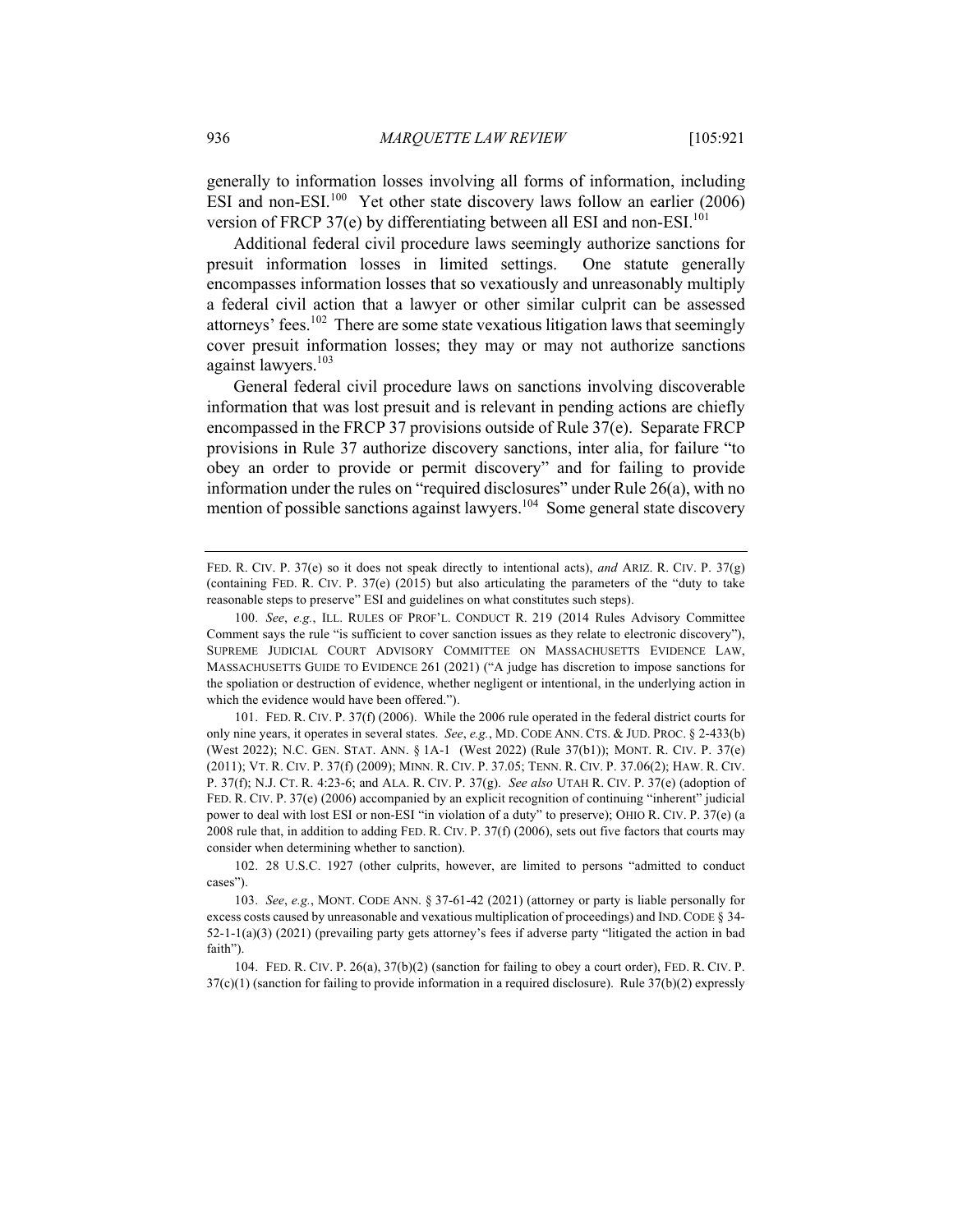laws are comparable.<sup>105</sup> These and other laws can cover certain presuit information losses.<sup>106</sup>

As well, FRCP 37(a) has said since 1993 that a "party" who "fails to make a disclosure" required without a "discovery request" (per Rule 26(a)) may be subject to "appropriate sanctions."<sup>107</sup> Failures to "provide" or to "make a disclosure" of certain information lost presuit can prompt repercussions, though perhaps not directly under the rule.<sup>108</sup> There is no explicit indication in this rule that sanctions may be assessed against lawyers whose clients fail to make required disclosures.

FRCP 26(g) does target lawyers who fail to follow certain presuit norms on discovery.<sup>109</sup> The rule demands that a lawyer who signs a discovery disclosure (under Rule  $26(a)(1)$  or (3)) must certify, "after a reasonable inquiry," that the

106. On presuit information losses causing a failure to obey a court order in a pending civil action, *see*, *e.g.*, Thompson v. U.S. Dept. of Hous. & Urb. Dev., 219 F.R.D. 93, 95 (D. Md. 2003) (failure by defendant to produce email records of departing officials). On presuit information losses causing a failure to make certain discovery available in a pending civil action, *see*, *e.g.*, Silvestri v. Gen. Motors Corp., 271 F.3d 583, 588 (4th Cir. 2001) (failure to make available a vehicle involved in an accident). On presuit information losses causing a failure regarding required disclosures in a pending civil action, *see*, *e.g.*, Broccoli v. Echostar Commc'ns Corp., 229 F.R.D. 506, 509 n.2 (D. Md. 2005).

107. FED. R. CIV. P. 37(a)(3)(A).

109. FED. R. CIV. P. 26(g). Substantially similar to FED. R. CIV. P. 26(g) is MONT. R. CIV. P. 26(g); N.C. R. CIV. P. 26(g); MISS. R. CIV. P. 26(g); and VT. R. CIV. P. 26(g).

authorizes sanctions against "a party or a party's officer, director, or managing agent—or a witness," while FED. R. CIV. P.  $37(c)(1)$  expressly authorizes sanctions against "a party." FED. R. CIV. P.  $37(b)(2)$ ; FED. R. CIV. P.  $37(c)(1)$ . To prevent unwarranted presuit information losses by lawyers, Professor Schaefer has proposed amendments to FED. R. CIV. P. 26(a)(1) on initial disclosures that would require that "a party" provide to "other parties . . . description of the steps taken to preserve discoverable information in the case." Paula Schaefer, *Attorney Negligence and Negligent Spoliation: The Need for New Tools to Prompt Attorney Competence in Preservation*, 51 AKRON L. REV. 607, 631–32 (2017) (focusing on incentivizing attorney competence regarding information preservation through amendments to compelled disclosure rules).

<sup>105.</sup> *See*, *e.g.*, VT. R. CIV. P. 37; ME. R. CIV. P. 37 (no provision like FED. R. CIV. P. 37(f) on failing to participate in framing a discovery plan); D.C. SUP. CT. R. CIV. P. 37 (no discovery plan provision); ALA. R. CIV. P. 37 (no discovery plan provision); N.D. R. CIV. P. 37; and OHIO R. CIV. P. 37 (no discovery plan provision). *But compare* ILL. RULES OF PROF'L. CONDUCT R. 137 *and* 219 (conduct prompting possible discovery sanctions governed by same standards governing pleading and motion sanctions, unlike FED. R. CIV. P. 11(d); per ILL. RULES OF PROF'L. CONDUCT R. 219(e), no voluntary dismissal "to avoid compliance with discovery deadlines, orders or applicable rules") *with*  FED. R. CIV. P. 11(d).

<sup>108.</sup> FED. R. CIV. P. 37(b)(2)(A). Inherent judicial powers are employed to sanction presuit information losses. *See*, *e.g.*, *Silvestri*, 271 F.3d at 590 (involuntary dismissal of lawsuit was not an unduly harsh sanction arising from a discovery violation involving the presuit failure to preserve a car). *See also* Hartford Cas. Ins. Co. v. Winston Co., 2011 WL 13382162, \*6 (N.D. Ill. 2011) ("the analysis for imposing sanctions under our inherent powers and Rule 37 is essentially the same").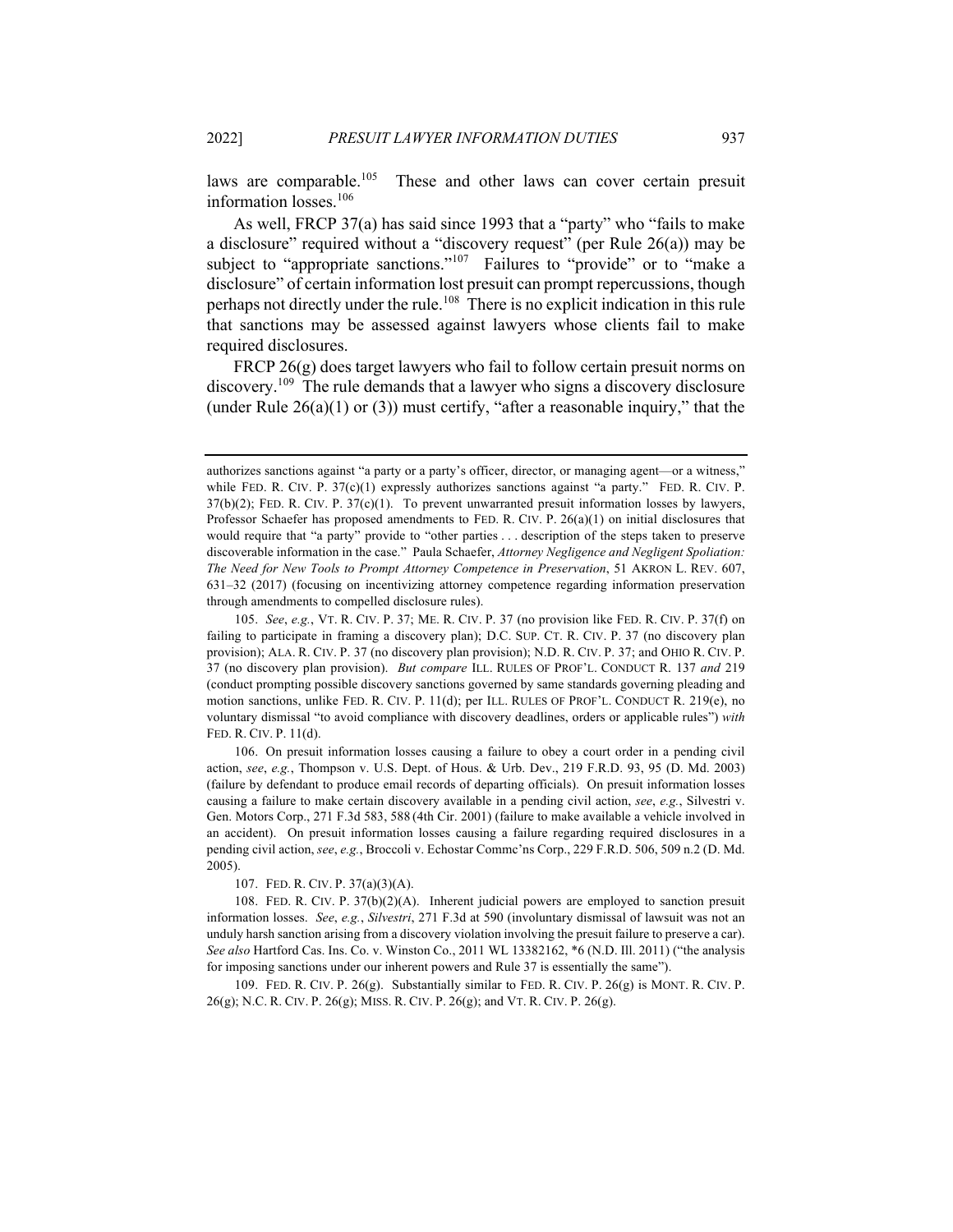disclosure "is complete and correct as of the time it is made."<sup>110</sup> The same rule further demands that a lawyer who signs a discovery request, response, or objection must certify, "after reasonable inquiry," that the disclosure is "consistent" with the FRCP and "neither unreasonable nor unduly burdensome or expensive."<sup>111</sup>

A violating certification under Rule 26(g), "without substantial justification," authorizes the district court to "impose an appropriate sanction" on the signing lawyer, "the party on whose behalf the signer was acting, or both."<sup>112</sup> Possible sanctions include orders on reasonable expense payments, which might include attorney's fees, that address the harms "caused by the violation."<sup>113</sup> It is not difficult to imagine that Rule  $26(g)$  certification violations by lawyers could involve lawyer failures to create and preserve information in anticipation of later litigation, as when lawyer discovery requests/objections are founded on problematic factual premises.

Beside Rule  $26(g)$ , Rule  $37(a)$  authorizes a court to require an attorney "advising" conduct that prompts a motion for an "order compelling disclosure or discovery" to "pay the movant's reasonable expenses incurred in making the motion, including attorney's fees" where attorney conduct is found to be not "substantially justified" and an award of expense would not be "unjust."<sup>114</sup> Similarly, an advising attorney can be sanctioned under Rule 37(d) where a party's failure to attend its own deposition, serve answers to interrogatories or respond to a request for inspection, again unless there is substantial justification or injustice. $115$ 

While some federal civil procedure sanction laws do not expressly target lawyers who fail before suit to preserve information relevant to their clients' future cases, there are laws authorizing other nonparties to be sanctioned for presuit acts; such sanctions might accompany or serve instead of third-party spoliation claims in order to provide relief for harms caused to parties.<sup>116</sup> Thus, a procedural law sanction can be levied against a nonparty deponent who fails

<sup>110.</sup> FED. R. CIV. P. 26(g)(1).

<sup>111.</sup> FED. R. CIV. P. 26(g)(1)(B)(i) and (iii).

<sup>112.</sup> FED. R. CIV. P. 26(g)(3).

<sup>113.</sup> *Id*.

<sup>114.</sup> FED. R. CIV. P. 37(a)(5)(A)(ii).

<sup>115.</sup> FED. R. CIV. P. 37(d)(3). Similar is MINN. R. CIV. P. 37.02(a) and ARK. R. CIV. P. 37(d), applied in Helton v. Fuller, 772 S.W.2d 343, 343 (Ark. 1989) (expenses, including attorney fees, assessed on lawyer).

<sup>116.</sup> *See* FED. R. CIV. P. 34(c); *See also* FED. R. CIV. P. 37 (providing for, generally, sanctions against parties or persons unjustifiably resisting discovery).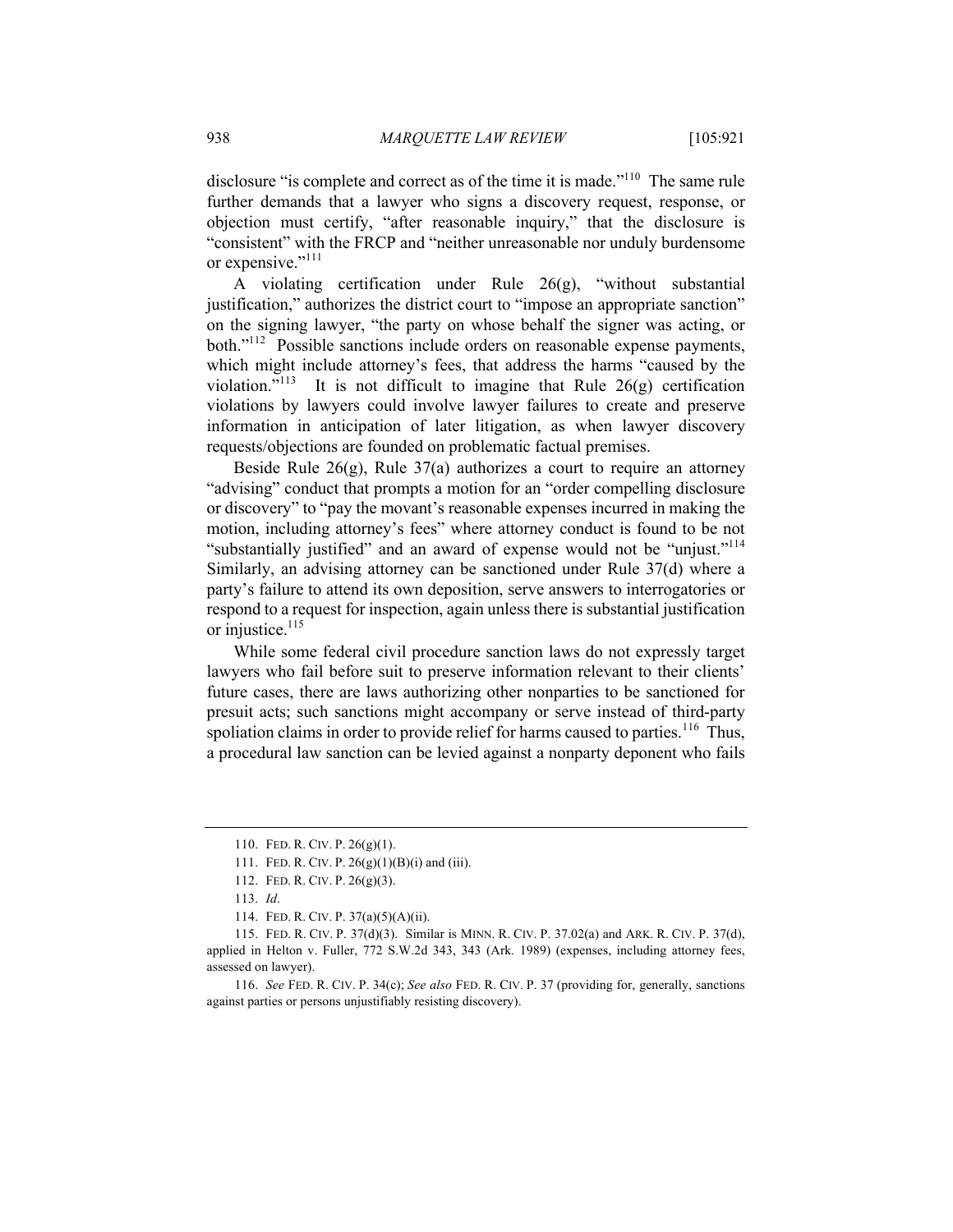to provide relevant tangible materials at a deposition due to presuit loss.<sup>117</sup> Such a sanction may include trial witness disqualification which negatively impacts a party, as well as disallowance of witness expenses and fees, a significant sanction when it comes to expert witnesses.

#### ii. Non-Discovery Presuit Certificates of Reasonable Inquiry

Presuit lawyer information duties tied to future civil litigation are not explicitly addressed in discovery laws, though post-suit lawyer information duties are addressed in the FRCP 26(g) "signing" provisions.<sup>118</sup> But presuit lawyer information duties are addressed in some procedural laws on (certifying, presenting and the like) any pleadings, motions or other civil litigation papers.<sup>119</sup> These laws on presuit duties appear in FRCP 11 and in state laws, which are often modeled on some version of FRCP 11.<sup>120</sup> These laws are sometimes inapplicable to required information disclosures or discovery materials.<sup>121</sup>

Litigation paper presentation duties under current FRCP 11 encompass the need for presenters to undertake "an inquiry reasonable under the

118. FED. R. CIV. P. 26(g).

119. FED. R. CIV. P. 11. There are similar pre-appeal lawyer information duties geared to deterring the filing of frivolous appeals. *See*, *e.g.*, FED. R. P. 38 (after a "motion or notice from the court," an award of just damages and costs to an appellee for a frivolous appeal), applied to an attorney in Hilmon Co. (V.I.) v. Hyatt Intern., 899 F.2d 250, 253–54 (3d Cir. 1990).

<sup>117.</sup> FED. R. CIV. P. 45(g) (failure without adequate excuse to obey a subpoena can prompt contempt). Comparable is TEX. R. CIV. P. 215.2(c). A nonparty's failure is more likely tied to a contract or statutory duty to preserve, though a duty can be imagined for some nonparties where there is reasonably foreseeable litigation in which the nonparties will likely serve as key witnesses, whether or not as experts. *See*, *e.g.*, Silvestri v. Gen. Motors Corp., 271 F.3d 583, 585–86 (4th Cir. 2001) (plaintiff's landlady's car involved in accident, where plaintiff was sanctioned (e.g., involuntary dismissal) for failing to provide future defendant notice of a likely claim and an opportunity to inspect vehicle, but where landlady (whose husband owned the car) was not sanctioned as she was not asked for the car during discovery) and *Id*. 586, 591–92 (no discovery sanction sought against plaintiff's experts, who inspected and reported on the car soon after the relevant accident, about three years before the suit was commenced and the defendant learned of accident, as experts suggested to plaintiff's lawyer that the future defendant "needs to see the car," plaintiff later countersued his lawyer for malpractice when the plaintiff sued for attorney's fees and costs).

<sup>120.</sup> FED. R. CIV. P. 11. Versions of FED. R. CIV. P. 11 took effect in 1938, 1983, and 1993.

<sup>121.</sup> *See*, *e.g.*, FED. R. CIV. P. 11(d). *Compare* ILL. RULES OF PROF'L. CONDUCT R. 137 (lawyer certifications of "every pleading, motion, and other document") to FED. R. CIV. P. 11(d), cited in L. Offs. of Brendan Appel, LLC v. Ga.'s Rest. & Pancake House, Inc., 2021 IL App (1st) 192523, ¶ 82 (Rule 137 sanction for conduct that included defendants' "failures to provide witness information and provision of false and conclusory statements," with court looking at defendants' "conduct as a whole" and not to "each discovery violation committed," which would have prompted the use of Rule 219 on discovery failures). Before its amendment in 1993, FED. R. CIV. P. 11, as it read between 1938 and 1983, and between 1983 and 1993, did not explicitly exclude compulsory information disclosures and discovery materials.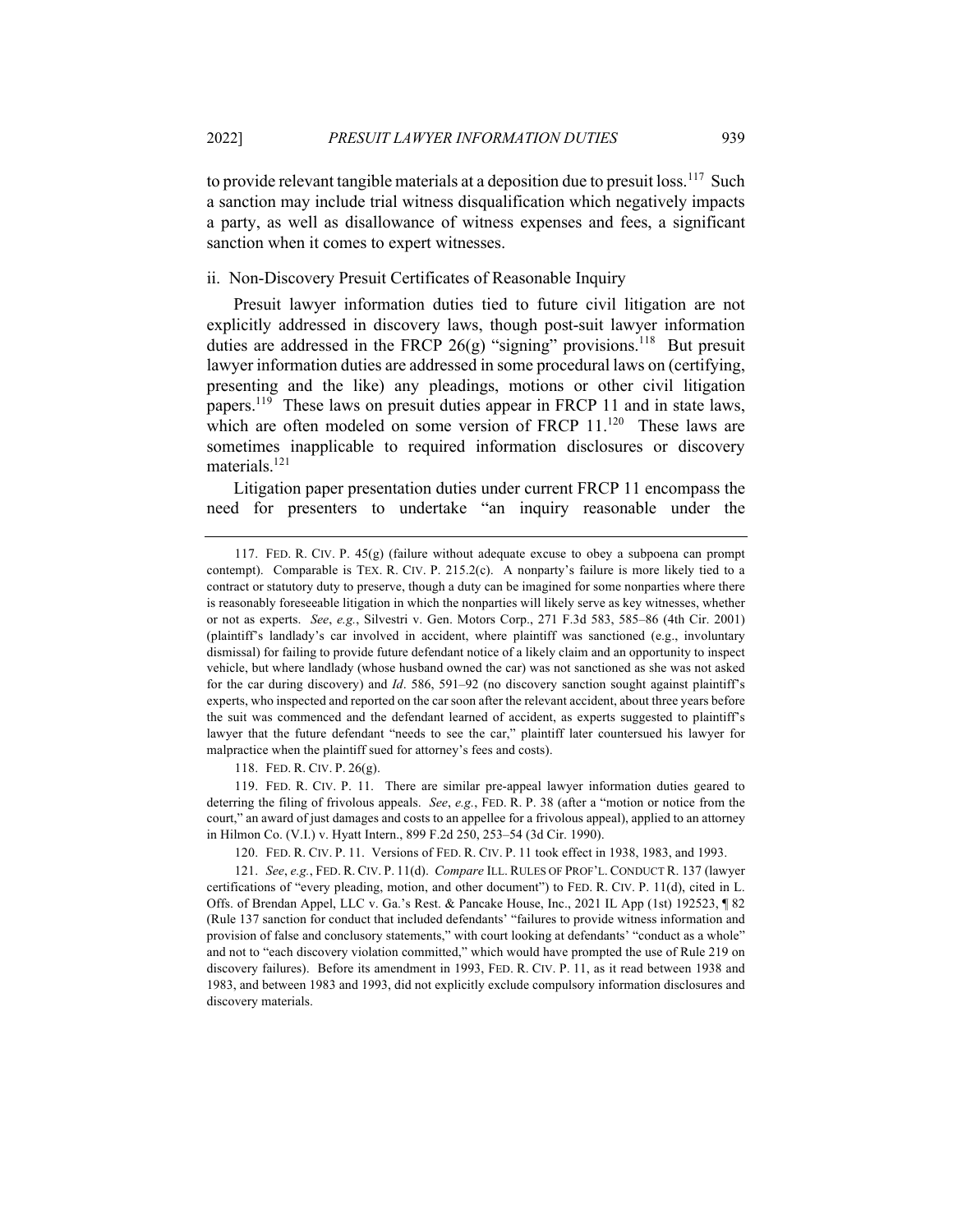circumstances."122 Presenters include both those who signed the litigation papers and those who advocated, filed, or submitted the allegations in those papers.<sup>123</sup> Presenters include both lawyers and law firms. While these inquiry duties operate both presuit and post-suit, they do not cover presentations involving "disclosures and discovery" materials and motions.<sup>124</sup> Possible sanctions arising due to the Rule 11 inquiry failures can be considered "on the court's initiative."125

Less significant presuit lawyer information duties tied to future civil litigation, including discovery, are found in some state procedural laws also addressing "signing" pleadings, motions and other papers.<sup>126</sup> At times, only signing lawyers may be sanctioned for "reasonable inquiry" failures, including presuit acts, where litigation papers are not "well grounded in fact" or are "not warranted by existing law or a good faith argument" on the need for a change in existing law.<sup>127</sup> These laws follow the FRCP 11 language as it existed between 1983 and 1993.<sup>128</sup>

Even more limited presuit lawyer information duties tied to future civil litigation, including discovery, are found in state procedural laws on "signing" litigation papers which follow FRCP 11 as it existed between 1938 and 1983.<sup>129</sup> Here, a signing lawyer may only be sanctioned for a "willful violation" through an "appropriate disciplinary action."<sup>130</sup> Such a violation can involve a lack of

125. FED. R. CIV. P. 11(c)(3). State laws generally following current FED. R. CIV. P. 11 include WIS. STAT. ANN. § 802.05; TENN. R. CIV. P. 11.01 to 11.04; UTAH R. CIV. P. 11 (no presumption of joint law firm responsibility and no exception for disclosures and discovery); MINN. R. CIV. P. 11.01 to 11.04; KAN. STAT. ANN. § 60-211; and MO. R. CIV. P. R. 55.03(c) ("presenting and maintaining").

126. *See*, *generally*, KY. R. CIV. P. 11; N.C. GEN. STAT. ANN. § 1A-1 (West 2022 (Rule 11); ARK. R. CIV. P. 11; TEX. R. CIV. P. 13; VA CODE ANN. 8.01-271.1; COLO. R. CIV. P. 11; and WASH. SUP. CT. CIV. R. 11.

127. *See*, *generally*, KY. R. CIV. P. 11; N.C. GEN. STAT. ANN. § 1A-1 (West 2022 (Rule 11); ARK. R. CIV. P. 11; TEX. R. CIV. P. 13; VA CODE ANN. 8.01-271.1; COLO. R. CIV. P. 11; and WASH. SUP. CT. CIV. R. 11.

128. *See*, *generally*, KY. R. CIV. P. 11; N.C. GEN. STAT. ANN. § 1A-1 (West 2022 (Rule 11); ARK. R. CIV. P. 11; TEX. R. CIV. P. 13; VA CODE ANN. 8.01-271.1; COLO. R. CIV. P. 11; and WASH. SUP. CT. CIV. R. 11.

129. John B. Oakley, *A Fresh Look at the Federal Rules in State Courts*, 3 NEV. L.J. 354, 370 (2002).

130. Nancy H. Wilder, *1983 Amendments to Rule 11: Answering the Critics' Concern with Judicial Self-Restraint*, 61 NOTRE DAME L. REV. 798, 798 (1986).

<sup>122.</sup> FED. R. CIV. P. 11(b).

<sup>123.</sup> *Id.*

<sup>124.</sup> FED. R. CIV. P. 11(d).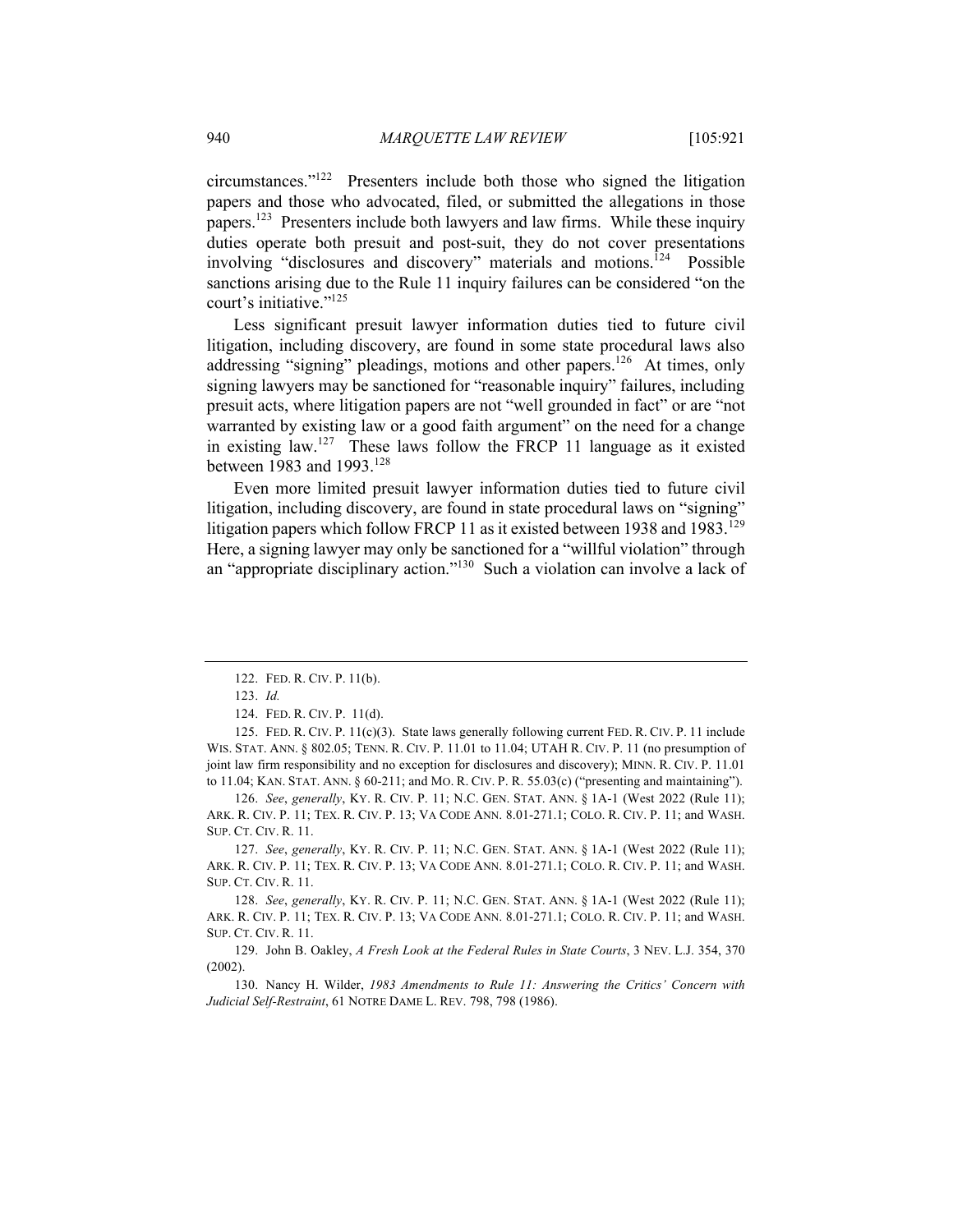a lawyer's "knowledge, information and belief there is good ground to support" the litigation paper. $^{131}$ 

#### iii. Presuit Discovery Production and Protective Orders

Presuit acts causing information losses preventing later discovery can be deterred by presuit discovery orders. Presuit opportunities under federal and state civil procedure laws to secure information production and protective orders relevant to future civil cases are quite limited, however. Some American states have more expansive presuit discovery opportunities, including laws on identifying potential defendants<sup>132</sup> and laws on identifying potential causes of action.<sup>133</sup> There are few state laws on opportunities for individuals or organizations, including those who receive presuit information maintenance, preservation, or production requests, to secure judicial presuit protective orders.<sup>134</sup> In these laws on presuit discovery, and the consequences of discovery failures, lawyers are not specially mentioned.<sup>135</sup>

FRCP 27, substantially replicated in many states, is the major federal rule on affirmative presuit discovery. In one part it authorizes testimony perpetuation via deposition "about any matter cognizable in a United States court" where the petitioner "expects to be a party" to an action in a U.S. court, but "cannot presently" sue.<sup>136</sup> Under this rule, a deposition can only be ordered

<sup>131.</sup> *See* IND. TRIAL PROC. R. 11. State laws generally follow FED. R. CIV. P. 11 as it existed between 1938 and 1983. *See also* OHIO R. CIV. P. 11; ALA. R. CIV. P. 11(a); MISS. R. CIV. P. 11(b) (also authorizing a judicial sanction in the case where a litigation paper is "frivolous" or "filed for the purpose of harassment or delay").

<sup>132.</sup> *See*, *e.g.*, 735 ILL. COMP. STAT. 5/2-402 (West 1993) (respondents in discovery in pending civil cases) and N.Y. CIV. PRAC. L. & RULES § 3102(c) (presuit discovery "to aid in bringing an action").

<sup>133.</sup> *See*, *e.g.*, TEX. R. CIV. P. 202.1 (deposition to help investigate a potential claim or suit); N.Y. CIV. PRAC. L. & RULES § 3102(a) and (c) (presuit discovery beyond depositions "to aid in bringing an action"); Sunbeam Television Corp. v. Columbia Broad. Sys., Inc., 694 F. Supp. 889, 892 (S.D. Fla. 1988) (describing Florida bill of discovery on securing information to maintain a claim or defense in "a suit about to be brought in another court"), *abrogated by* Empire Fin. Grp., Inc. v. Fin. Reguluth., Inc., 2009 WL 10644856 (S.D. Fla. 2009) (bill of discovery does not constitute a cause of action).

<sup>134.</sup> *But see* ARIZ. R. CIV. P. 45.2.

<sup>135.</sup> *Id*.

<sup>136.</sup> FED. R. CIV. P. 27(a)(1)(A). Similar is ARK. R. CIV. P. 27(a)(1); MINN. R. CIV. P. 27.01; MISS. CODE ANN. § 13-1-227(a)(1) (1976); CONN. GEN. STAT. § 52-156 a (a)(1)(A) (2012). S. D. CODIFIED LAWS § 15-6-27(a)(1)(A) (2006); ARIZ. R. CIV. P. 27(a)(1)(A); ALASKA R. CIV. P.  $27(a)(1)(1)$ ; NEB. CT. R. 6-327(a)(1)(i); S.C. R. CIV. P.  $27(a)(1)(1)$ ; and W. VA. R. CIV. P.  $27(a)(1)(1)$ . *Compare* ILL. SUP. CT. R. 217 (a)(1) to FED. R. CIV. P. 27(a)(1)(A) (no need to show petitioner "cannot" presently" sue). Similar are MD. CODE ANN. CTS. & JUD. PROC. § 2-404(a)(2) (West 2022); R. I. GEN. LAWS § 9-18-12 (2014); and WIS. STAT. § 804.02(1)(a) (2019–2020). Beyond testimony perpetuation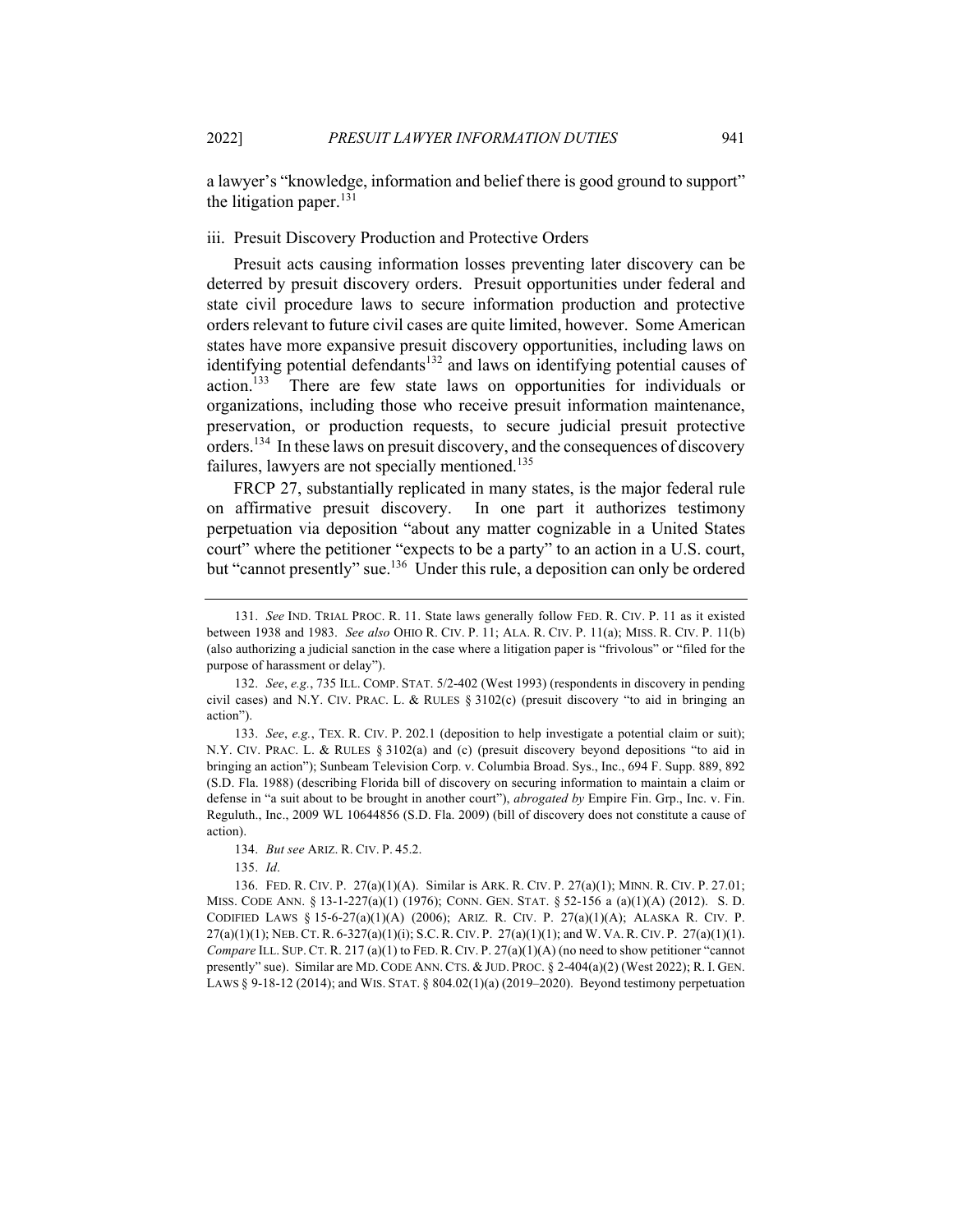to "prevent a failure or delay of justice."<sup>137</sup> Through the use of such a deposition, a petitioner can also request that the deponent produce documents and other tangible things at the deposition, or submit to a physical or mental examination.<sup>138</sup>

The rule governing a presuit deposition per FRCP 27 "does not limit a court's power to entertain an action to perpetuate testimony,"<sup>139</sup> a power substantially defined by "the former bill in equity to perpetuate testimony."<sup>140</sup> Use of such a bill predates the FRCP.<sup>141</sup> Current usage of a bill in equity, however, has been read to track the FRCP requirements on deposition testimony perpetuation.<sup>142</sup> Usage is thus infrequent.<sup>143</sup> As with testimony

- 138. FED. R. CIV. P. 27(a)(3) (referencing FED. R. CIV. P. 34 and 35).
- 139. FED R. CIV. P. 27(c).
- 140. *See*, *e.g.*, Shore v. Acands, Inc., 644 F.2d 386, 389 (5th Cir. 1981).

141. *See*, *e.g.*, Rindskopf v. Platto, 29 F. 130 (E.D. Wis. 1886) (equity discovery bill where related law action between same parties was pending) and Preston v. Equity Sav. Bank, 287 F. 1003, 1005 (D.C. Cir. 1923) ("Nor is the contention sound that discovery can only be had in aid of a suit pending or to be brought . . . being an original and inherent power of a court of equity, it may be enforced directly . . . Discovery, incident to a bill for equitable relief, is distinguishable form a bill to obtain evidence to be used in another suit.").

142. *See*, *e.g.*, *Shore*, 644 F. 2d at 389 (*citing* 4 Moore's Federal Practice ¶ 27.21). *See* Note, *Rule 34(c) and Discovery of Nonparty Land*, 85 YALE L.J. 112 (1975); Lubrin v. Hess Oil Virgin Islands Corp., 109 F.R.D. 403, 405 (D.V.I. 1986) (most cases find "independent action to obtain discovery" of things and documents from a nonparty is similar "to the antiquated instrument called an equitable bill of discovery").

143. A recent, newsworthy state case illustrates an effective use of a bill. The case involved Dr. David Dao's petition seeking to preserve United Airlines' records shortly after Dr. Dao was involuntarily removed from a United flight. *See* Jeffrey A. Parness & Jessica Theodoratos, *Expanding Pre-suit Discovery Production and Preservation Orders*, 2019 MICH. ST. L. REV. 652, 655 (bill granted Dr. Dao per party agreement). An older case is *Lubrin*, 109 F.R.D. 405 (preservation of conditions at site of accident). Of course, private presuit agreements or unilateral assumptions of information preservation duties lessen the need for presuit equitable discovery bills. Such agreements and assumptions are promoted where petitions for presuit equitable discovery bills beyond testimony perpetuation via presuit discovery must be preceded by a "meet and confer."

via deposition under FED. R. CIV. P. 27, there is little else in the FED. R. CIV. P. or the U.S. Judicial Code on presuit opportunities to preserve discoverable information, excepting the recognition under FED. R. CIV. P. 27(c) of "a court's power to entertain an action to perpetuate testimony." Some states have special testimony perpetuation laws. In Missouri, a statute covers presuit witness depositions "to perpetuate testimony" where "the object is to perpetuate the contents of any lost deed or instrument in writing or the remembrance of any ... matter ... necessary to the recovery ... of any estate or property . . . or any other personal rights." MO. REV. STAT. § 492.420 (1939). And *see* GA. CODE ANN. § 24-13-150 (2018) ("Superior Courts may entertain [equitable] proceedings for the perpetuation of testimony in all proceedings in which the fact to which the testimony relates cannot immediately be made the subject of an investigation" as long as a common-law proceeding is not available . . . .").

<sup>137.</sup> FED. R. CIV. P. 27(a)(3).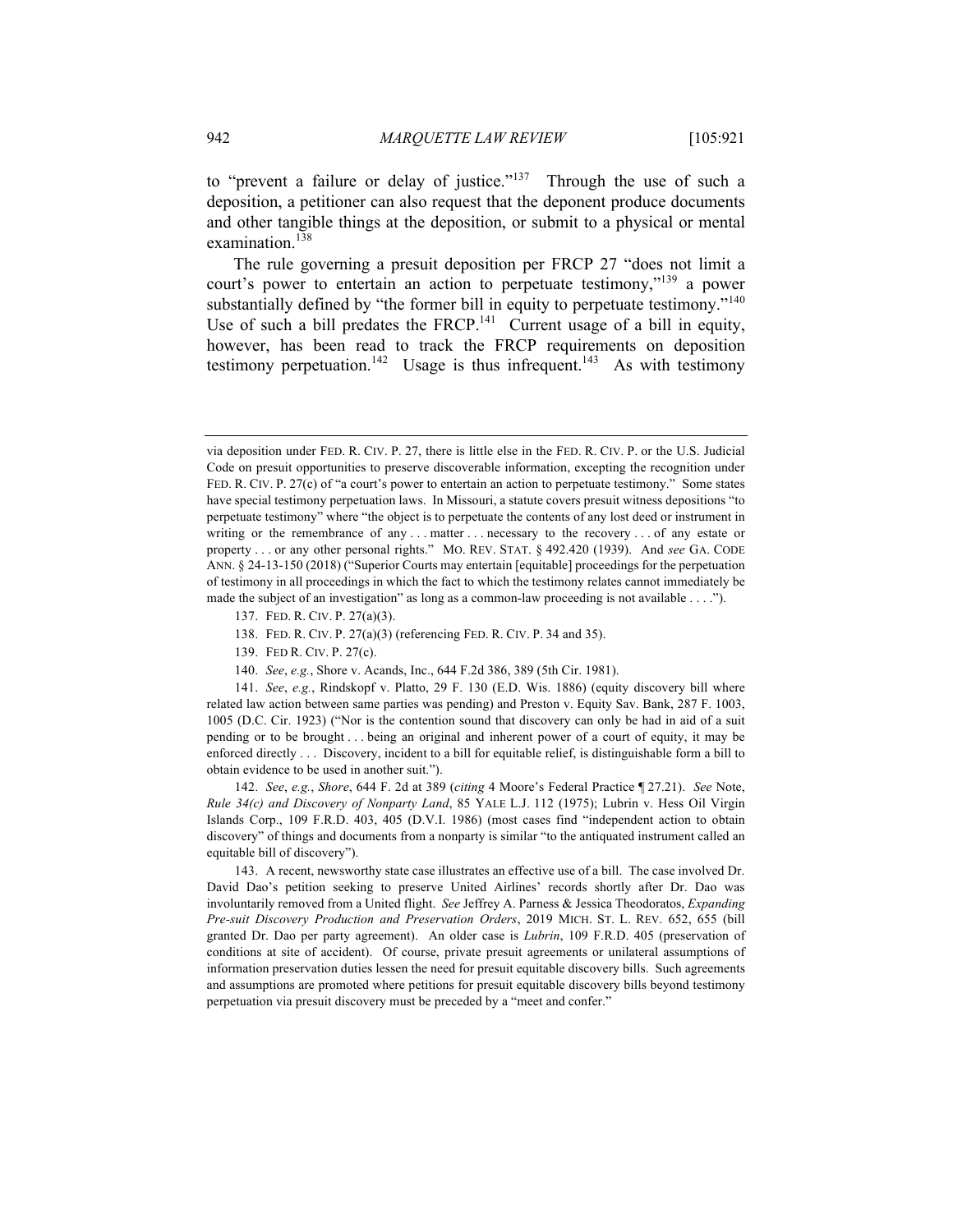perpetuation, there are comparable state laws recognizing independent presuit discovery actions.<sup>144</sup>

Some state civil procedure discovery laws permitting presuit creation, preservation, and production orders go beyond the FRCP that allow depositions, document productions, and inspections involving nonparties where there are already pending civil actions involving others.<sup>145</sup> Broader presuit discovery from nonparties is available under an Illinois statute<sup>146</sup> that authorizes discovery by a plaintiff from a nonparty respondent "believed by the plaintiff to have information essential to the determination of who should properly be named as additional defendants."<sup>147</sup>

Other state civil procedure discovery laws go beyond the FRCP by allowing presuit information maintenance, preservation, and production orders when there are no pending civil actions. In Illinois, a court rule authorizes an "independent action" pursued by a potential claimant for "the sole purpose of ascertaining the identity of one who may be responsible in damages.<sup> $148$ </sup> In New York, a statute permits presuit discovery "to aid in bringing an action."<sup>149</sup> In Ohio, a civil procedure rule allows presuit discovery "necessary to ascertain the identity of a potential adverse party."<sup>150</sup>

Related to the laws on identifying potential defendants, there are some state presuit civil discovery laws aiding petitioners who seek to identify potential

146. 735 ILL. COMP. STAT. 5/2-402(a) (West 1993). *See also* N.Y. C.P.L R. § 3102(c) (CONSOL. 2002) (presuit discovery "to aid in bringing an action").

<sup>144.</sup> ARK. R. CIV. P. 27(c); KAN. STAT. ANN. § 60-227(d) (1963); MISS. CODE ANN. § 13-1- 227(c) (2014); NEB. R. DISCOVERY IN CIV. CASES 6-327(c); and S. C. R. CIV. P 27(c). *See also* MINN. R. CIV. P. 37.03(b) (no preclusion of "an independent action against a person not a party for production of documents and things and permission to enter land). *But compare* MD. CODE ANN. CTS. & JUD. PROC. § 2-404 (West 2022); CONN. GEN. STAT. § 52-156a (2012); S. D. CODIFIED LAWS § 15-6-27(a) (1966); ALA. R. CIV. P. 27; and ALASKA R. CIV. P. 27 (court rules and statutes on perpetuating witness testimony via presuit depositions where there are no recognitions of "independent" actions).

<sup>145.</sup> FED. R. CIV. P. 30(a)(1) (deposition by oral questions of any person including a party); FED. R. CIV. P. 34(c) (per FED. R. CIV. P. 45, "a nonparty may be compelled to produce documents and tangible things to permit an inspection"), FED. R. CIV. P.  $45(c)(1)$  and (2) (a subpoena commanding a person to attend a deposition may also command production of ESI or tangible things, or an inspection).

<sup>147.</sup> 735 ILL. COMP. STAT. 5/2-402(a) (West 1993).

<sup>148.</sup> ILL. RULES OF PROF'L. CONDUCT R. 224(a)(1).

<sup>149.</sup> N.Y. C.P.L.R. § 3102(c) (CONSOL. 2002).

<sup>150.</sup> OHIO CIV. R. 34(D)(3)(a)-(b). *See also* Bay EMM Vay Store, Inc., v. BMW Fin. Servs. N.A., 116 N.E.3d 858, 861 (Ohio Ct. App. 2018) (petitioner must also be "otherwise unable to bring the contemplated action"); White v. Equity, Inc., 899 N.E.2d 205, 208 (Ohio Ct. App. 2008) (the rule may be employed even where any later claim would be subject to contractual arbitration); Benner v. Walker Ambulance Co., 692 N.E.2d 1053, 1054 (Ohio Ct. App. 1997) (the rule supplements, and was promulgated in response to a case interpreting, the statue on presuit discovery aimed at identifying potential causes of action).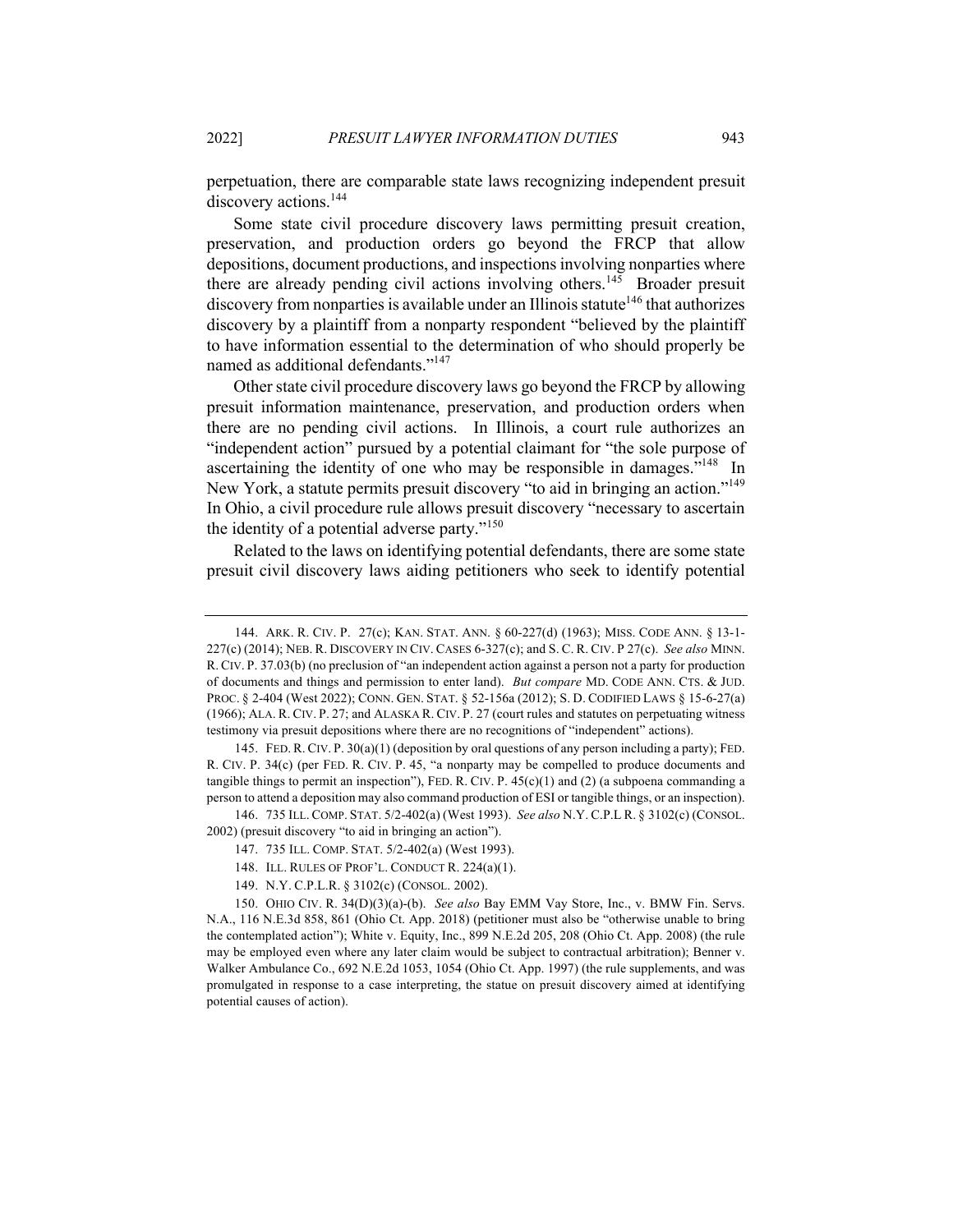causes of actions.<sup>151</sup> Here potential defendants may be known, but their roles if any—in causing harm are unknown and may not become known without presuit discovery (i.e., res ipsa loquitur scenarios). Illustrative is a Texas rule allowing a petition seeking deposition authorization in order "to investigate a potential claim or suit," with judicial authority recognized only where there is an "anticipated suit."<sup>152</sup> Under this rule, a petitioner must demonstrate that the deposition order "may prevent a failure or delay of justice," or that "the likely benefit" of the deposition "outweighs the burden or expense of the procedure."<sup>153</sup> Authorized depositions are governed by "the rules applicable to depositions of non-parties in a pending suit."<sup>154</sup> Thus, document or ESI production can be sought.<sup>155</sup>

A New York statute is broader, as it authorizes varying presuit discovery devices, including depositions, interrogatories, physical and mental examinations, and requests for admission "to aid in bringing an action."<sup>156</sup> An Ohio statute allows "a person claiming to have a cause of action" who is "unable to file his complaint" without discovery "from the adverse party" to "bring an action for discovery . . . with any interrogatories . . . that are necessary to procure the discovery sought."<sup>157</sup>

As with the laws on discovery sanctions in pending cases, the laws on presuit discovery creation, preservation, production, and protective orders can be special. For example, in Missouri there is a statute on perpetuating testimony by deposition where "the object is to perpetuate the contents of any lost deed or

<sup>151.</sup> *See* Scott Dodson, *Federal Pleading and State Pre-suit Discovery*, 14 LEWIS & CLARK L. REV. 43, 43 (2010) (advocating for greater presuit discovery in order to assist aspiring claimants to secure information needed under heightened pleading standards); Lonny Sheinkopf Hoffman, *Access to Information, Access to Justice: The Role of Presuit Investigatory Discovery*, 40 U. MICH. J.L. REFORM 217, 217 (2007) (advocating for expanding presuit discovery laws in order to promote greater access to justice for those with claims but limited resources).

<sup>152.</sup> *See* TEX.R.CIV. P. 202.1 (conditions limiting post-lawsuit depositions can also limit presuit depositions). The potential availability of this rule in a federal district court is discussed in Jeffrey Liang, Note, *Reverse Erie and Texas Rule 202: The Federal Implications of Texas Pre-Suit Discovery*, 89 TEX. L. REV. 1491 (2011).

<sup>153.</sup> TEX. R. CIV. P. 202.4(a). *See also In re* Hewlett Packard, 212 S.W.3d 356, 361 (Tex. App. 2006) (benefits do not outweigh burdens, especially as trade secrets were involved).

<sup>154.</sup> TEX. R. CIV. P. 202.5.

<sup>155.</sup> *See* TEX. R. CIV. P. 176.2, 199.3 (a subpoena for an oral deposition can include a command to "produce and permit inspection and copying of designated documents or tangible things"). The history behind the Texas presuit discovery rule is reviewed in *In re* Doe, 444 S.W.3d 603, 605–08 (Tex. 2014).

<sup>156.</sup> N.Y. C.P.L.R. § 3102(a) and (c) (CONSOL. 2002).

<sup>157.</sup> OHIO REV. CODE ANN. § 2317.48 (1985). The statute "occupies a small niche between an unacceptable 'fishing expedition' and a short and plain statement of a complaint or a defense." Poulos v. Parker Sweeper Co., 541 N.E.2d 1031, 1034 (Ohio 1989).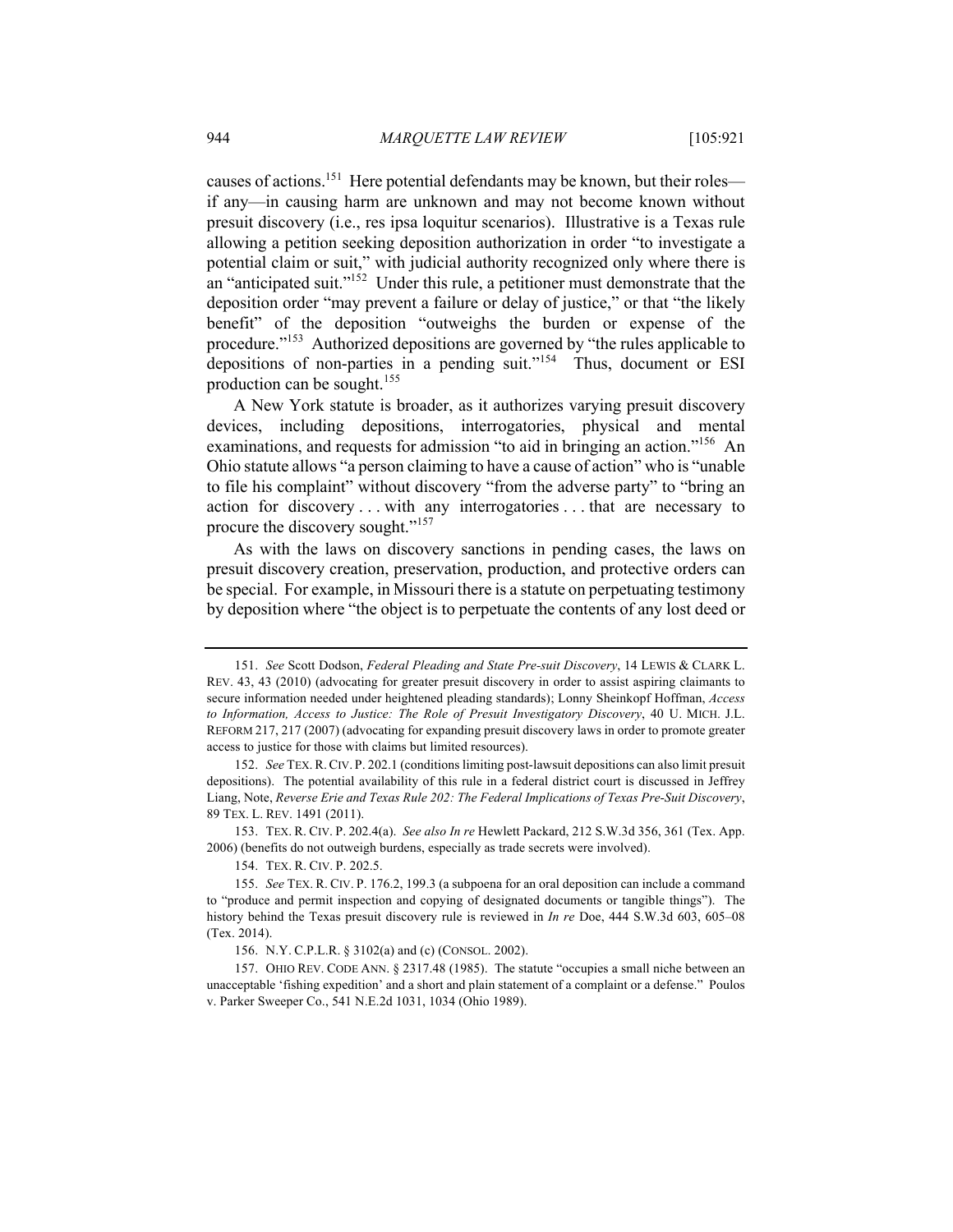other instrument of writing, or the remembrance of any fact, matter or thing necessary to the recovery, security or defense of any estate or property, real or personal, or any interest therein, or any other personal right."<sup>158</sup>

#### *D. Substantive State Spoliation Laws*

Presuit lawyer duties on creating, preserving, producing, and protecting information relevant to future federal or state civil litigation can emanate from substantive state spoliation laws, including claims in common law tort, in common law contract, and in statutes.

Spoliation claims cover harms involving diminished or eliminated opportunities to present civil claims or defenses. They may originate in general or special laws.<sup>159</sup> Often the claims arise from common law precedents. The significant variations in spoliation laws include differences on who owes an information preservation duty; the manner in which such a duty is breached; and the available remedy upon breach.<sup>160</sup> The following sections briefly review current laws recognizing spoliation claims,  $161$  as they will guide the availability of any new presuit protective orders.

160. While there are interstate differences, at least for corporations there are a useful set of guiding principles on organizational practices regarding record disposition. *See* The Sedona Conference, *Commentary on Defensible Disposition*, 20 SEDONA. CONF. J. 179 (2019).

161. Substantive U.S. state law claims for presuit evidence spoliation are surveyed in more detail in Steven Plitt & Jordan R. Plitt, *A Jurisprudential Survey of the Tort of Spoliation of Evidence: Resolving Third-Part Insurance Company Automobile Spoliation Claims*, 24 CONN. INS. L.J. 63 (2017).

<sup>158.</sup> MO. REV. STAT. § 492.420 (1939). *See also* MONT. WATER RIGHT ADJ. RULE 28 (testimony perpetuation via deposition "regarding the historical beneficial use of any water right claim" includes "a verified petition with the water court," with "notice to expected adverse parties . . . served by mail to the most recently updated address documented in the [water] department's centralized record system").

<sup>159.</sup> There may also be implied causes of action for information spoliation against criminal prosecutors available to those criminally accused. *See*, *e.g.*, Arizona v. Youngblood, 488 U.S. 51, 58 (1988) ("[U]nless a criminal defendant can show bad faith on the part of the police, failure to preserve potentially useful evidence does not constitute a denial of due process of law."); State v. DeJesus, 395 P.3d 111, 124 (Utah 2017) (reaffirming precedent on state constitutional due process obligation of prosecutors to preserve evidence, which requires "a reasonable probability that the lost evidence would have been exculpatory" and, if so found, a balancing of the culpability of the State and the prejudice to the defendant in order to determine an appropriate remedy). *Compare*, *e.g.*, Hibbits v. Sides, 34 P.3d 327 (Alaska 2001) (recognizing intentional third-party spoliation as a tort that could be pursued against a state trooper by motorcycle riders hurt by a pickup truck driver who collided with them, where trooper-first on the scene- removed the driver for about two hours after the collision because the trooper knew the driver was under the influence of marijuana), *with* Ortega v. City of New York, 876 N.E. 2d 1189 (N.Y. 2007) (no intentional spoliation tort claim against city that sold a vehicle it was ordered to preserve so that future claimants could use it in a later suit against the vehicle manufacturer).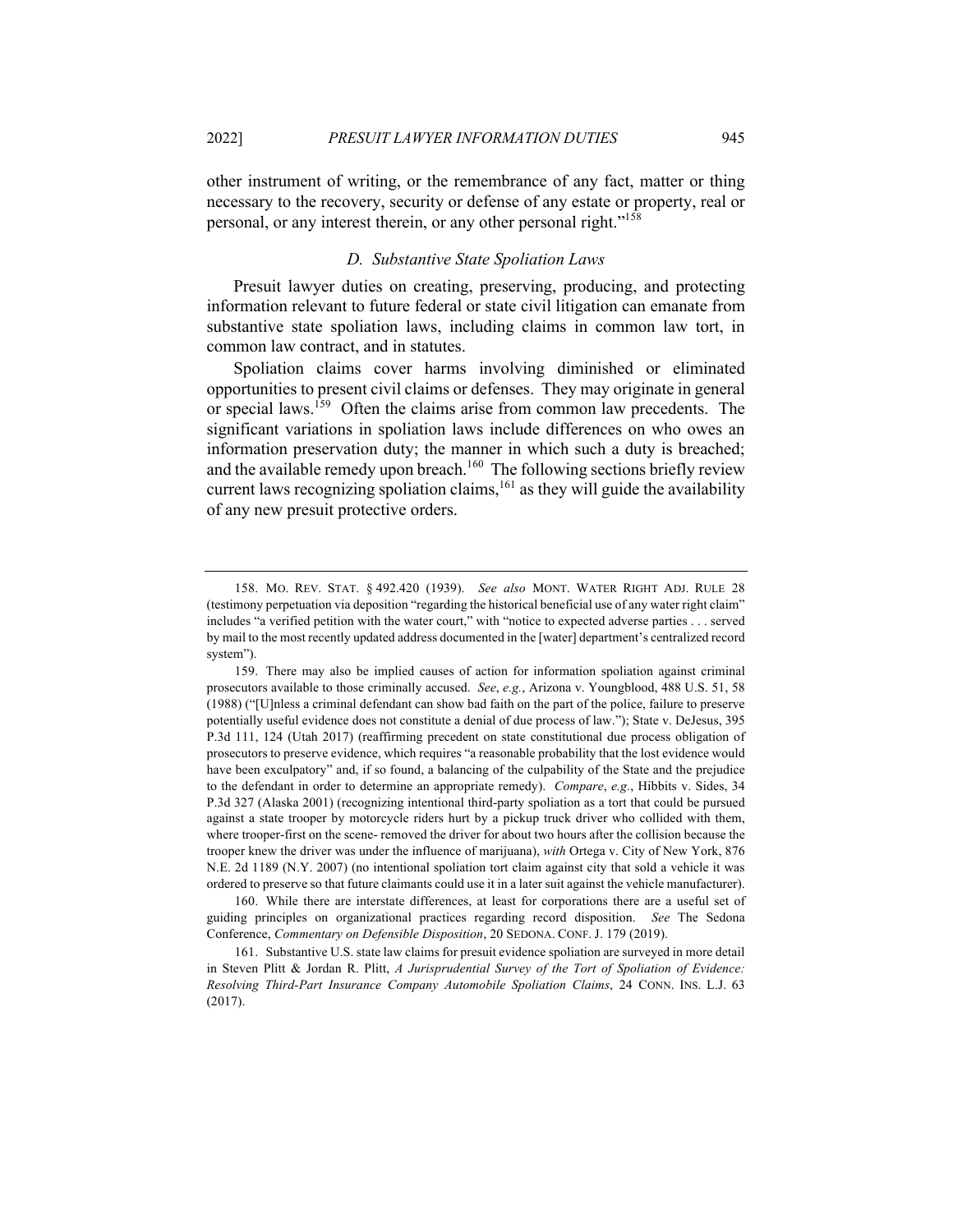State spoliation claims can be heard in federal district courts, as in those courts there are no federal substantive spoliation laws.  $162$  The Advisory Committee Note accompanying the amendments to 2015 FRCP 37(e) recognized that the new discovery sanction rule was not intended to "affect the validity of an independent tort claim for spoliation if state law applies in a case and authorizes the claim."<sup>163</sup> There is no reason why a state spoliation claim would not be available for information losses outside of FRCP 37(e), that is, for losses beyond irreplaceable and non-restorable ESI.

The following sections survey the varying forms of state spoliation laws, utilizing an Illinois Supreme Court ruling which said:

> The general rule is that there is no duty to preserve evidence; however, a duty to preserve evidence may arise through an agreement, contract, a statute . . . or another special circumstance. Moreover, a defendant may voluntarily assume a duty by affirmative conduct.... In any of the foregoing instances, a defendant owes a duty of due care to preserve evidence if a reasonable person in the defendant's position should have foreseen that the evidence was material to a potential civil action.164

These duties, recognized "under existing negligence law,"<sup>165</sup> are only somewhat akin to the duties under Illinois civil procedure laws to have

165. *Boyd*, 652 N.E.2d at 270. Such duties may originate elsewhere, as in contract or insurance laws. *See*, *e.g.*, *infra* notes 218 and 222.

<sup>162.</sup> *See*, *e.g.*, Silvestri v. Gen. Motors Corp., 271 F.3d 583, 590 (4th Cir. 2001); Lombard v. MCI Telecoms. Corp., 13 F. Supp. 2d 621, 627 (N.D. Ohio 1998) (no federal claim though there was a violation of federal regulation on record retention).

<sup>163.</sup> FED. R. CIV. P. 37(e) advisory committee's note to 2015 amendment. There is room for some substantive federal spoliation law, as when a government official intentionally destroys, or fails to maintain or preserve, information important in a later civil action. *See generally* 42 U.S.C. § 1983 (liability for those acting contrary to federal constitution or federal "laws" under color of state law); Bivens v. Six Unknown Named Agents of Fed. Bureau of Narcotics, 403 U.S. 388, 395–97 (1971) (liability for those acting unconstitutionally under color of federal law). On Due Process claims involving information lost during criminal cases which may prompt federal civil actions, *see*, *e.g*., Jutrowski v. Twp. of Riverdale, 904 F.3d 280, 294 (3d Cir. 2018) (civil rights claim can be founded on conspiracy of silence amongst police regarding earlier excessive force).

<sup>164.</sup> Boyd v. Travelers Ins. Co., 652 N.E.2d 267, 270–71 (Ill. 1995) (citations omitted). Similar descriptions appear in other state court precedents. *See*, *e.g.*, Oliver v. Stimson Lumber Co., 993 P.2d 11, 19 (Mont. 1999) (after citing *Boyd*, 652 N.E.2d 267, recognizing both a negligent and intentional tort claim for evidence spoliation); Hannah v. Heeter, 584 S.E.2d 560 (W. Va. 2003) (after citing *Boyd*, adopting both a negligent and intentional tort claim for evidence spoliation by a nonparty, but only an intentional tort clai for evidence spoliation by an adverse party).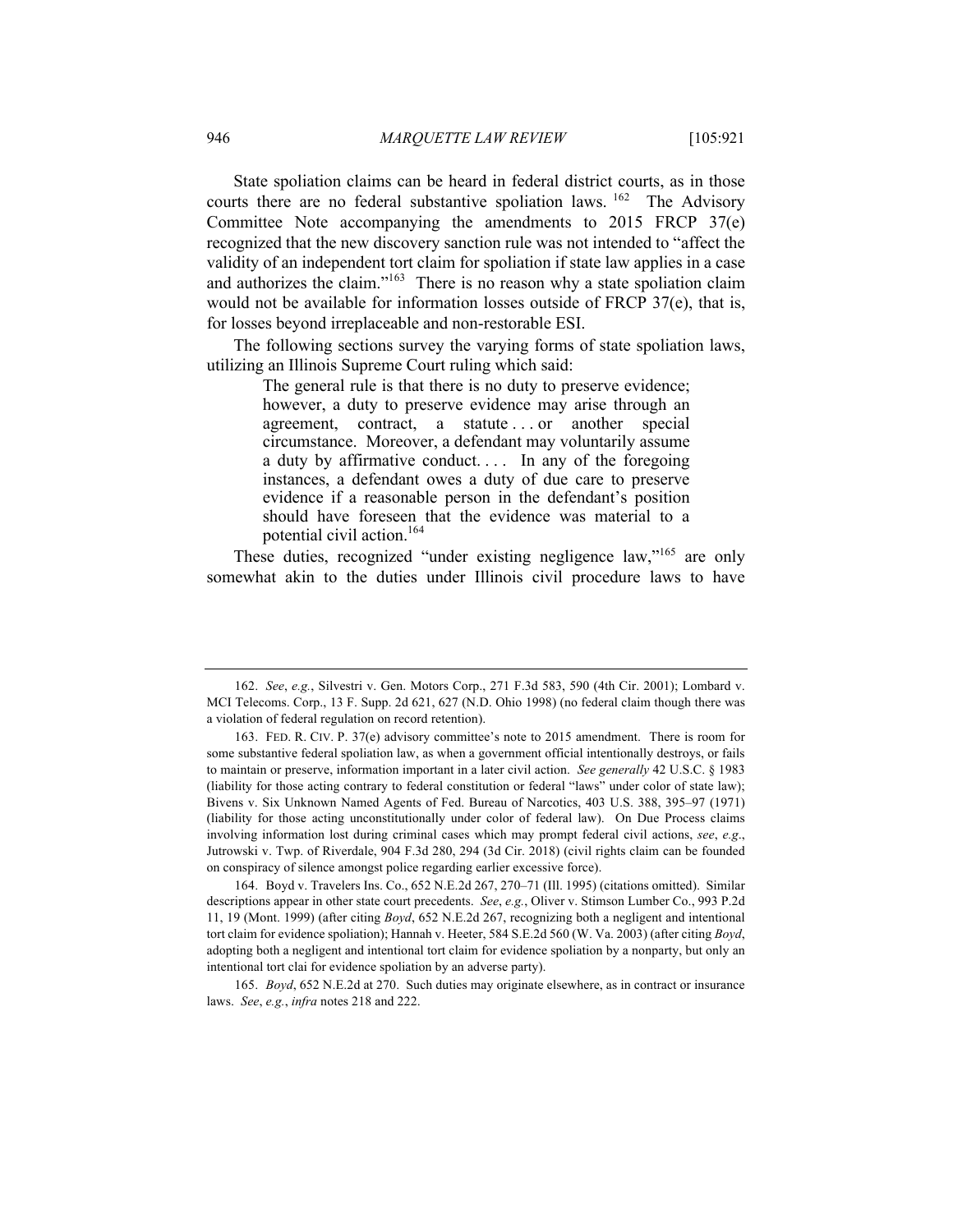information available when requested via formal discovery, including duties to preserve before civil litigation commences.<sup>166</sup>

i. Common Law Tort

Common law torts, as per *Boyd*, involving information spoliation can arise through a "special circumstance" or through a voluntary assumption of a preservation duty "by affirmative conduct."<sup>167</sup> A special circumstance may involve a fiduciary or otherwise special relationship between parties where future civil litigation is reasonably anticipated.<sup>168</sup> Relevant relationships, where there may be no explicit agreements or contracts on information preservation, can include insurer-insured and attorney-client relationships.<sup>169</sup> Here, information germane to a future case may not be preserved by an insurer or an attorney or a doctor<sup>170</sup> resulting in harm to an insured or a client or a patient in a later anticipated case. As well, a special circumstance may arise when an expert, retained by a future litigant without an explicit agreement on

167. *Boyd*, 652 N.E..2d at 271.

168. *See*, *e.g.*, Cooper v. State Farm Mut. Auto. Ins. Co., 99 Cal. Rptr. 3d 870 (Cal. App. 4th 2009) (insured sues insurer for promissory estoppel or voluntary assumption of duty when insurer destroys tire it examined that was needed by insured for its later product liability suit, where a promise to safeguard was made by the insurer); *Oliver*, 993 P.2d at 20 (duty to preserve evidence may arise against third-party spoliator "based upon a contract ... or some other special circumstance/relationship." (citing Johnson v. United Servs. Auto Ass'n., 67 Cal. App. 4th 626 (1998)). Determinations of such special circumstances can be challenging. *See*, *e.g.*, Reynolds v. Lyman, 903 F.3d 693, 696 (7th Cir. 2018) (owner of LLC that was represented by a lawyer was owed no duty of care by the lawyer as long as owner was not "a direct and intended beneficiary" of the legal representation). Comparably, a "special relationship of trust and confidence" in an otherwise "ordinary business" relationship can prompt a duty to disclose "material information." BAS Broad., Inc. v. Fifth Third Bank, 110 N.E.3d 171, 175 (Ohio Ct. App. 2018).

169. On deterring presuit attorney spoliation, *see, e.g.*, Schaefer, *supra* note 104, at 608 (advocating for a new procedural rule on mandated disclosures of presuit preservation efforts).

170. *See*, *e.g.*, Foster v. Lawrence Mem'l Hosp., 809 F. Supp. 831, 838 (D. Kan. 1992) (spoliation claim against treating physician founded on a regulatory duty to maintain medical records, Kansas Admin. Regs. 100-24-1). *Compare* Longwell v. Jefferson Par. Hosp. Serv. Dist. No. 1, 970 So. 2d 1100, 1106 (Lapp. 5th 2007) (needing deliberate spoliation of evidence to support a tort claim founded on breach of statutory duty to preserve medical records) *with Foster*, 809 F. Supp. 831.

<sup>166.</sup> *See*, *e.g.*, Shimanovsky v. Gen. Motors Corp., 692 N.E.2d 286, 290 (Ill. 1998) (if trial court could not "sanction a party for presuit destruction of evidence, a potential litigant could circumvent discovery rules or escape liability simply by destroying the proof"). Remedies for breaches of information preservation duties vary depending upon whether the duties arose under tort law or civil procedure laws on discovery. For example, sanctions involving adverse jury instructions may only be rendered post-suit and arise solely under civil procedure laws. As noted, *supra* note 2, presuit information preservation duties differ from presuit information maintenance duties. *See*, *e.g.*, Dittman v. UPMC, 196 A.3d 1036, 1048 (Pa. 2018) (duties owed by employer to employees "to use reasonable care" to safeguard the employees' sensitive personal data once collected; presumably there are also duties regarding privacy protections during data collection).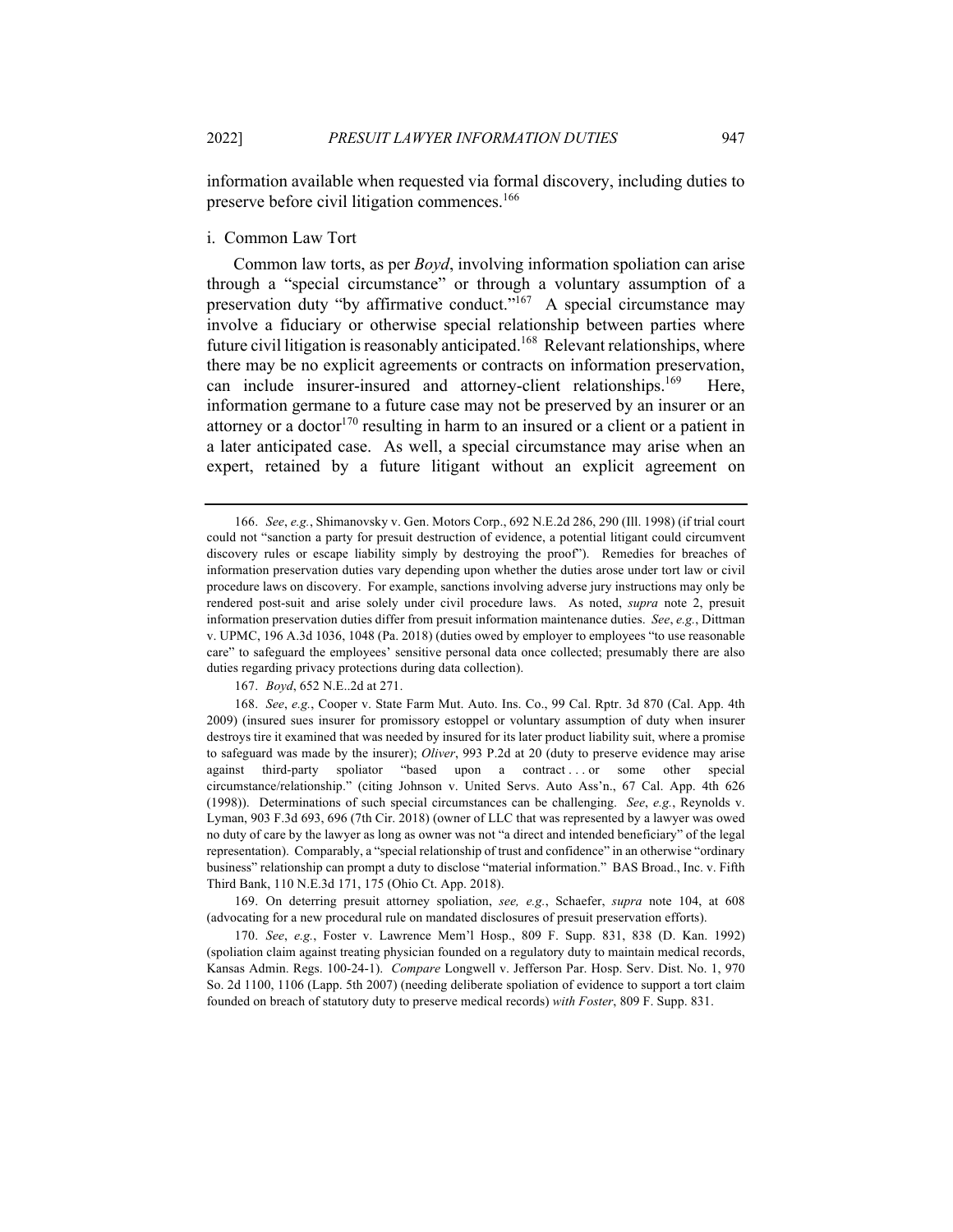information preservation, loses information passed to the expert for analysis. Yet for insurers, attorneys, doctors and experts, seemingly there will be fewer spoliation tort claims since claims seemingly can be founded on implicit or explicit duties involving agreements/contracts, like duties to defend, represent, treat, or test only in reasonable fashions.

Affirmative conduct prompting a preservation duty may involve the assumption of control over information that is reasonably foreseeable as (quite) important to later litigation. Such a duty might be extended to those who are not in a fiduciary or otherwise special relationship with the litigant harmed by information spoliation.<sup>171</sup> Consider, for example, an expert retained by one future litigant to conduct device testing, who destroys or significantly alters the device during testing so that the consulting litigant's future adversary has no opportunity to test independently or to observe the expert's testing.<sup>172</sup> The onetime future adversary who is now involved in litigation with the party who retained the expert may have an information spoliation claim against the expert.<sup>173</sup>

Consider, as well, a future litigant's insurance adjuster who takes possession of, and then negligently loses or intentionally destroys, important potential information so that the litigant's future adversary later has no access. The one-time future adversary, now in litigation with the litigant, may have an information spoliation claim against the litigant's insurer.<sup>174</sup>

174. *Compare* Dardeen v. Kuehling, 821 N.E.2d 227 (Ill. 2004) (insurer, who told insured homeowner she could remove bricks in an allegedly hazardous sidewalk, had no liability to pedestrian who had earlier fallen), *with* Jones v. O'Brien Tire and Battery Serv. Ctr., Inc., 871 N.E.2d 98 (Ill. App. 5th 2007) (driver's insurer potentially liable to the insured's joint tortfeasor for failure to preserve wheels from driver's car after driver's insurer settled with a tort victim who later sued the insured's joint tortfeasor; driver's insurer had voluntarily undertaken control of wheels for its own benefit and should have anticipated possibility of future litigation), *and* Boyd v. Travelers Ins. Co., 652 N.E.2d 267, 272 (Ill. 1995) (employer's workers' compensation insurer owed duty to preserve space heater

<sup>171.</sup> In one case, there was no such duty recognized for a lawyer to the lawyer's client's adversary, at least where evidence was concealed by, but not destroyed, by the lawyer. Elliot-Thomas v. Smith, 110 N.E.3d 1231 (Ohio 2018).

<sup>172.</sup> Once civil litigation is pending, there are some written laws on the need to notify, and perhaps include an adversary when expert testing of relevant evidence is planned. *See*, *e.g.*, TENN. R. CIV. P. 34 A.01.

<sup>173.</sup> Damages could include certain litigation expenses incurred resulting from the spoiled information. *See*, *e.g.*, Goodman v. Praxair Serv.'s, Inc., 632 F. Supp. 494, 524 (D. Md. 2009). The expert's opinion could also be excluded from any trial. *See*, *e.g.*, Nally v. Volkswagen of Am., Inc., 539 N.E. 2d 1017, 1021 (Mass. 1989) ("The reason . . . is the unfair prejudice that may result from allowing an expert deliberately or negligently to put himself or herself in the position of being the only expert with first-hand knowledge of the physical evidence on which expert opinions as to defects and causation may be grounded."), applied in Bolton v. Mass. Bay Transp. Auth., 593 N.E.2d 248, 249 (Mass. App. 1992).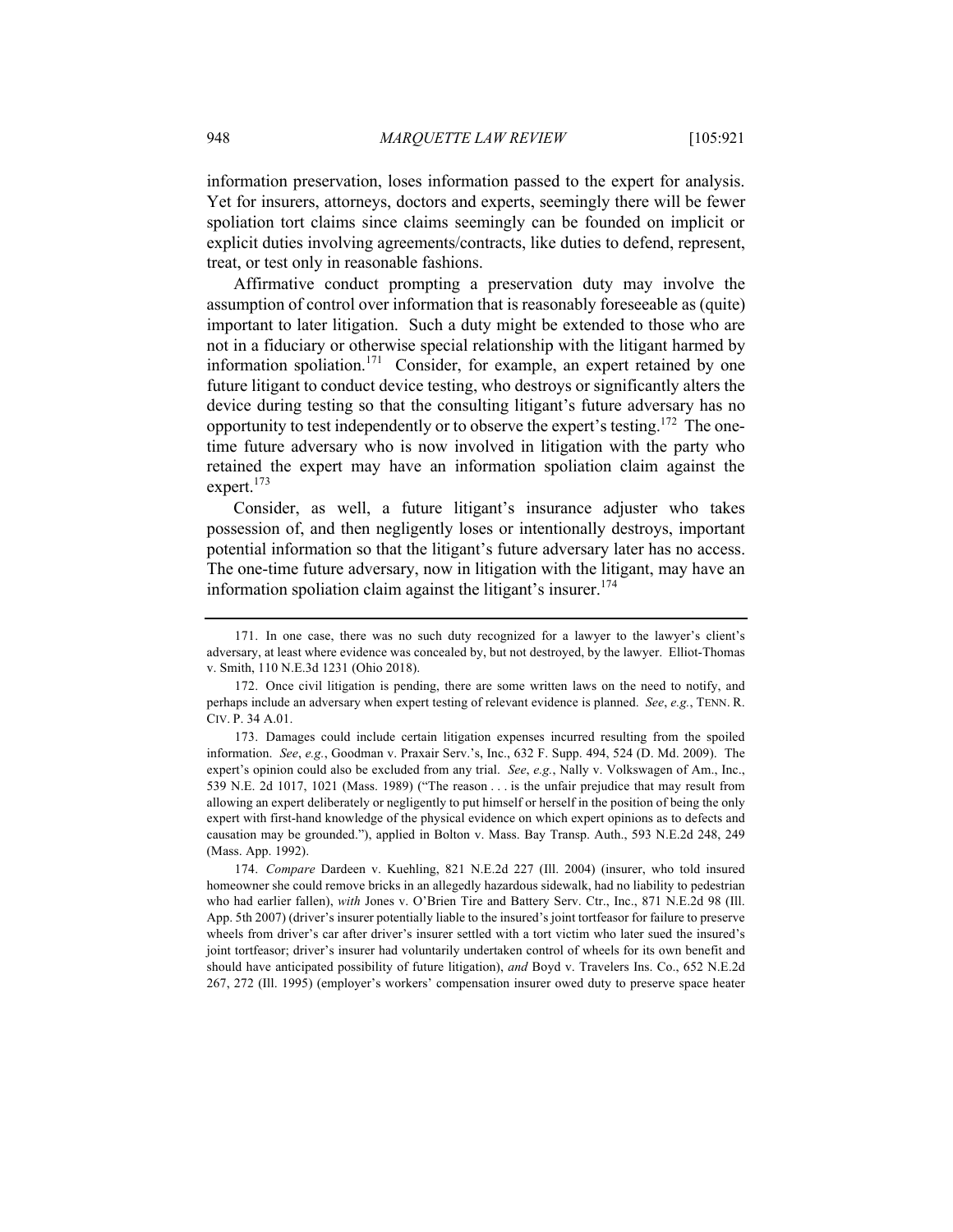Finally, consider a governmental officer or agency that takes information and then loses it to the detriment of another involved in later litigation with the information supplier. Torts claim statute<sup>175</sup> or comparable law<sup>176</sup> might place the government officer or agency in a position similar to a private party who loses information.

Where a common law duty to preserve is established, and is not dependent upon an agreement/contract, whether through a "special circumstance" or "affirmative conduct," an information spoliation tort might require proof of culpability going beyond mere negligence.<sup>177</sup> The requisite degree of proof can be dependent upon whether the duty was owed by one who is or could have been an adverse party in the civil litigation wherein the lost information would have been employed.<sup>178</sup> Finally, even where the necessary degree or culpability

178. *See*, *e.g.*, Hannah v. Heeter, 584 S.E.2d 560, 573–74 (W. Va. 2003) (stating no negligent spoliation claim against adverse party, but a negligent spoliation claim against a third party who could not otherwise be an adverse party, since only the former can be sanctioned under discovery laws; intentional evidence spoliation is a stand-alone tort available against both an adverse party and a third party). *Compare* Oliver v. Stimson Lumber Co., 993 P.2d 11, 20 (Mont. 1999) (recognizing possible negligent spoliation of evidence tort by employee against employer who could not otherwise be sued, due to Workers' Compensation Act, for employment injuries though equipment manufacturer could be sued; request to preserve may have been made and, if it was, it did not need to offer to pay reasonable costs of preservation), *with* MetLife Auto & Home v. Joe Basil Chevrolet, Inc., 807 N.E.2d 865 (N.Y.

that it took possession of and that was involved in a workplace accident, where employee pursued product liability claim against manufacturer of heater).

<sup>175.</sup> *But see*, *e.g.*, 28 U.S.C. § 2680(h) (tort claims act does not apply to claims of "malicious prosecution, abuse of process… deceit, or interference with contract rights").

<sup>176.</sup> *See*, *e.g.*, Hazen v. Mun. of Anchorage, 718 P.2d 456, 463 (Alaska 1986) (one who is arrested has a common law claim in tort for intentional interference with prospective civil action caused by the spoliation of evidence, here the alteration of an arrest tape); Nichols v. State Farm Fire and Cas. Co., 6 P. 3d 300, 303–04 (Alaska 2000) (no first party or third-party evidence spoliation claim founded on negligence, where first party alleged spoliators were defined as the parties to the original action). A statute, court rule, or inherent power precedent on civil procedure sanctions often does not distinguish between private and public officer conduct, or between private and public entity conduct. *See*, *e.g.*, FED. R. CIV. P. 11, 16 (f) and 37 (no reference to any private/ public distinction in varying sanction settings).

<sup>177.</sup> *See*, *e.g.*, Willis v. Cost Plus, Inc., 2018 WL 1319194, at \*3–4 (W.D. La. 2018) (while the Louisiana Supreme Court has held there is no cause of action for negligent spoliation, lower Louisiana state courts have recognized a Louisiana claim for spoliation based on intentional conduct). *Compare* Richardson v. Sara Lee Corp., 847 So. 2d 821 (Miss. 2003) (no negligence or intentional tort claim for spoliation of evidence), *with Willis*, 2018 WL 1319194. Similarly, a civil procedure law sanction for presuit evidence spoliation may only be available if intentional misconduct is shown. *See*, *e.g.*, Tatham v. Bridgestone Ams. Holding, Inc., 473 S.W.3d 734, 745–46 (Tenn. 2015) (altering earlier laws declaring that "intentional misconduct is not a prerequisite" for spoliation sanctions any longer); Mont. State Univ.- Bozeman v. Mont. First Jud. Dist. Ct., 426 P.3d 541, 553–54 (Mont. 2018) (intentional evidence spoliation prompts a rebuttable presumption that evidence was materially unfavorable to spoliating party, while negligent spoliation does not).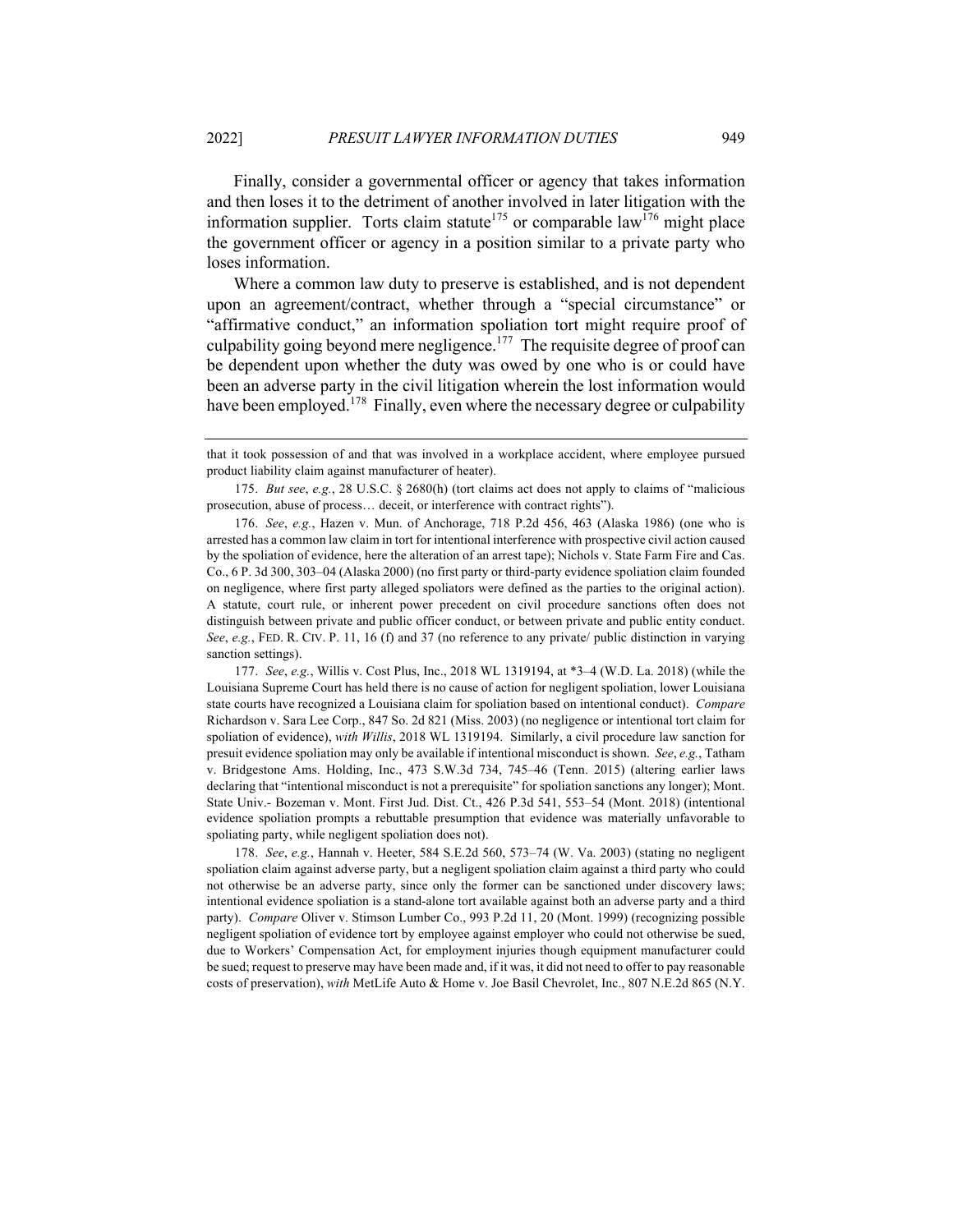is established, liability may vary depending upon whether the information was intentionally destroyed or only intentionally concealed.<sup>179</sup>

At least in the tort setting, "special circumstance" or "affirmative conduct" liability can extend to multiple actors, as when there is both direct personal liability for spoliation and aiding and abetting liability, or principal/agent liability, for others who are connected to those who personally spoiled.<sup>180</sup>

#### ii. Common Law Contract

Contract duties operate differently than do tort duties in spoliation cases. The intentions of the parties, rather than the hypothesized actions of reasonable persons, are key. Seemingly, there can be instances where there are both tort and contract claims involve the same spoiled information.<sup>181</sup>

The *Boyd* court did not elaborate on what, if any, differences arise between information preservation claims founded on agreements and on contracts.<sup>182</sup> Perhaps the two are synonymous. Or perhaps only the information preservation claim founded an agreement encompasses an explicit pact on future information preservation procedures made in anticipation of a possible lawsuit or during a lawsuit. Such pacts could also address matters like forum selection, choice of law, and jury trial waiver. Or perhaps the information preservation claim founded on contract also encompasses a pact on information storage which at the time was unrelated to any anticipated litigation but was rather related to the need or desire to be able to later access certain current or future materials, like

<sup>2004) (</sup>homeowner might be able to sue car owner's insurer for spoliation, but seemingly would need to submit a written (not just oral) preservation request and to volunteer to cover the costs associated with preservation), *and Nichols*, 6 P.3d at 304 (intentional spoliation claim by neighbor against homeowner's/tortfeasor's insurer and against homeowner), *and* Fletcher v. Dorchester Mut. Ins. Co., 773 N.E.2d 420 (Mass. 2002) (no negligent evidence spoliation tort by tenant against a landlord's insurer or against an expert retained by that insurer).

<sup>179.</sup> *See*, *e.g.*, Elliot-Thomas v. Smith, 110 N.E.3d 1231, 1235 (Ohio 2018) (tort of intentional evidence spoliation extends to destroyed, but not concealed, evidence).

<sup>180.</sup> *See*, *e.g.*, Meridian Med. Sys., LLC v. Epix Therapeutics, Inc., 250 A.3d 122, 129 (Me. 2021) (liability standards for aiding and abetting tortfeasors); Cunningham v. Gates, 229 F.3d 1271, 1292 (9th Cir. 2000) (supervisory liability for another official's unconstitutional actions).

<sup>181.</sup> For example, a contractual duty of an insurer to preserve evidence reasonably necessary in an insured's later defense of an action seeking damages beyond policy limits may arise in settings where there are also independent preservation duties in tort owed by the insurer to the insured, or to one harmed by the insured. *See*, *e.g.*, Silhan v. Allstate Ins. Co., 236 F. Supp. 2d 1303 (N.D. Fla. 2002) (discussing circumstances allowing recognitions of tort or contract claims by insureds against insurers due to spoliation of evidence by insurers that is needed in insureds' (product liability) claims against third parties). *See also* Dittman v. UPMC, 196 A.3d 1036, 1057 (Pa. 2018) (C.J. Saylor concurring and dissenting) (finding information maintenance claims against employers can sound in both tort and contract, presenting a "hybrid" scenario).

<sup>182.</sup> Boyd v. Travelers Ins. Co., 652 N.E.2d 267, 270 (Ill. 1995).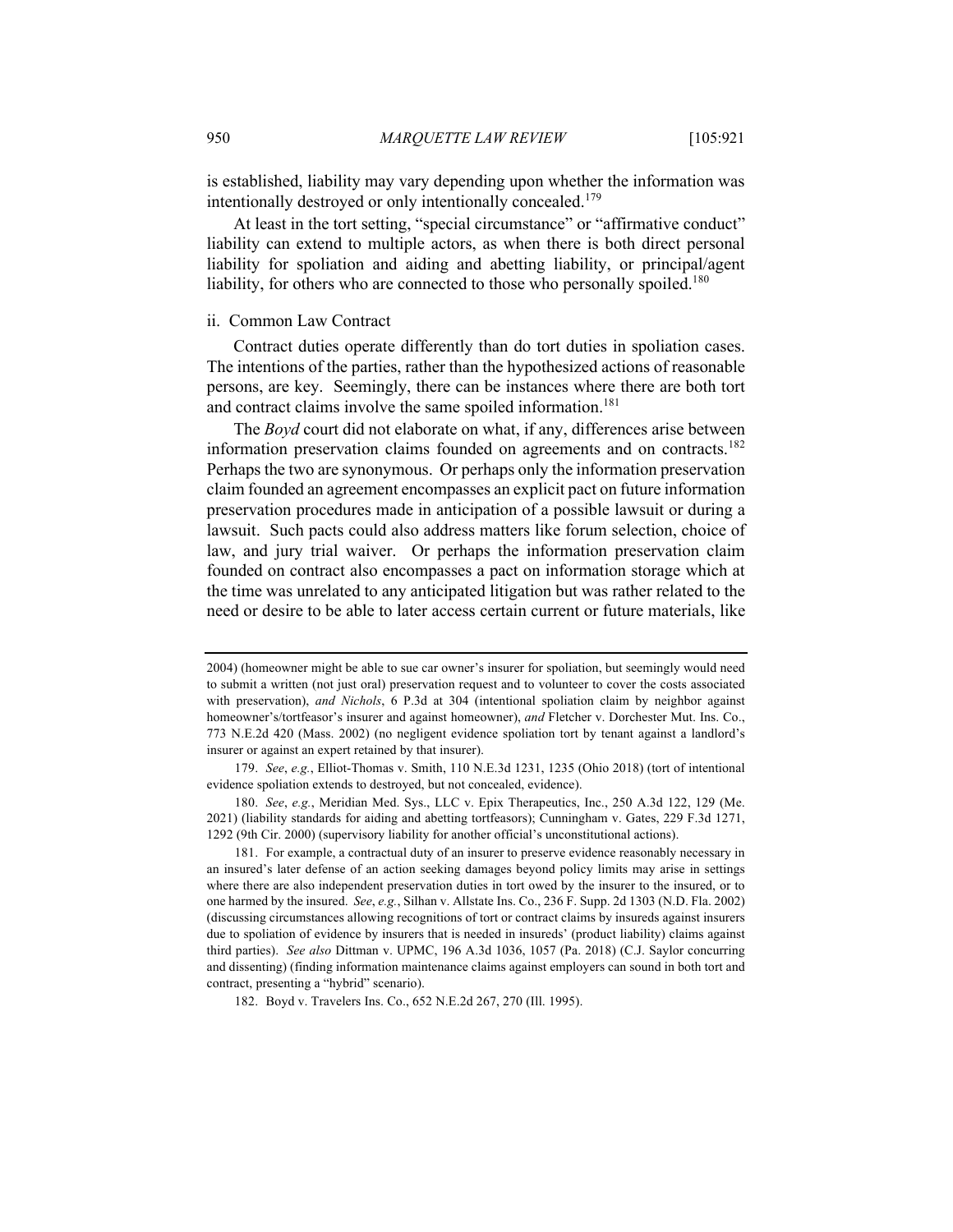tax preparation, medical, or educational records. Such pacts may more likely be guided by substantive contract laws (uninfluenced by civil procedure laws), though preservation failures could prompt later civil litigation sanctions.

#### iii. Statutes

Beyond common law tort and contract, under Boyd there can arise spoliation claims under statutes on information maintenance, production, and preservation.<sup>183</sup> Statutes might expressly recognize a claim for harm in civil litigation resulting from the loss of certain information.<sup>184</sup> Further, statutory duties, as well as regulatory information maintenance or preservation duties tied to enabling statutes, can support implied spoliation claims.<sup>185</sup> Without express legislative intent, claims generally may be implied from prohibitions in written laws where "(1) the plaintiff is a member of the class for whose benefit the statute was enacted; (2) the plaintiff 's injury is one the statute was designed to prevent; (3) a private right of action is consistent with the underlying purpose of the statute; and (4) implying a private right of action is necessary to provide an adequate remedy for violations of the statute."<sup>186</sup> Clearly, implied spoliation claims arising from regulatory duties will be assessed differently than claims implied from statutory duties.<sup>187</sup>

A medical records retention statute in Illinois illustrates a written law from which an information spoliation claim might be implied.<sup>188</sup> There, a hospital must retain an x-ray for at least five years, and for up to twelve years if notified within five years that there is pending litigation wherein the x-ray is "possible

187. Of course, precedents implying causes of action from regulations necessarily entail considerations of the language and legislative intentions behind the enabling statutes. *See*, *e.g.*, Alexander v. Sandoval, 532 U.S. 275 (2001). While a five-justice opinion rejected implying a private cause of action for violations of a Department of Transportation regulation, it indicated there may be a different outcome where the enabling statute contained language on creating private rights rather than on government enforcement. *Id*. 290.

188. 210 ILL. COMP. STAT. 90/1 (West 1993).

<sup>183.</sup> *Id*. 270–71.

<sup>184.</sup> *Id*. 272.

<sup>185.</sup> A. Benjamin Spencer, *The Preservation Obligation: Regulating and Sanctioning Pre-Litigation Spoliation in Federal Court*, 79 FORDHAM L. REV. 2005, 2006 (2011).

<sup>186.</sup> Metzger v. DaRosa, 805 N.E. 2d 1165, 1168 (Ill. 2004). Comparable guidelines for implied federal claims were established in Cort v. Ash, 422 U.S. 66, 78 (1975), as construed in Cannon v. Univ. of Chicago, 441 U.S. 677 (1979). These guidelines have been employed by other state courts. *See*, *e.g.*, Seeman v. Liberty Mut. Ins. Co., 322 N.W.2d 35, 40 (Iowa 1982) ("We believe the basic analytical approach of the Supreme Court is correct"); Yedidag v. Roswell Clinic Corp., 346 P.3d 1136, 1146 (N.M. 2015) ("influenced by three of the four factors set out in *Cort*); and Bennett v. Hardy, 784 P.2d 1258, 1261 (Wash. 1990) ("[b]orrowing from the test" in *Cort*). For differing views on applying these (and other) guidelines on implied causes of action, see the varying opinions in Gonzaga Univ. v. Doe, 536 U.S. 273 (2002).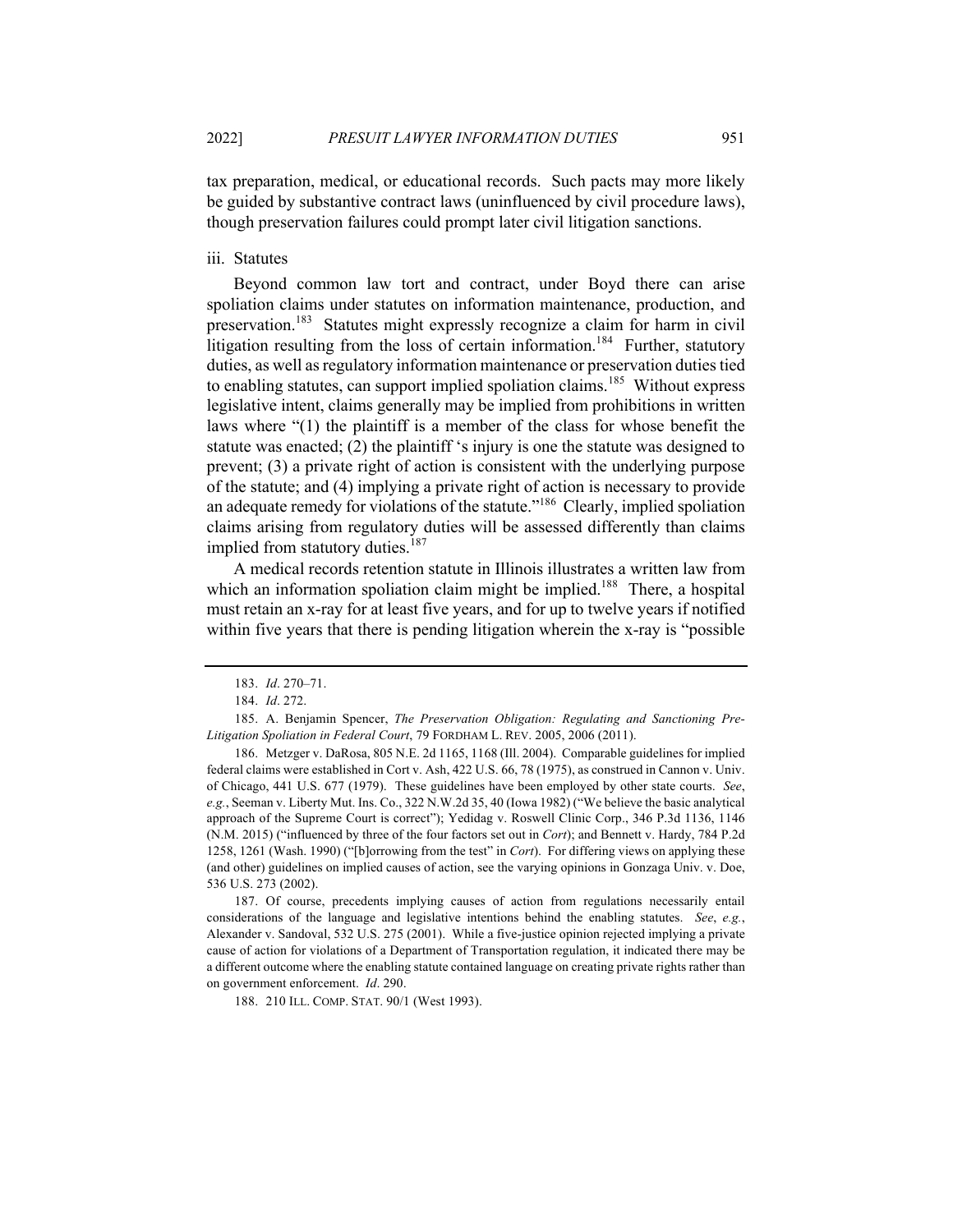evidence."<sup>189</sup> Here, information preservation duties exist both presuit and postsuit.<sup>190</sup> And here, such duties are only sometimes explicitly tied to civil litigation.<sup>191</sup> Seemingly, the *Boyd* precedent would support a substantive law claim under this statute on behalf of one harmed in civil litigation by a hospital's presuit failure to retain covered records, as well as a comparable failure postsuit by a hospital.

Not unlike the Illinois statute is a California Government Code provision on employment record retention. It says:

> It shall be an unlawful practice for employers, labor organizations, and employment agencies subject to the provisions of this part to fail to maintain and preserve any and all applications, personnel, membership, or employment referral records and files for a minimum period of four years after the records and files are initially created or received, or for employers to fail to retain personnel files of applicants or terminated employees for a minimum period of four years after the date of the employment action taken.

> Upon notice that a verified complaint against it has been filed under this part, any such employer, labor organization, or employment agency shall maintain and preserve any and all records and files until . . . .

. . . .

. . . the complaint has been fully and finally disposed of and all . . . appeals, or related proceedings have terminated.<sup>192</sup>

Another California statute is also comparable. It says:

Audit documentation shall be maintained for a minimum of seven years which shall be extended during the pendency of any board investigation, disciplinary action, or legal action

<sup>189.</sup> *Id*. *See also* LA. STAT. ANN. § 40:2144(F)(1) ("Hospital records shall be retained by hospitals . . . for a minimum period of ten years from the date a patient is discharged"), cited in Longwell v. Jefferson Par. Hosp. Serv. Dist. No. 1, 970 So. 2d 1100, 1106 (La. Ct. App. 2007) (need deliberate spoliation to support tort claim); TEX. HEALTH & SAFETY CODE ANN. § 241.103 (West 2021) (similar, but no destruction of records if hospital knows of related litigation that has not been finally resolved); KAN. ADMIN. REGS. § 100-24-1 (1998) (licensee's duty to "maintain an adequate record for each patient for whom the licensee performs a professional service"), cited in Foster v. Lawrence Mem'l Hosp., 809 F. Supp. 831, 838 (D. Kan. 1992) (spoliation claim against doctor for breach of regulatory duty).

<sup>190.</sup> 210 ILL. COMP. STAT. 90/1 (West 1993).

<sup>191.</sup> *Id*.

<sup>192.</sup> CAL. GOV'T CODE § 12946 (West 2022) (internal numbering omitted) (within a title on state government addressing prohibited discrimination). This Code provision, unlike the Illinois statute, does not have the preservation duty expire at a fixed date. The lengthier duty to preserve in California, unlike in Illinois, only falls, however, to one who is a civil case defendant.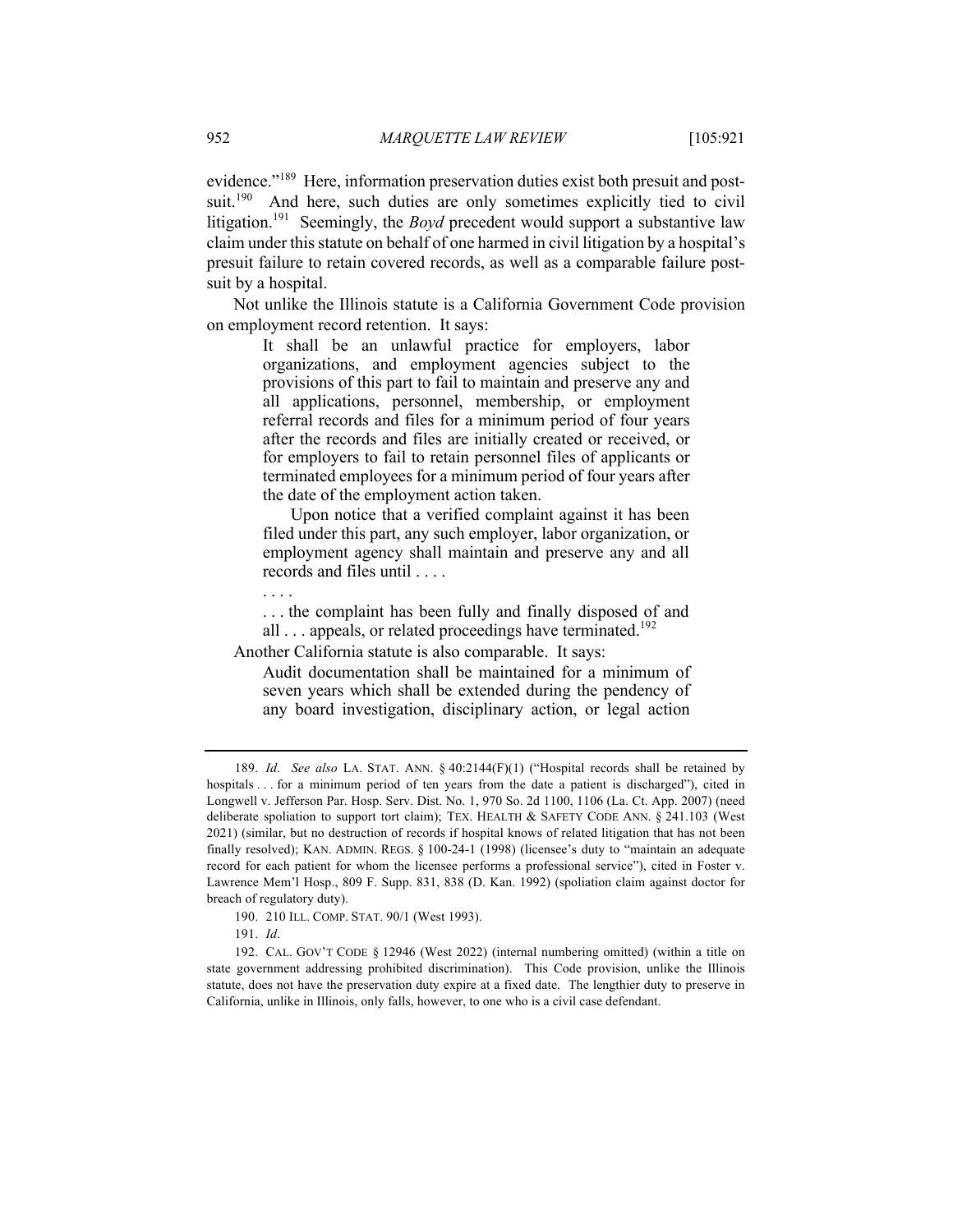involving the licensee or the licensee's firm. 193

Further, a federal regulation on public contract recordkeeping says, "any personnel or employment record made or kept by the contractor shall be preserved by the contractor for a period of two years."<sup>194</sup> It goes on:

> Where the contractor has received notice that a complaint of discrimination has been filed, that a compliance evaluation has been initiated, or that an enforcement action has been commenced, the contractor shall preserve all personnel records relevant . . . until final disposition . . . . The term personnel records . . . would include, for example, personnel or employment records relating to the aggrieved person and to all other employees holding positions similar to that held or sought by the aggrieved person, and application forms or test papers completed by an unsuccessful applicant and by all other candidates for the same position as that for which the aggrieved person applied and was rejected.<sup>195</sup>

Here, as with the Illinois and California statutes, there are both presuit and post-suit duties.

There are some statutory duties on information preservation related to criminal cases. Such duties could also support civil spoliation claims. In South Carolina, a statute recognizes the duty of a "custodian" to "preserve all physical evidence and biological material related to conviction or adjudication of a person" for certain offenses.<sup>196</sup> While this statute operates only after a conviction or an adjudication,<sup>197</sup> it anticipates there will be prejudgment information preservation.198 The statute might prompt a spoliation claim by one who is exonerated where the exoneration was (long) delayed by a statutory violation.<sup>199</sup>

193. CAL. BUS. & PROF. CODE § 5097 (West 2003) (within a division on professions and vocations generally, this appears in the chapter on accountants).

198. S. C. CODE ANN. § 17-28-50(c).

199. Such a civil suit for harm caused by evidence loss may require proof of willful and malicious conduct leading to information loss, as this mens rea is needed for a criminal misdemeanor conviction. S. C. CODE ANN. § 17-28-350.

<sup>194.</sup> 41 C.F.R. § 60-300.80(a) (2020).

<sup>195.</sup> 41 C.F.R. § 60-300.80(a) (2020) (emphasis omitted). *See also* 7 C.F.R. § 81.13 (accurate records to be maintained and preserved regarding prune/plum tree removals).

<sup>196.</sup> S. C. CODE ANN. § 17-28-320(a)(1), (10), (14) and (19) (2008) (offenses include murder, criminal sexual conduct, arson and certain sexual misconduct.

<sup>197.</sup> An adjudication without a conviction of certain covered offenses, like a finding that a person is a "sexually violent predator," can be made, for example, in an involuntary civil commitment proceeding. S. C. CODE ANN. § 44-48-100 (2008).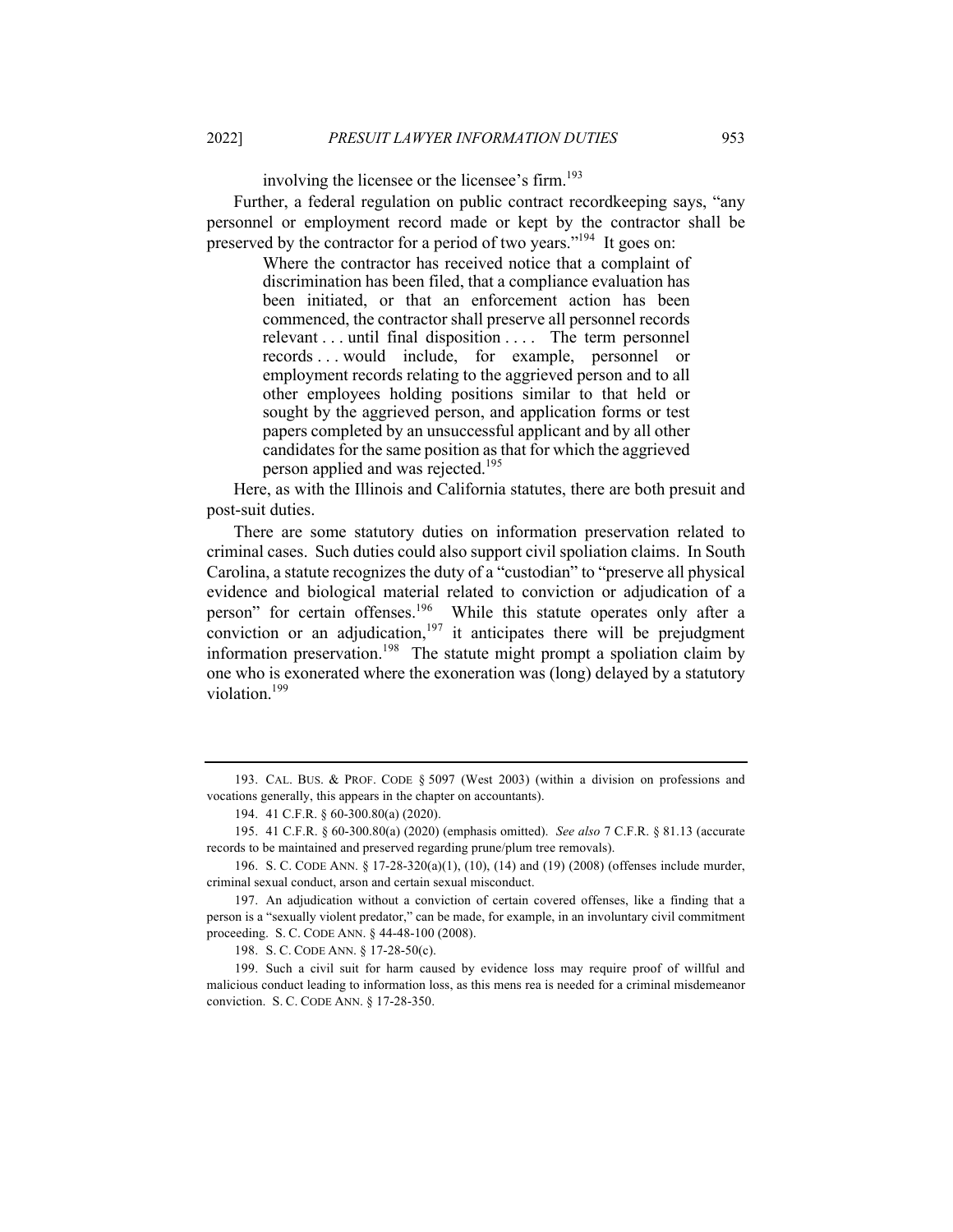#### *E. Substantive Lawyer Malpractice Laws*

Lawyers who fail to satisfy their presuit duties on creating, preserving, producing, and protecting information relevant to civil litigation are sometimes responsible in malpractice for the harms incurred by their (now former) clients. Such responsibilities can be invoked in tort or contract settings.<sup>200</sup> Malpractice (or other) claims for harms to nonclients typically cannot be pursued; however, any attorney's duty can often be extended to a nonclient who is "an intended third-party beneficiary of the relationship between the client and the attorney."201

#### IV. NEW LAWYER PRESUIT INFORMATION DUTIES IN LIGHT OF *SILVESTRI*?

The *Silvestri* ruling involves several important issues on presuit lawyer duties on creating, preserving, producing, and protecting information relevant to civil litigation. The issues differ, though, when considering acts of Silvestri's first lawyer (Moench) who investigated the accident and Silvestri's later lawyer(s), who seemingly initiated suit on Silvestri's behalf for some of his injuries resulting from the accident while employing the fruits of the first lawyer.

In considering the issues related to the varying information duties of Silvestri's lawyers, at the outset some common threads are worthy of note. First, terminology is tricky as the same word may carry different meanings in different contexts. For example, the term "sanction" is often employed when addressing the consequences of duty breaches in civil procedure, tort, and professional responsibility settings. The term "party" may be limited to a litigant who breached or encompass a litigant's principal prompting vicarious responsibility. And the term "spoliation" is frequently employed in both civil procedure and tort settings wherein there is lost, discoverable information.

Second, public policies on information losses sometimes vary depending upon the type of lost information, where the differences are difficult to discern. For example, under FRCP 37(e) lost irreplaceable and non-retrievable information can only prompt "curative" measures, while under other FRCP lost non-ESI can prompt "curative," "compensatory" (e.g., fee recoveries), or both "punitive" (e.g., lawyer disciplinary referral) measures.<sup>202</sup>

<sup>200.</sup> RESTATEMENT (THIRD) OF THE LAW GOVERNING LAWYERS §§ 48 and 55(1) [hereinafter "ALI Restatement"].

<sup>201.</sup> *See*, *e.g.*, *In re* Est. of Powell, 12 N.E.3d 14, 20 (Ill. 2014) and Phelps v. Land of Lincoln Legal Assistance Found. Inc., 55 N.E.3d 1268, 1276 (Ill. App. Ct. 2016) ("primary purpose and intent of attorney-client relationship" must be to benefit nonclient).

<sup>202.</sup> FED. R. CIV. P. 37(e).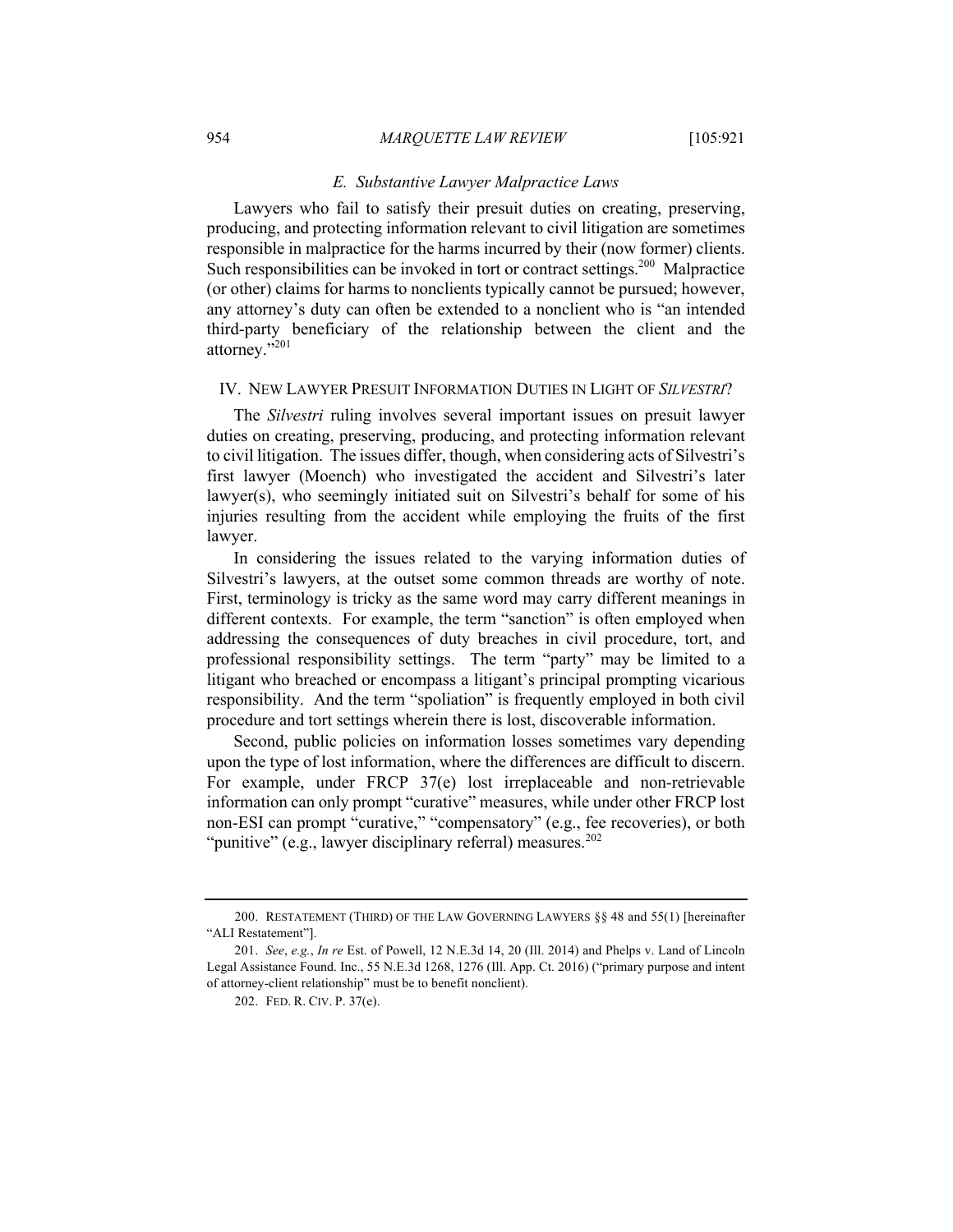#### *A. Silvestri's First Lawyer*

On presuit information creation, seemingly the first lawyer was under no duty to Silvestri to engage experts as to how his particular airbag failed. In an earlier decision in the case, the appeals court found that the product liability claim under New York law "required" only proof that the airbag "did not perform as intended."<sup>203</sup> So some expertise was required to be obtained by the first lawyer. Here, any presuit information duty as to such expertise presumably would arise under professional responsibility competence norms<sup>204</sup> (Rule 1.1) and malpractice claim standards (whether in tort or contract).<sup>205</sup> A malpractice claim was, in fact, filed by Silvestri.<sup>206</sup> Its resolution is unknown, but seemingly it was premature, and at best would have been stayed by a court until the GMC claim was resolved, as resulting damages were then speculative.

On presuit information preservation duties, with a case like the one against GMC in a federal court, the civil procedure common law information preservation duty operates.<sup>207</sup> But the non-preserving first lawyer was not in the *Silvestri* case, with Silvestri taking the fall for that lawyer's failure. Extension of that duty to Silvestri, as found by the Fourth Circuit, either personally or through his agent lawyer, seems a stretch. Yet the only explicit FRCP on information preservation is Rule 37(e), on ESI losses, which recognizes "curative" sanctions, including dismissal against a party.<sup>208</sup> Rule  $37(e)$ , in any form, was not operative when Silvestri lost his case.<sup>209</sup> Dean Spencer's suggested presuit civil procedure preservation duty in 2011 also only recognized a failure by a "party" to produce requested information, though his proposal went to all requests, not just ESI requests.<sup>210</sup>

Of course, there can be substantive presuit lawyer preservation duties. In fact, Silvestri had sued his first lawyer for malpractice after being sued for fees, alleging a failure to "preserve the vehicle."<sup>211</sup> Yet Silvestri's claim was then speculative as it preceded the finding of nonliability for GMC. Silvestri might have benefitted from joining a spoliation claim against the first lawyer to his claim against GMC.<sup>212</sup>

206. Silvestri v. GMC, 271 F.3d 583, 592 (4th Cir. 2001).

- 209. FED. R. CIV. P. 37(e) advisory committee's note to 2006 amendment.
- 210. Spencer, *supra* note 185, at 2023.
- 211. *Silvestri*, 271 F.3d at 592.

212. *See*, *e.g.*, Jeffrey A. Parness, *State Spoliation Claims in Federal District Courts*, 71 CATH. UNIV. L. REV. 1 (2022).

<sup>203.</sup> Silvestri v. GMC, 210 F.3d 240, 244 (4th Cir. 2000).

<sup>204.</sup> AM. BAR ASS'N. RULE 1.1.

<sup>205.</sup> ALI Restatement §§ 48 and 55(1).

<sup>207.</sup> *Id.* at 592.

<sup>208.</sup> FED. R. CIV. P. 37(e).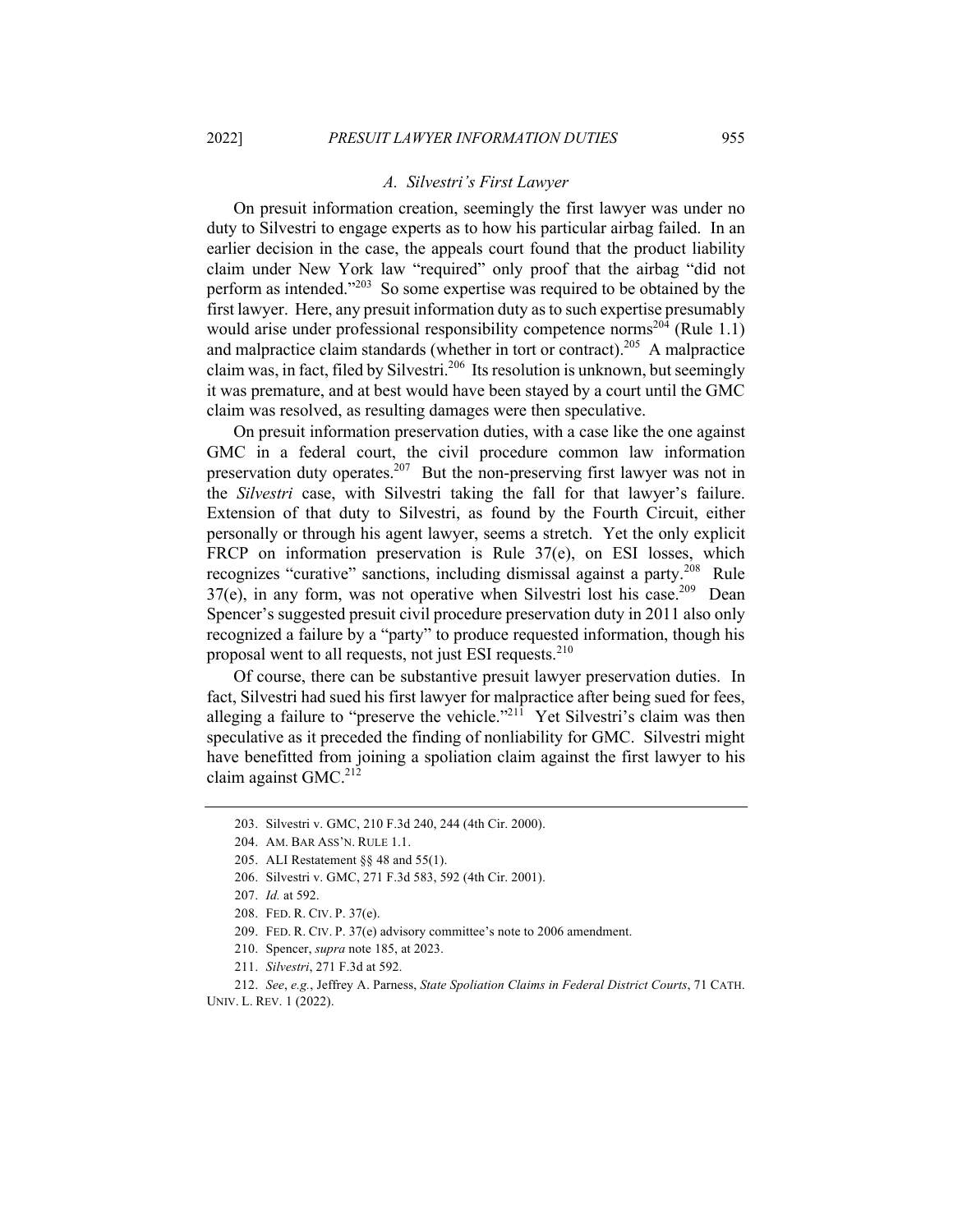An interesting, related issue is whether GMC would have sued Silvestri's first lawyer for spoliation if GMC lost the case to Silvestri. As noted, there are varying state law approaches to third-party spoliation claims.<sup>213</sup> The Comment to the 2015 FRCP 37(e) suggests GMC could have joined such a claim to Silvestri's product liability case, with state substantive law applicable.<sup>214</sup> If such a spoliation claim was recognized, GMC would need to show, in some way, how it would have fared better with the vehicle available in its 1994–1995 condition. The availability of the first lawyer as Silvestri's agent in procedural law might differ from similar availability of Silvestri's lawyer as an agent in a substantive law claim against Silvestri. The *Silvestri* court did rule that while spoliation "may give rise to court imposed sanctions deriving from . . . inherent power, the acts of spoliation do not themselves give rise in civil cases to substantive claims or defenses."<sup>215</sup> Yes, albeit dicta, but the same spoliation acts can give rise to state substantive law claims under tort or contract or other law.

On presuit information production, the *Silvestri* court found that Silvestri "failed to take any steps" to discharge his "duty to prevent the spoliation of evidence" and failed to give "notice" of any possible later claim to  $GMC<sup>216</sup>$ This seems harsh. Was it unreasonable, especially with Silvestri coming out of incapacitation and "reconstructive surgeries,"217 to deem him responsible for not taking these steps? Are such steps, arguably labeled legal duties, better left to Silvestri's lawyer to determine and then advise, with Silvestri accountable for failing to act on the advice? Did Silvestri even know that GMC was unaware of his intentions for three years?

Relatedly, had GMC somehow learned of Silvestri's possible claim (perhaps from Silvestri's experts), could it have sued to ensure information preservation and production, especially after making a litigation hold/evidence access demand that went unrecognized? At least in the federal courts, at the time when *Silvestri* was filed and currently, the answer is no. It would be wise to promulgate/enact presuit discovery laws authorizing such access.<sup>218</sup> One cannot, under FRCP 27(a), depose a vehicle.<sup>219</sup>

<sup>213.</sup> *See supra* Part III.D.

<sup>214.</sup> FED. R. CIV. P. 37(e) advisory committee's note to 2015 amendment.

<sup>215.</sup> *Silvestri*, 271 F.3d at 590.

<sup>216.</sup> *Id.* at 592.

<sup>217.</sup> Brief of Appellant at 33, n.13, Silvestri v. GMC, 271 F.3d 583 (4th Cir. 2001) (No. 00- 2523) 2000 WL 33992316.

<sup>218.</sup> Parness & Theodoratos, *supra* note 143, at 652.

<sup>219.</sup> FED. R. CIV. P. 27(a).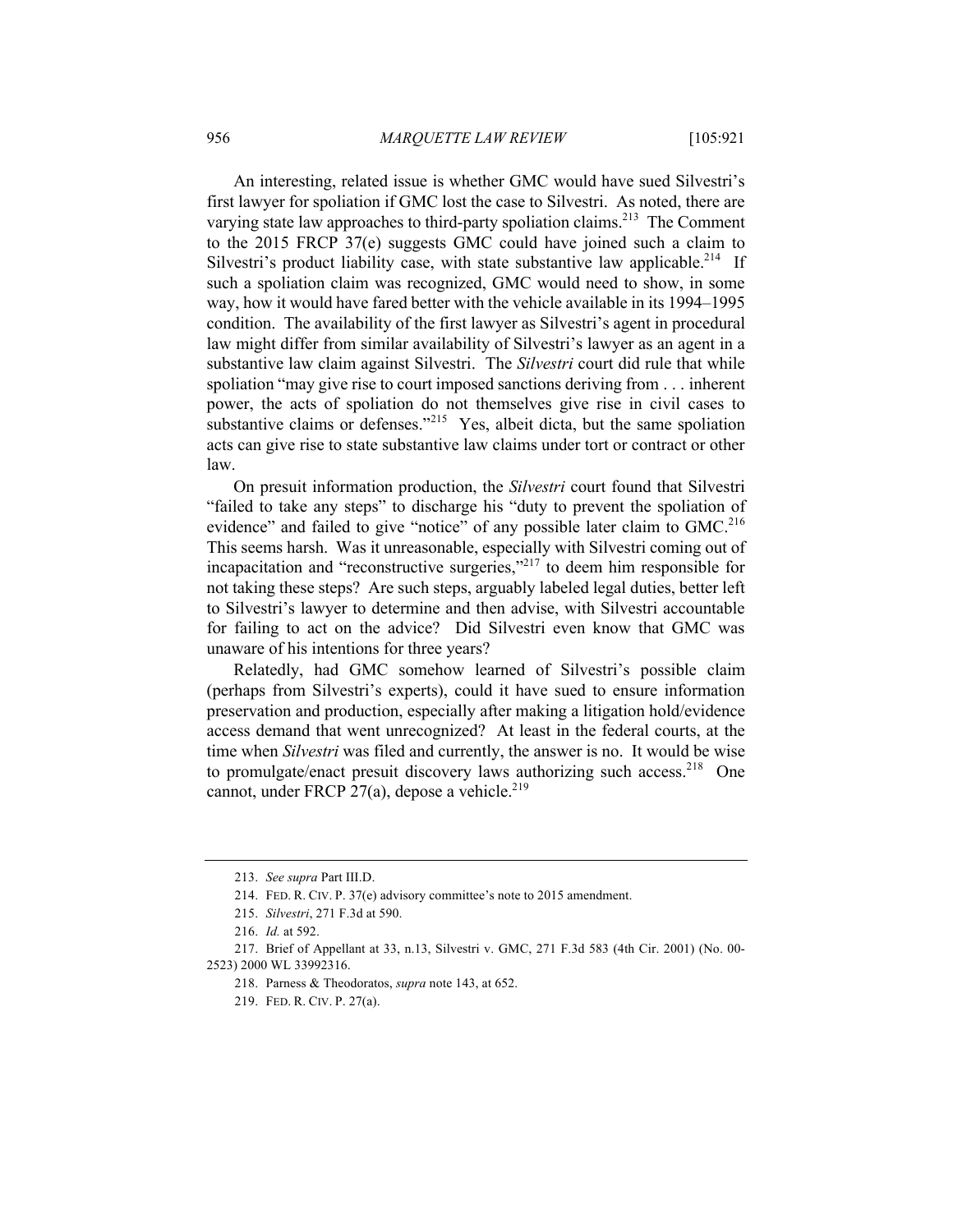Possible presuit lawyer information protection duties were not at issue in the *Silvestri* case. Yet consider the possible duties of Silvestri and his first lawyer, to protect the vehicle from changes in composition/ownership/and the like upon request by GMC shortly after the accident (perhaps soon after being notified of their work by Silvestri's experts). The request might be denied because the substantive law in *Silvestri* only demanded a claimant prove the airbag "did not perform as intended," with no proof needed on how the particular airbag failed.<sup>220</sup> Could GMC necessarily get the vehicle upon request, assuming it could be secured by Silvestri (as by buying it)? No, as Silvestri could deny the request upon a good faith belief of its irrelevance or the lack of a procedural or substantive law duty to preserve. And could Silvestri get a presuit protective order deeming he had no duty to protect the vehicle from changes? No, as presuit discovery is limited in federal (and many state) courts to evidence perpetuation via depositions under FRCP 27(a) and its followers and an independent "action to perpetuate testimony" under FRCP 27(c) and its followers.<sup>221</sup>

Presuit information preservation and protection orders under new discovery laws are worthy of consideration. They might address only certain information, like ESI as was done in the 2018 Arizona Civil Procedure Rule 45.2.<sup>222</sup> Dean Spencer set forth a proposal on pre-action discovery orders about a decade ago.<sup>223</sup> But the proposal was limited in certain important ways. It required that a petitioner "cannot presently" sue or "cause" a suit "to be brought;"<sup>224</sup> it only spoke to an order against an "expected adverse party,"<sup>225</sup> so the vehicle owner in Silvestri, was not covered, though the owner could be subject to a pre-action deposition under certain conditions; it seemingly allowed ex parte orders without requiring a showing of "immediate and irreparable injury, loss or damage," as needed for many temporary restraining orders; $^{226}$  it authorized there be no consequences for the prospective adverse party if a petitioner fails to bring the expected action within sixty days of the issuance of the order, with no express exceptions;<sup>227</sup> and, it only explicitly recognized a petitioner's

<sup>220.</sup> Silvestri v. GMC, 210 F.3d 240, 244 (4th Cir. 2000).

<sup>221.</sup> FED. R. CIV. P. 27(a), 27(c).

<sup>222.</sup> On presuit preservation orders, *see*, *e.g.*, Parness & Theodoratos, *supra* note 143, at 663. On presuit protective orders, *see* Jeffrey A. Parness, *Presuit Civil Protective Orders on Discovery*, 38 G. ST. U. L. REV. 455 (2022).

<sup>223.</sup> Spencer, *supra* note 185, at 2023.

<sup>224.</sup> *Id.*

<sup>225.</sup> *Id.*

<sup>226.</sup> *See*, *e.g.*, FED. R. CIV. P. 65(b)(1)(A).

<sup>227.</sup> Spencer, *supra* note 185, at 2024.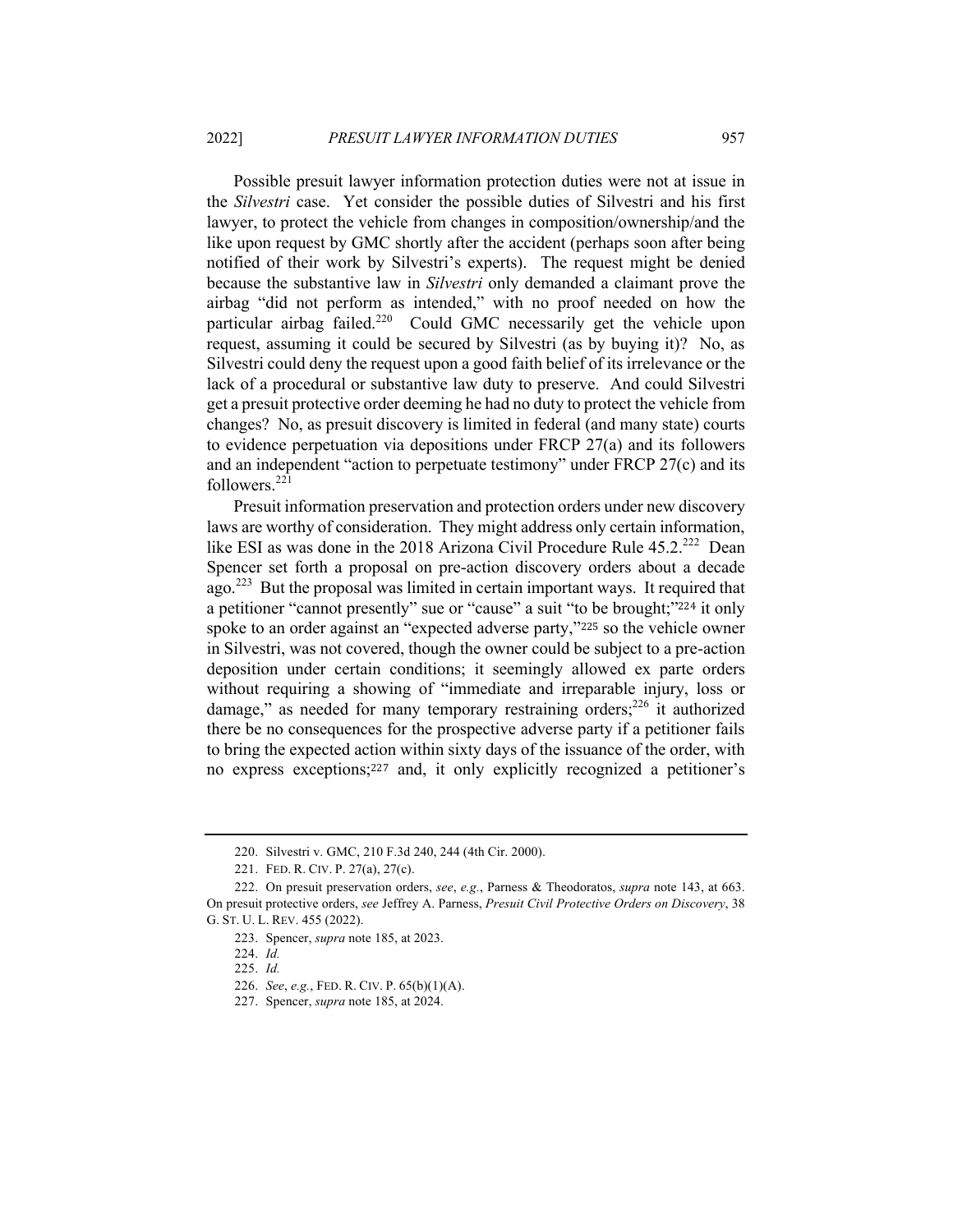payment of expenses related to compliance with an order that was not followed up with a suit within sixty days.  $228$ 

Presuit lawyer substantive law information duties (on creation, preserving, producing, and protecting information relevant to possible civil litigation) can arise, directly or indirectly, through statutory/rule/regulatory provisions, as with aforenoted laws on x-ray, employment, and contractor record retention, which might prompt implied claims.<sup>229</sup> For Silvestri's first lawyer, there appears to be no such applicable provision.

However, might there be a so-called common law "third-party" spoliation claim by GMC against the first lawyer for damages (e.g., litigation expense recovery)? Perhaps such a tort claim arises from the voluntary affirmative conduct in assuming control over the vehicle that would thereafter never be the same.<sup>230</sup> Yet even where the claim elements can be proven, a lawyer may escape liability via an attorney-immunity defense.<sup>231</sup>

#### *B. Silvestri's Second Lawyer*

As noted, at least one lawyer beyond Moench seemingly represented Silvestri on his claim against GMC. That lawyer apparently initiated and presented, at least for some time, the suit against GMC in the district court.<sup>232</sup> While not involved in initially securing and directing the experts, Carlsson and Godfrey, the presuit experts' reports were used by the second lawyer on Silvestri's behalf in the GMC suit.233 Could that lawyer have information

<sup>228.</sup> *Id.*

<sup>229.</sup> 28 U.S.C. § 26(h); Richardson v. Sara Lee Corp., 847 So. 2d 821, 824 (Miss. 2003); Boyd v. Travelers Ins. Co., 652 N.E.2d 267, 271 (Ill. 1995).

<sup>230.</sup> *See*, *e.g.*, Elliot-Thomas v. Smith, 110 N.E.3d 1231, 1235 (Ohio 2018) (in a suit by a client's adversary, possible lawyer liability for harm caused due to destroyed evidence). Often, lawyer tort liability for spoliation is considered when clients spoil, and a lawyer aids and abets the spoliation. *See*, *e.g.*, Crystal, *supra* note 96, at 725.

<sup>231.</sup> Haynes & Boone, LLP v. NFTD, LLC, 631 S.W.3d 65 (Tex. 2021) (extensive review of history of attorney-immunity). *But see* William T. Barker, *Lawyer Tort Liability to Nonclients: Should There Be Special Immunities?,* 54 TORT TRIAL & INS. PRAC. L.J. 795, 866 (2019) ("Outside the litigation process, lawyers should have no special immunity for committing or aiding and abetting fraud . . . some privilege . . . might sometimes be appropriate, . . . limited to conduct directed to seeking favorable adjudication"); Baxt v. Liloia, 714 A.2d 271, 281 n.8 (N.J. 1998) (any privilege for attorney communications in judicial proceedings is no "defense in a discovery sanction proceeding"); Truman v. Orem City, 998 F.3d 1164, 1177 (10th Cir. 2021) (denying qualified immunity defense to prosecutor who allegedly fabricated evidence relevant to murder charges).

<sup>232.</sup> As it appears Silvestri discharged Moench on the GMC matter, was sued by Moench, and sued Moench for malpractice before the GMC suit was filed, it is unlikely that Moench filed the GMC suit though he continued to represent Silvestri in the criminal case after being discharged in the GMC matter.

<sup>233.</sup> *See generally* Silvestri v. GMC, 271 F. 3d 583 (4th Cir. 2001).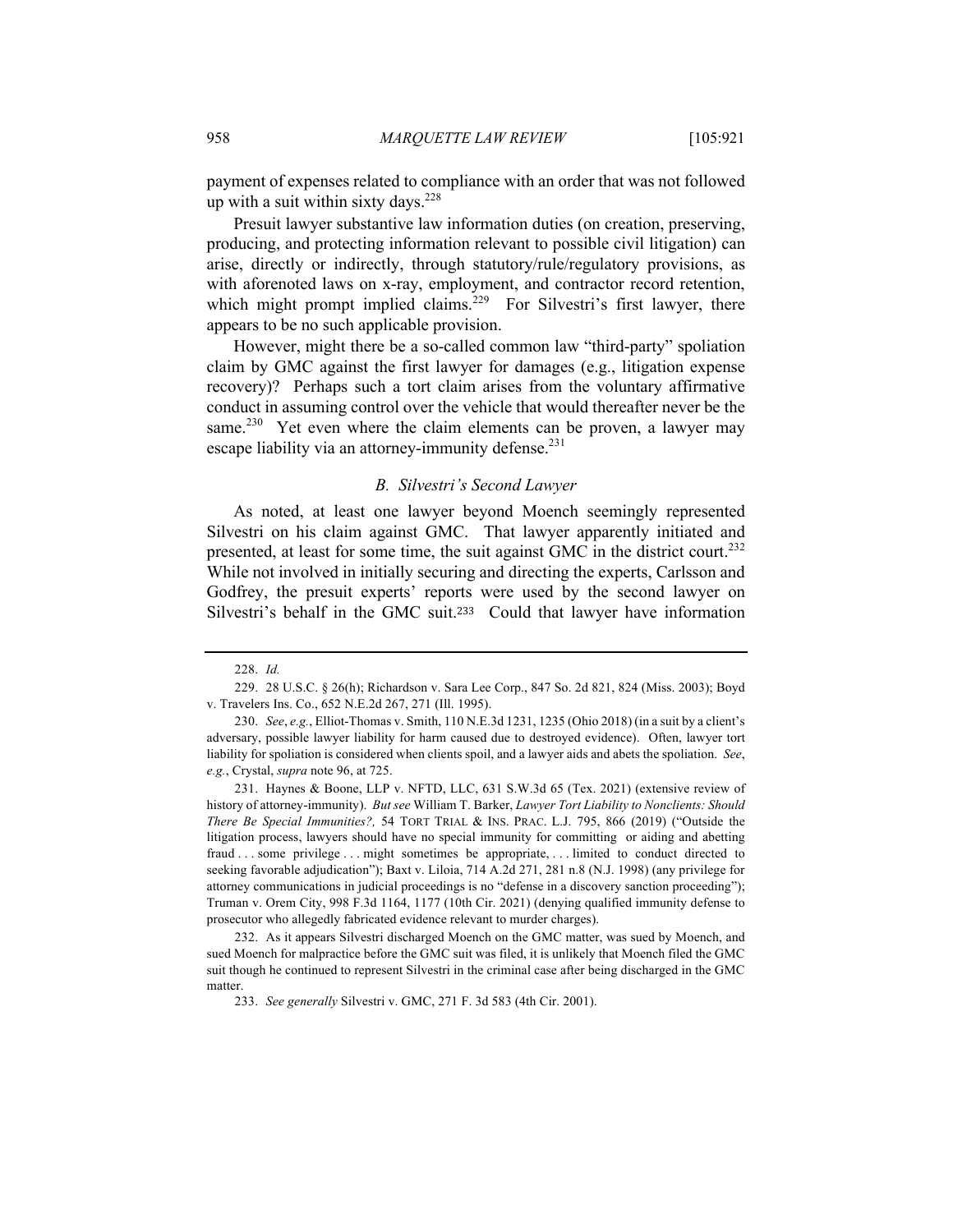duties tied to the employment of these presuit reports? More clearly, the second lawyer secured the report changes from these experts after receiving the report of GMC's expert.234 The second lawyer may have had information duties related to these changes. $^{235}$ 

GMC first learned of these initial expert reports after being sued. Its knowledge may have come via a compelled disclosure under FRCP 26(a)(2), an answer to a discovery request, a court order, or an agreement with Silvestri's lawyer. Whatever the source, Silvestri's trial counsel may have "presented" the reports, as that term is defined in FRCP 11(b); yet these presentations of the initial reports seemingly lay outside that provision's reasonable inquiry and advocacy duties due to FRCP  $11(d).^{236}$ 

Upon learning, or having good reason to learn, of the car preservation and notification failures by Silvestri and his first lawyer, did the second lawyer then have information duties? Perhaps. FRCP 26(g) requires a lawyer signing a discovery "disclosure" or a "discovery response" to certify, based upon a "belief formed after a reasonable inquiry," that there is consistency with the FRCP and warrant under existing law.<sup>237</sup> Sanctions can be levied upon the signing lawyer as well as upon the represented party, including an order to pay reasonable expenses.<sup>238</sup> But if the second lawyer never certified the changed reports of his experts because, for example, the reports were voluntarily distributed to GMC, per a private agreement or sua sponte, any Rule 26(g) information duty may be inapplicable. Nevertheless, can the second lawyer be sanctioned, as under inherent judicial authority, for utilizing experts, with their changed reports, while knowing or having reason to know that the retention of the experts initially was problematic, especially where the changed reports relied, at least to some extent, on the experts' inspections of the car long before GMC was sued?

As with the first lawyer, the second lawyer might also be liable to GMC under a common law "third-party" spoliation claim for at least some litigation expenses.<sup>239</sup> GMC, not the second Silvestri lawyer, presumably paid to find and retrieve the vehicle.240 The harmful spoliation by the first lawyer and by

<sup>234.</sup> *Id.* at 588.

<sup>235.</sup> FED. R. CIV. P. 26(e)(2) ("party's duty to supplement" earlier FED. R. CIV. P. 26(a)(2)(B) disclosures of expert reports).

<sup>236.</sup> FED. R. CIV. P. 11(b), 11(d).

<sup>237.</sup> FED. R. CIV. P. 26(g).

<sup>238.</sup> FED. R. CIV. P. 11(c).

<sup>239.</sup> *See* Vill. of Roselle v. Com. Edison Co., 859 N.E.2d 1, 15–16 (Ill. App. Ct. 2006) (establishing elements for *prima facie* third-party spoliation claim).

<sup>240.</sup> Brief of Appellee at 12, Silvestri v. General Motors Corp., 271 F.3d 583 (4th Cir. 2001) (No. 99-2142) 1999 WL 33613032.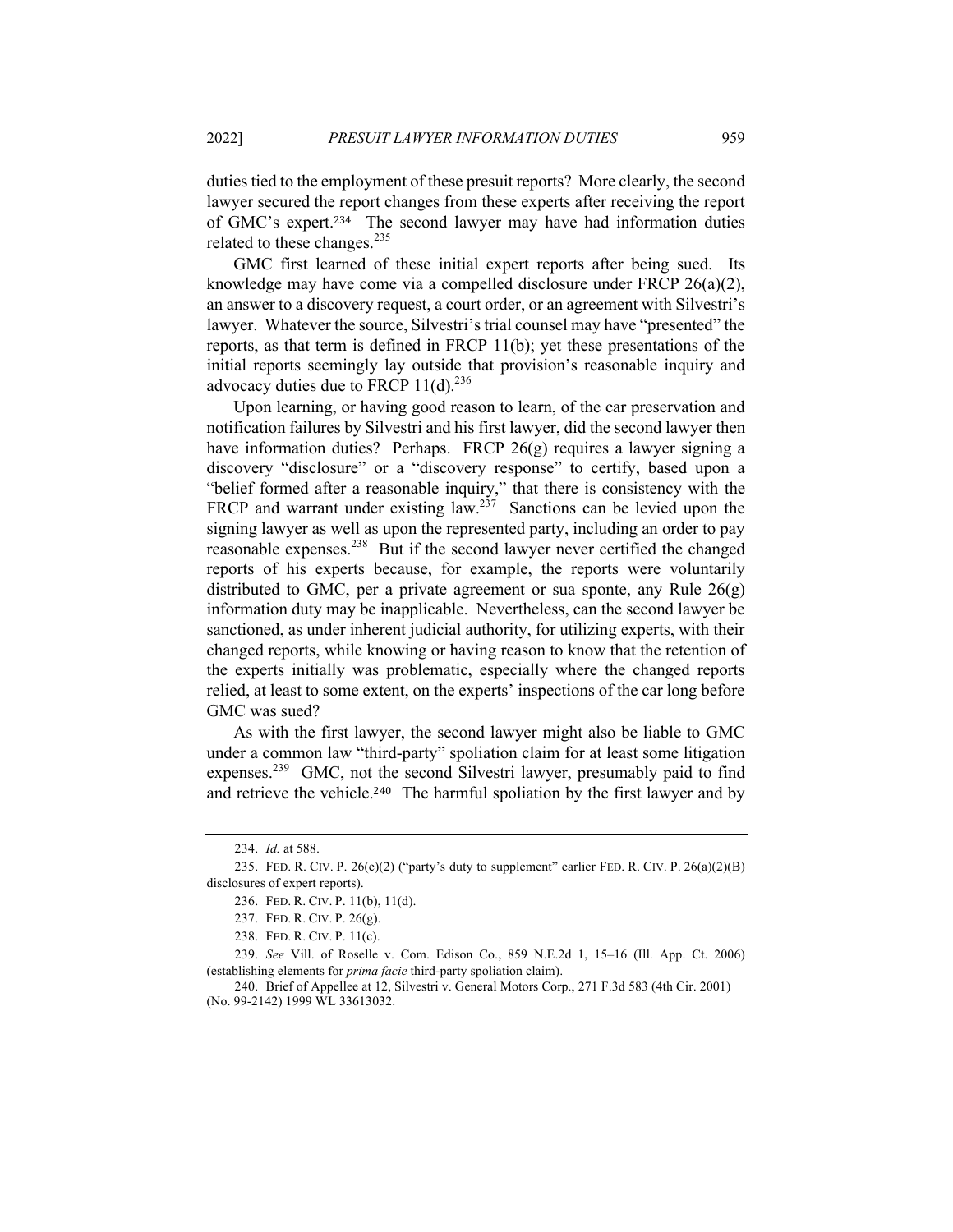Silvestri (held personally accountable by the appeals court) arguably was aided and abetted by the second lawyer, including perhaps through violations of civil procedure and/or professional responsibility norms (though such violations, alone, would not prompt liability).

#### V. CONCLUSION

In both federal and state courts in the United States, there are significant civil procedure, professional responsibility, and substantive laws addressing presuit lawyer duties on creating, preserving, producing, and protecting information relevant to later civil litigation. These laws speak to lawyer conduct both in handling/assessing information and in overseeing the information acts of others. To date, the challenges these laws pose to lawyers have not been well examined, or even perceived. And, as yet lawyers largely are left unaccountable for their personal violations of these duties.

This Article is the first to survey presuit lawyer information duties. It reviews more general laws that sometimes distinguish between certain types of information (as between ESI and non-ESI); vary between states; differ in federal and state settings; and appear in several sources simultaneously (including statutes, court rules, and precedents). It also reviews some very special laws that are applicable to particular information (like x-rays) or to certain types of lawsuits (like medical malpractice). The challenges posed by these laws are magnified when later civil litigation might involve several possible forums and/or multistate conduct.

The Article utilizes the 2001 federal circuit decision in *Silvestri v. GMC*, a prominent ruling on the federal procedural common law duty to preserve information, to explore presuit lawyer information duties. In its exploration, the paper suggests possible new written laws and common law precedents to serve better the goal of "just, speedy, and inexpensive determination of every action and proceeding," $24$ <sup>1</sup> as well as to guide civil lawyers on their obligations and civil judges on their enforcement of these obligations.

In particular, the Article urges that lawyers (and their law firms), rather than or together with their clients, be held more personally accountable for all presuit information duty violations, not unlike the accountability demanded for their presuit pleading violations and for some presuit discovery violations. As well, it encourages greater employment of professional responsibility mechanisms when presuit lawyer information duties are breached, with usages prompted by more disciplinary referrals by judges and lawyers when they are expressly noted in civil procedure discovery laws, as in some civil procedure pleading, motion,

<sup>241.</sup> FED. R. CIV. P. 1.